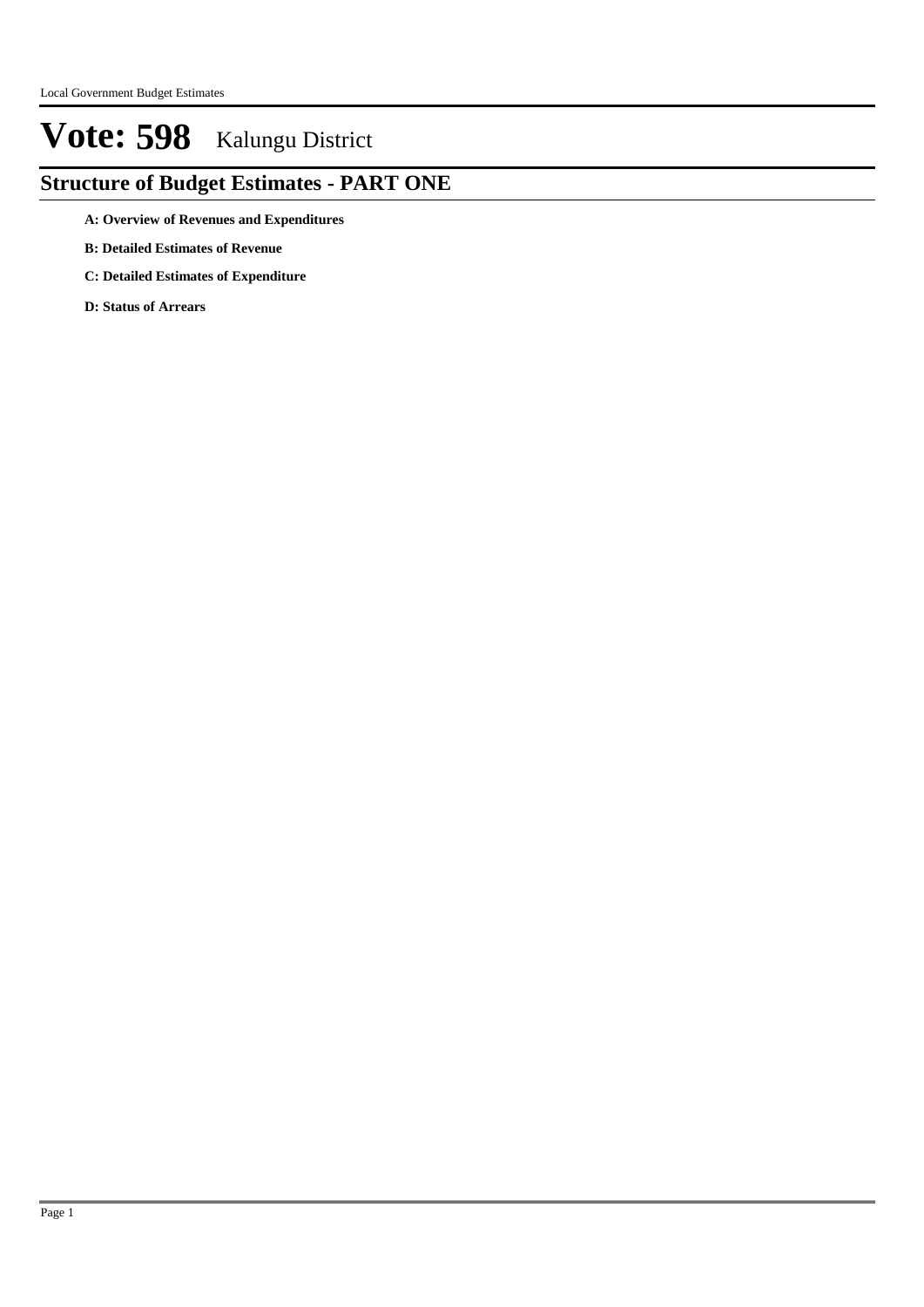### **A: Overview of Revenues and Expenditures**

#### **Revenue Performance and Plans**

|                                        | 2015/16                | 2016/17                |                        |
|----------------------------------------|------------------------|------------------------|------------------------|
|                                        | <b>Approved Budget</b> | <b>Receipts by End</b> | <b>Approved Budget</b> |
| UShs $000's$                           |                        | <b>March</b>           |                        |
| 1. Locally Raised Revenues             | 171,464                | 52,836                 | 191,014                |
| 2a. Discretionary Government Transfers | 1,133,758              | 975,188                | 1,370,801              |
| 2b. Conditional Government Transfers   | 12,091,861             | 9,086,258              | 14,334,353             |
| 2c. Other Government Transfers         | 1,810,586              | 924,834                | 1,354,379              |
| 4. Donor Funding                       | 568,544                | 317,540                | 635,031                |
| <b>Total Revenues</b>                  | 15,776,212             | 11,356,655             | 17,885,578             |

#### **Expenditure Performance and Plans**

|                            | 2015/16                |                                                        | 2016/17                |  |
|----------------------------|------------------------|--------------------------------------------------------|------------------------|--|
| <b>UShs 000's</b>          | <b>Approved Budget</b> | <b>Actual</b><br><b>Expenditure by</b><br>end of March | <b>Approved Budget</b> |  |
| 1a Administration          | 515,478                | 325,685                                                | 1,363,030              |  |
| 2 Finance                  | 96,230                 | 86,972                                                 | 146,623                |  |
| 3 Statutory Bodies         | 825,122                | 380,647                                                | 345,813                |  |
| 4 Production and Marketing | 201,682                | 160,883                                                | 375,617                |  |
| 5 Health                   | 2,890,529              | 1,807,303                                              | 2,844,976              |  |
| 6 Education                | 9,273,066              | 7,073,054                                              | 10,667,506             |  |
| 7a Roads and Engineering   | 741,380                | 365,556                                                | 802,023                |  |
| 7b Water                   | 394,599                | 320,655                                                | 266,705                |  |
| 8 Natural Resources        | 322,240                | 64,197                                                 | 606,003                |  |
| 9 Community Based Services | 246,569                | 203,259                                                | 220,180                |  |
| 10 Planning                | 235,781                | 92,999                                                 | 266,797                |  |
| 11 Internal Audit          | 33,536                 | 11,181                                                 | 21,788                 |  |
| <b>Grand Total</b>         | 15,776,212             | 10,892,390                                             | 17,927,061             |  |
| Wage Rec't:                | 8,953,553              | 6,932,260                                              | 10,678,629             |  |
| Non Wage Rec't:            | 4,287,283              | 2,626,489                                              | 5,291,882              |  |
| Domestic Dev't             | 1,966,832              | 1,038,487                                              | 1,321,519              |  |
| Donor Dev't                | 568,544                | 295,153                                                | 635,031                |  |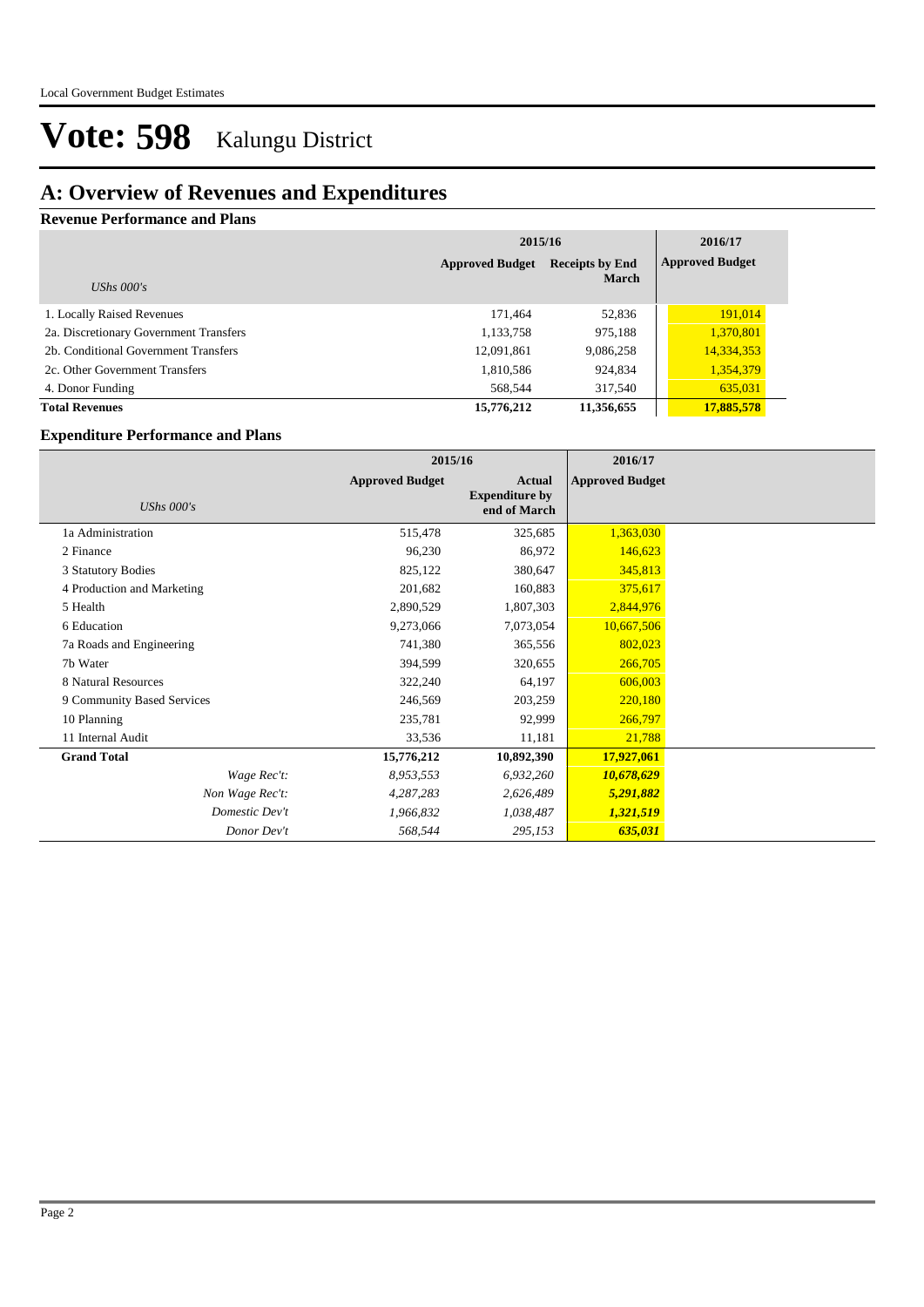### **B: Detailed Estimates of Revenue**

|                                                       | 2015/16                | 2016/17                            |                        |
|-------------------------------------------------------|------------------------|------------------------------------|------------------------|
| UShs $000's$                                          | <b>Approved Budget</b> | <b>Receipts by End</b><br>of March | <b>Approved Budget</b> |
| <b>1. Locally Raised Revenues</b>                     | 171,464                | 52,836                             | 191,014                |
| <b>Locally Raised Revenues</b>                        | 171,464                | 52,836                             | 191,014                |
| 2a. Discretionary Government Transfers                | 1,133,758              | 975,188                            | 1,370,801              |
| District Unconditional Grant (Wage)                   | 657,433                | 566,689                            | 956,442                |
| District Unconditional Grant (Non-Wage)               | 256,243                | 197,591                            | 356,690                |
| District Discretionary Development Equalization Grant | 220,082                | 210,907                            | 57,669                 |
| 2b. Conditional Government Transfers                  | 12,091,861             | 9,086,258                          | 14,334,353             |
| <b>Transitional Development Grant</b>                 | 23,000                 | 17,250                             | 97,348                 |
| Support Services Conditional Grant (Non-Wage)         | 164,782                | 96,034                             |                        |
| Sector Conditional Grant (Wage)                       | 8,296,121              | 6,422,666                          | 9,722,187              |
| Sector Conditional Grant (Non-Wage)                   | 2,541,101              | 1,724,617                          | 3,348,132              |
| Pension for Local Governments                         | 436,779                | 200,086                            | 214,997                |
| <b>Gratuity for Local Governments</b>                 |                        | $\Omega$                           | 275,954                |
| General Public Service Pension Arrears (Budgeting)    |                        | $\Omega$                           | 256,217                |
| Development Grant                                     | 630.079                | 625,605                            | 419,519                |
| 2c. Other Government Transfers                        | 1,810,586              | 924,834                            | 1,354,379              |
| Other Transfers from Central Government               | 1,810,586              | 924,834                            | 1,354,379              |
| 4. Donor Funding                                      | 568,544                | 317,540                            | 635,031                |
| Donor Funding                                         | 568,544                | 317,540                            | 635,031                |
| <b>Total Revenues</b>                                 | 15,776,212             | 11,356,655                         | 17,885,578             |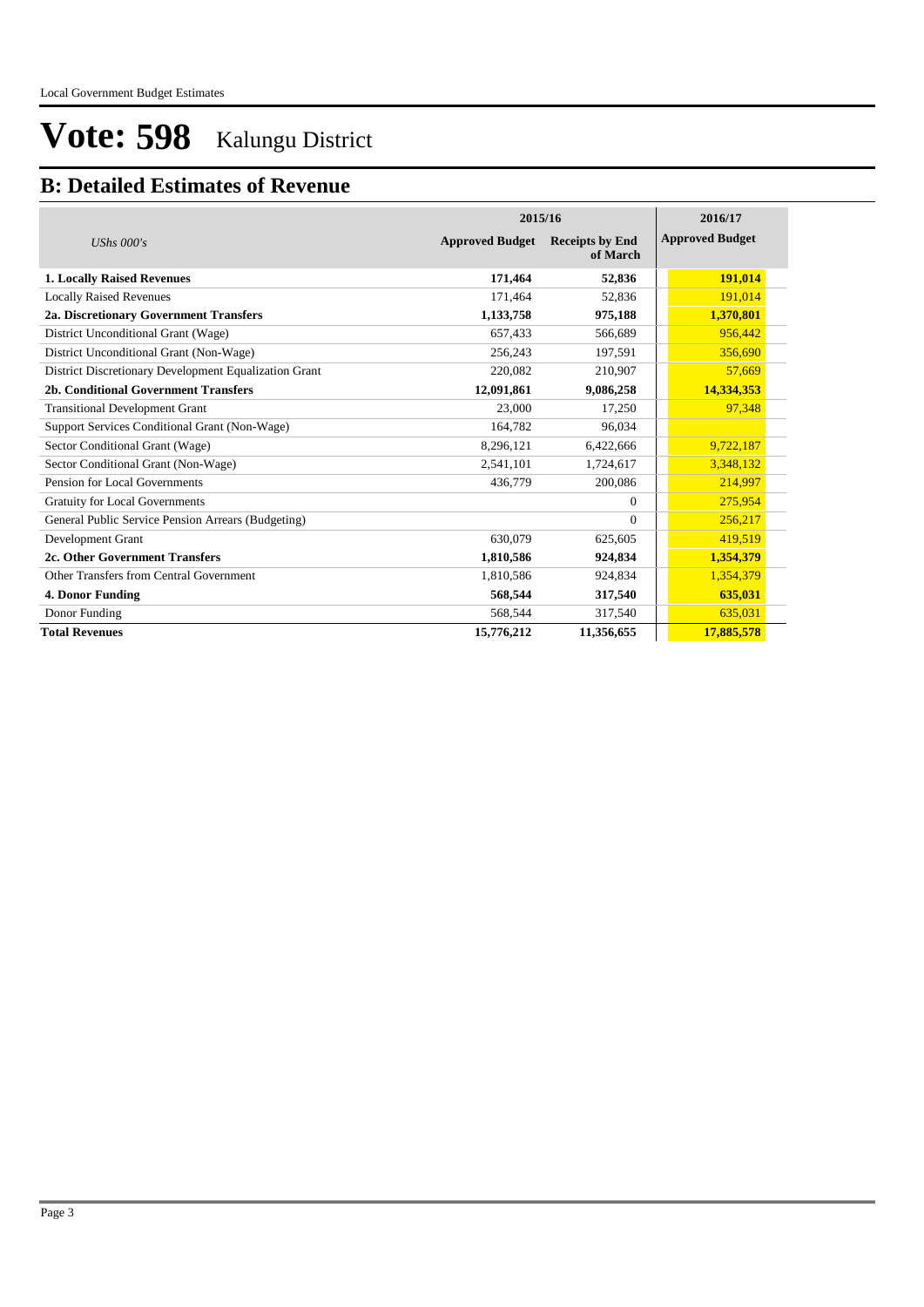### **C: Detailed Estimates of Expenditure**

### *Workplan 1a: Administration*

#### **(i) Overview of Workplan Revenue and Expenditures**

| <b>UShs Thousand</b>                                 |                           | 2015/16                        | 2016/17                   |  |
|------------------------------------------------------|---------------------------|--------------------------------|---------------------------|--|
|                                                      | Approved<br><b>Budget</b> | <b>Outturn by</b><br>end March | Approved<br><b>Budget</b> |  |
| A: Breakdown of Workplan Revenues:                   |                           |                                |                           |  |
| <b>Recurrent Revenues</b>                            | 457,635                   | 391,678                        | 1,296,265                 |  |
| District Unconditional Grant (Non-Wage)              | 114,631                   | 139,961                        | 64.985                    |  |
| District Unconditional Grant (Wage)                  | 269,029                   | 211,186                        | 422,477                   |  |
| General Public Service Pension Arrears (Budgeting)   |                           | $\Omega$                       | 256,217                   |  |
| <b>Gratuity for Local Governments</b>                |                           | $\theta$                       | 275,954                   |  |
| <b>Locally Raised Revenues</b>                       | 65,234                    | 28,135                         | 61,634                    |  |
| Pension for Local Governments                        |                           | $\Omega$                       | 214.997                   |  |
| Support Services Conditional Grant (Non-Wage)        | 8,740                     | 6,453                          |                           |  |
| Urban Unconditional Grant (Wage)                     |                           | 5,944                          |                           |  |
| <b>Development Revenues</b>                          | 57,843                    | 28,180                         | 66,765                    |  |
| District Discretionary Development Equalization Gran | 19,247                    | 19,247                         | 5,767                     |  |
| District Unconditional Grant (Non-Wage)              |                           | $\Omega$                       | 41,483                    |  |
| <b>Locally Raised Revenues</b>                       | 38.597                    | 8.934                          | 19,515                    |  |
| <b>Total Revenues</b>                                | 515,478                   | 419,859                        | 1,363,030                 |  |
| <b>B: Breakdown of Workplan Expenditures:</b>        |                           |                                |                           |  |
| Recurrent Expenditure                                | 416,152                   | 288,760                        | 1,296,265                 |  |
| Wage                                                 | 269,029                   | 143,943                        | 422,477                   |  |
| Non Wage                                             | 147,122                   | 144,816                        | 873,788                   |  |
| Development Expenditure                              | 99,326                    | 36,925                         | 66,765                    |  |
| Domestic Development                                 | 99.326                    | 36924.855                      | 66,765                    |  |
| Donor Development                                    |                           | $\Omega$                       | $\Omega$                  |  |
| <b>Total Expenditure</b>                             | 515,478                   | 325,685                        | 1,363,030                 |  |

**(ii) Details of Workplan Revenues and Expenditures**

### *Expenditure Details for Workplan 1a: Administration*

#### **LG Function 1381 District and Urban Administration**

| 2015/16 Approved Budget |         |         |                | 2016/17 Approved Estimates |              |
|-------------------------|---------|---------|----------------|----------------------------|--------------|
| <b>Total</b>            | Wage    | N' Wage | <b>GoU Dev</b> | <b>Donor Dev</b>           | <b>Total</b> |
|                         |         |         |                |                            |              |
| 269,029                 | 422,478 |         |                |                            | 422,478      |
| $\mathbf{0}$            |         | 2,000   |                |                            | 2,000        |
| 500                     |         |         |                |                            | $\bf{0}$     |
| 1,000                   |         | 500     |                |                            | 500          |
| 1,500                   |         | 1,500   |                |                            | 1,500        |
| 500                     |         | 5,000   |                |                            | 5,000        |
| 9,000                   |         | 6,000   |                |                            | 6,000        |
| 1,000                   |         | 1,820   |                |                            | 1,820        |
| 2,051                   |         | 2,000   |                |                            | 2,000        |
| 200                     |         | 1,500   |                |                            | 1,500        |
| 926                     |         | 1,500   |                |                            | 1,500        |
| 2,500                   |         | 6,500   |                |                            | 6,500        |
| 800                     |         | 1,000   |                |                            | 1,000        |
|                         |         |         |                |                            |              |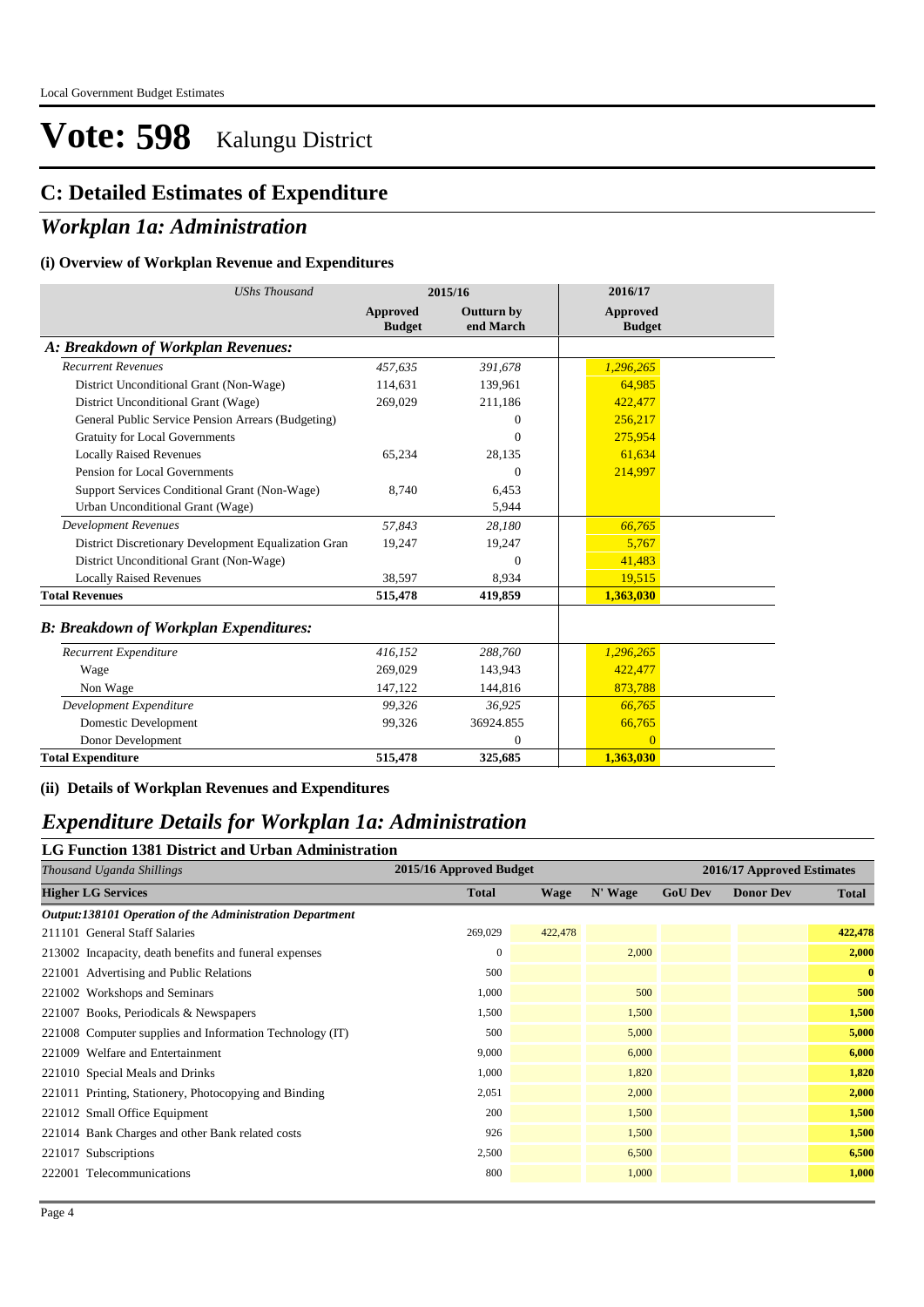### *Workplan 1a: Administration*

| 2015/16 Approved Budget<br>Thousand Uganda Shillings                          |                  |             |         | 2016/17 Approved Estimates |                  |              |  |
|-------------------------------------------------------------------------------|------------------|-------------|---------|----------------------------|------------------|--------------|--|
| <b>Higher LG Services</b>                                                     | <b>Total</b>     | <b>Wage</b> | N' Wage | <b>GoU Dev</b>             | <b>Donor Dev</b> | <b>Total</b> |  |
| 222002 Postage and Courier                                                    | 150              |             | 100     |                            |                  | <b>100</b>   |  |
| 223005 Electricity                                                            | 1,000            |             | 800     |                            |                  | 800          |  |
| 223006 Water                                                                  | 500              |             | 300     |                            |                  | 300          |  |
| 225001 Consultancy Services-Short term                                        | 12,723           |             |         |                            |                  | $\bf{0}$     |  |
| 226001 Insurances                                                             | 10,120           |             | 10,000  |                            |                  | 10,000       |  |
| 227001 Travel inland                                                          | 12,232           |             | 5,000   |                            |                  | 5,000        |  |
| 227004 Fuel, Lubricants and Oils                                              | 12,001           |             | 13,000  |                            |                  | 13,000       |  |
| 228002 Maintenance - Vehicles                                                 | 4,388            |             | 6,000   |                            |                  | 6,000        |  |
| 228003 Maintenance - Machinery, Equipment & Furniture                         | 500              |             |         |                            |                  | $\bf{0}$     |  |
| 273102 Incapacity, death benefits and funeral expenses                        | 1,240            |             |         |                            |                  | $\bf{0}$     |  |
| 282101 Donations                                                              | 1,300            |             |         |                            |                  | $\bf{0}$     |  |
| 282102 Fines and Penalties/ Court wards                                       | 23,901           |             |         |                            |                  | $\bf{0}$     |  |
| Total Cost of Output 138101:                                                  | 369,062          | 422,478     | 64,520  |                            |                  | 486,998      |  |
| Output:138102 Human Resource Management Services                              |                  |             |         |                            |                  |              |  |
| 221008 Computer supplies and Information Technology (IT)                      | 500              |             |         |                            |                  | $\bf{0}$     |  |
| 221011 Printing, Stationery, Photocopying and Binding                         | 10,000           |             | 1,500   |                            |                  | 1,500        |  |
| 227001 Travel inland                                                          | 7,640            |             | 28,200  |                            |                  | 28,200       |  |
| 228003 Maintenance - Machinery, Equipment & Furniture                         | $\mathbf{0}$     |             | 1,000   |                            |                  | 1,000        |  |
| Total Cost of Output 138102:                                                  | 18,140           |             | 30,700  |                            |                  | 30,700       |  |
| Output:138103 Capacity Building for HLG                                       |                  |             |         |                            |                  |              |  |
| 221003 Staff Training                                                         | 20,671           |             |         | 5,767                      |                  | 5,767        |  |
| 221014 Bank Charges and other Bank related costs                              | 500              |             |         |                            |                  | $\bf{0}$     |  |
| Total Cost of Output 138103:                                                  | 21,171           |             |         | 5,767                      |                  | 5,767        |  |
| Output:138104 Supervision of Sub County programme implementation              |                  |             |         |                            |                  |              |  |
| 221007 Books, Periodicals & Newspapers                                        | $\boldsymbol{0}$ |             | 600     |                            |                  | 600          |  |
| 221008 Computer supplies and Information Technology (IT)                      | 100              |             |         |                            |                  | $\bf{0}$     |  |
| 221011 Printing, Stationery, Photocopying and Binding                         | 500              |             |         |                            |                  | $\bf{0}$     |  |
| 227001 Travel inland                                                          | 8,500            |             | 3,800   |                            |                  | 3,800        |  |
| 227004 Fuel, Lubricants and Oils                                              | 11,060           |             | 10,600  |                            |                  | 10,600       |  |
| 228002 Maintenance - Vehicles                                                 | 2,000            |             | 5,000   |                            |                  | 5,000        |  |
| Total Cost of Output 138104:                                                  | 22,160           |             | 20,000  |                            |                  | 20,000       |  |
| Output:138105 Public Information Dissemination                                |                  |             |         |                            |                  |              |  |
| 221001 Advertising and Public Relations                                       | $\boldsymbol{0}$ |             | 800     |                            |                  | 800          |  |
| 221008 Computer supplies and Information Technology (IT)                      | 860              |             |         |                            |                  | $\bf{0}$     |  |
| 222003 Information and communications technology (ICT)                        | 400              |             |         |                            |                  | $\bf{0}$     |  |
| 227001 Travel inland                                                          | 100              |             |         |                            |                  | $\bf{0}$     |  |
| Total Cost of Output 138105:                                                  | 1,360            |             | 800     |                            |                  | 800          |  |
| Output:138106 Office Support services<br>212105 Pension for Local Governments | $\boldsymbol{0}$ |             | 747,168 |                            |                  | 747,168      |  |
| Total Cost of Output 138106:                                                  | 0                |             | 747,168 |                            |                  | 747,168      |  |
| Output:138109 Payroll and Human Resource Management Systems                   |                  |             |         |                            |                  |              |  |
| 221011 Printing, Stationery, Photocopying and Binding                         | $\mathbf{0}$     |             | 8,600   |                            |                  | 8,600        |  |
| 223004 Guard and Security services                                            | 3,200            |             |         |                            |                  | $\bf{0}$     |  |
| Total Cost of Output 138109:                                                  | 3,200            |             | 8,600   |                            |                  | 8,600        |  |
| <b>Output:138111 Records Management Services</b>                              |                  |             |         |                            |                  |              |  |
| 221002 Workshops and Seminars                                                 | 700              |             |         |                            |                  | $\bf{0}$     |  |
| 221008 Computer supplies and Information Technology (IT)                      | 530              |             |         |                            |                  | $\bf{0}$     |  |
| 221011 Printing, Stationery, Photocopying and Binding                         | $\boldsymbol{0}$ |             | 1,000   |                            |                  | 1,000        |  |
|                                                                               |                  |             |         |                            |                  |              |  |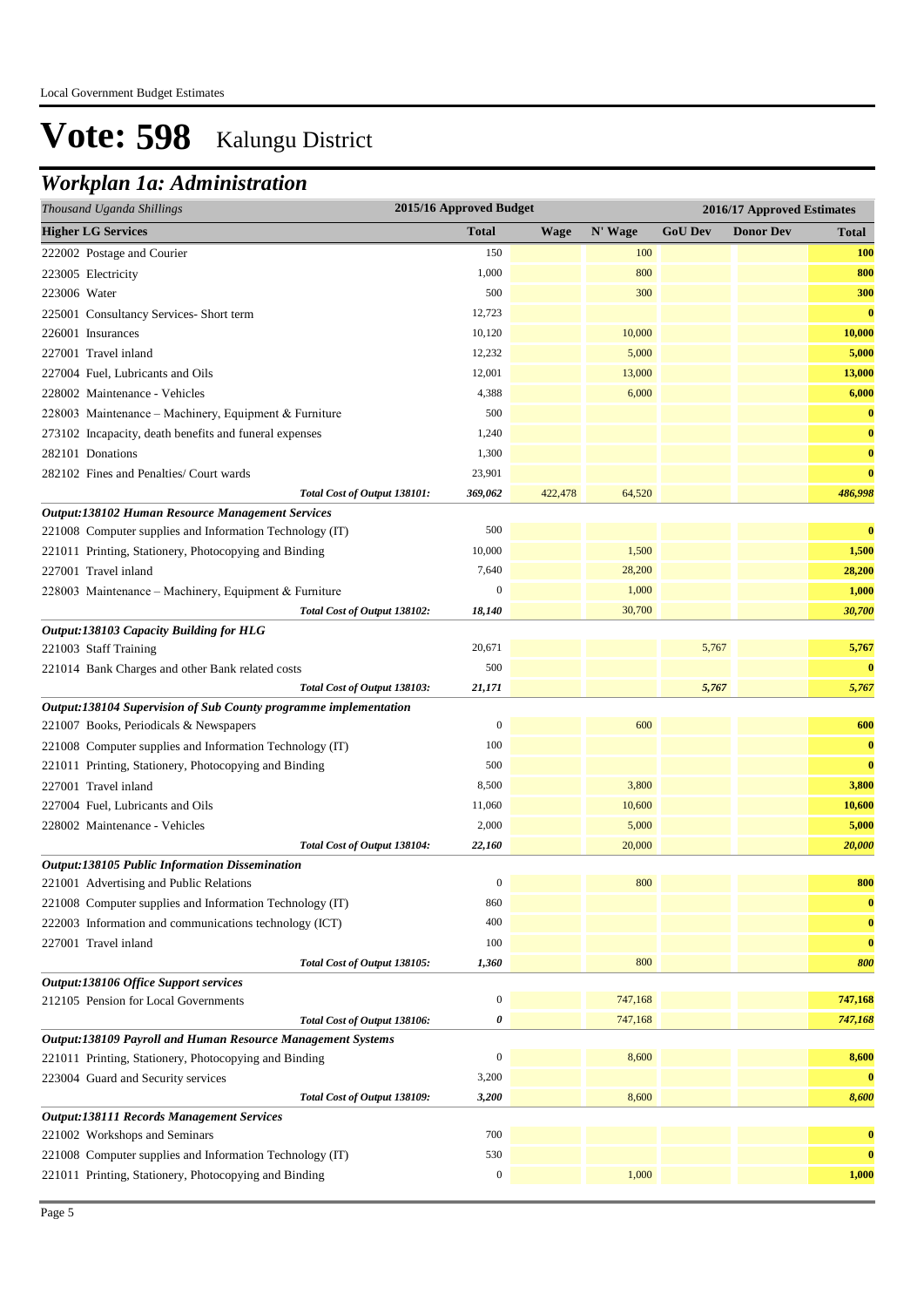### *Workplan 1a: Administration*

| Thousand Uganda Shillings            |                    | 2015/16 Approved Budget<br>2016/17 Approved Estimates                                           |              |                |              |                |                       |                       |
|--------------------------------------|--------------------|-------------------------------------------------------------------------------------------------|--------------|----------------|--------------|----------------|-----------------------|-----------------------|
| <b>Higher LG Services</b>            |                    |                                                                                                 | <b>Total</b> | Wage           | N' Wage      | <b>GoU Dev</b> | <b>Donor Dev</b>      | Total                 |
| 227001 Travel inland                 |                    |                                                                                                 | 1,000        |                | 1,000        |                |                       | 1,000                 |
|                                      |                    | Total Cost of Output 138111:                                                                    | 2,230        |                | 2,000        |                |                       | 2,000                 |
|                                      |                    | <b>Total Cost of Higher LG Services</b>                                                         | 437,323      | 422,478        | 873,788      | 5,767          |                       | 1,302,033             |
| <b>Capital Purchases</b>             |                    |                                                                                                 | <b>Total</b> | Wage           | N' Wage      | <b>GoU Dev</b> | <b>Donor Dev</b>      | Total                 |
| Output:138172 Administrative Capital |                    |                                                                                                 |              |                |              |                |                       |                       |
| 312101 Non-Residential Buildings     |                    |                                                                                                 | $\mathbf{0}$ | $\mathbf{0}$   | $\mathbf{0}$ | 60,998         | $\mathbf{0}$          | 60,998                |
| <b>Total LCIII: KALUNGU T.C</b>      |                    | LCIV: KALUNGU                                                                                   |              |                |              | 60,998         |                       |                       |
| LCII: KALUNGU                        | LCI: Not Specified | Construction of an administration block at Nende in<br>Source: District Unconditional Grant (No |              |                |              | 60,998         |                       |                       |
|                                      |                    | Total Cost of Output 138172:                                                                    | 0            | $\mathbf{0}$   | $\mathbf{0}$ | 60,998         | $\boldsymbol{\theta}$ | 60,998                |
| Output:138179 Other Capital          |                    |                                                                                                 |              |                |              |                |                       |                       |
| 311101 Land                          |                    |                                                                                                 | 15,293       |                |              |                |                       | $\bf{0}$              |
|                                      |                    | Total Cost of Output 138179:                                                                    | 15,293       |                |              |                |                       | $\boldsymbol{\theta}$ |
|                                      |                    | <b>Total Cost of Capital Purchases</b>                                                          | 15,293       | $\overline{0}$ | $\mathbf{0}$ | 60,998         | $\bf{0}$              | 60,998                |
|                                      |                    | <b>Total Cost of function District and Urban Administration</b>                                 | 452,616      | 422,478        | 873,788      | 66,765         | $\bf{0}$              | 1,363,031             |
| <b>Total Cost of Administration</b>  |                    |                                                                                                 | 452,616      | 422,478        | 873,788      | 66,765         | $\mathbf{0}$          | 1,363,031             |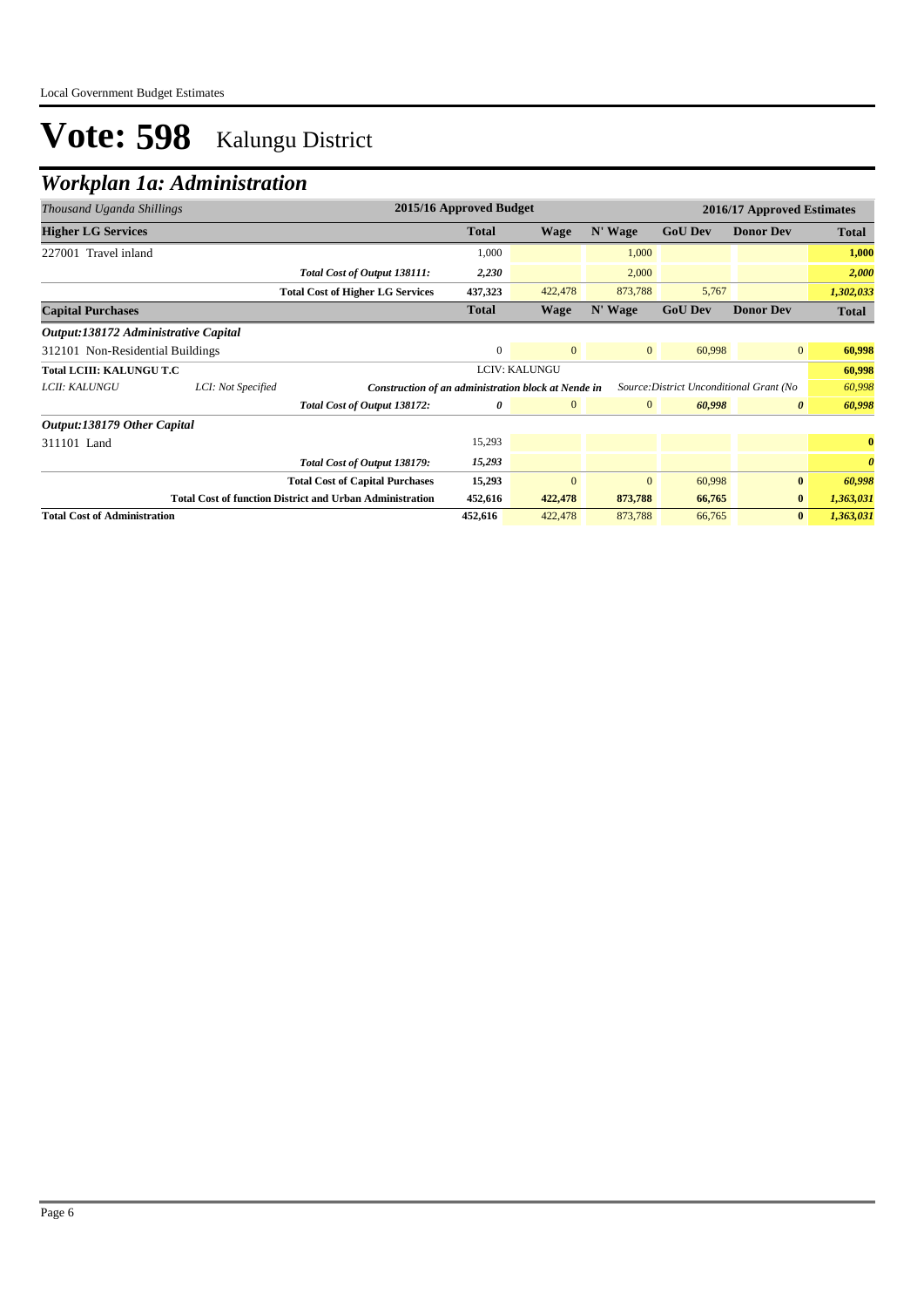### *Workplan 2: Finance*

#### **(i) Overview of Workplan Revenue and Expenditures**

| UShs Thousand                                 |                           | 2015/16                 | 2016/17                   |
|-----------------------------------------------|---------------------------|-------------------------|---------------------------|
|                                               | Approved<br><b>Budget</b> | Outturn by<br>end March | Approved<br><b>Budget</b> |
| A: Breakdown of Workplan Revenues:            |                           |                         |                           |
| <b>Recurrent Revenues</b>                     | 96,230                    | 86,972                  | 146,623                   |
| District Unconditional Grant (Non-Wage)       | 45,180                    | 18,593                  | 34,219                    |
| District Unconditional Grant (Wage)           | 45,193                    | 54,502                  | 101,948                   |
| <b>Locally Raised Revenues</b>                | 5,857                     | 11,257                  | 10,457                    |
| Urban Unconditional Grant (Wage)              |                           | 2,621                   |                           |
| <b>Total Revenues</b>                         | 96,230                    | 86,972                  | 146,623                   |
| <b>B: Breakdown of Workplan Expenditures:</b> |                           |                         |                           |
| Recurrent Expenditure                         | 96,230                    | 86,972                  | 146,623                   |
| Wage                                          | 45,193                    | 57,584                  | 101,948                   |
| Non Wage                                      | 51,037                    | 29,388                  | 44,675                    |
| Development Expenditure                       | 0                         | 0                       | $\theta$                  |
| Domestic Development                          |                           | $\Omega$                | $\Omega$                  |
| Donor Development                             |                           | $\Omega$                | $\Omega$                  |
| <b>Total Expenditure</b>                      | 96,230                    | 86,972                  | 146,623                   |

#### **(ii) Details of Workplan Revenues and Expenditures**

#### *Expenditure Details for Workplan 2: Finance*

#### **LG Function 1481 Financial Management and Accountability(LG)**

| 2015/16 Approved Budget<br>Thousand Uganda Shillings            |              |         |         |                | 2016/17 Approved Estimates |              |
|-----------------------------------------------------------------|--------------|---------|---------|----------------|----------------------------|--------------|
| <b>Higher LG Services</b>                                       | <b>Total</b> | Wage    | N' Wage | <b>GoU Dev</b> | <b>Donor Dev</b>           | <b>Total</b> |
| <b>Output:148101 LG Financial Management services</b>           |              |         |         |                |                            |              |
| 211101 General Staff Salaries                                   | 45,193       | 101,948 |         |                |                            | 101,948      |
| 221007 Books, Periodicals & Newspapers                          | 6,200        |         | 4,677   |                |                            | 4,677        |
| 221008 Computer supplies and Information Technology (IT)        | 2,500        |         | 1,400   |                |                            | 1,400        |
| 221009 Welfare and Entertainment                                |              |         | 500     |                |                            | 500          |
| 221010 Special Meals and Drinks                                 | 126          |         |         |                |                            | $\bf{0}$     |
| 221011 Printing, Stationery, Photocopying and Binding           | 500          |         | 500     |                |                            | 500          |
| 221014 Bank Charges and other Bank related costs                | 500          |         | 700     |                |                            | 700          |
| 227001 Travel inland                                            | 3,000        |         | 3,100   |                |                            | 3,100        |
| 227004 Fuel, Lubricants and Oils                                | 4,400        |         | 4,123   |                |                            | 4,123        |
| 228001 Maintenance - Civil                                      | 100          |         |         |                |                            | $\bf{0}$     |
| 228002 Maintenance - Vehicles                                   | 1,299        |         | 2,000   |                |                            | 2,000        |
| 228003 Maintenance – Machinery, Equipment & Furniture           | 4,000        |         |         |                |                            | $\bf{0}$     |
| Total Cost of Output 148101:                                    | 67,819       | 101,948 | 17,000  |                |                            | 118,948      |
| <b>Output:148102 Revenue Management and Collection Services</b> |              |         |         |                |                            |              |
| 221002 Workshops and Seminars                                   | 1.000        |         | 200     |                |                            | 200          |
| 221008 Computer supplies and Information Technology (IT)        | 1,204        |         | 1,000   |                |                            | 1,000        |
| 221010 Special Meals and Drinks                                 | 800          |         | 800     |                |                            | 800          |
| 221011 Printing, Stationery, Photocopying and Binding           | 1,000        |         | 3,000   |                |                            | 3,000        |
| 222001 Telecommunications                                       | 400          |         | 400     |                |                            | 400          |
| 227001 Travel inland                                            | 3,132        |         | 2,100   |                |                            | 2,100        |
| 227004 Fuel, Lubricants and Oils                                | 2,000        |         | 2,000   |                |                            | 2,000        |
| Total Cost of Output 148102:                                    | 9,536        |         | 9,500   |                |                            | 9,500        |

*Output:148103 Budgeting and Planning Services*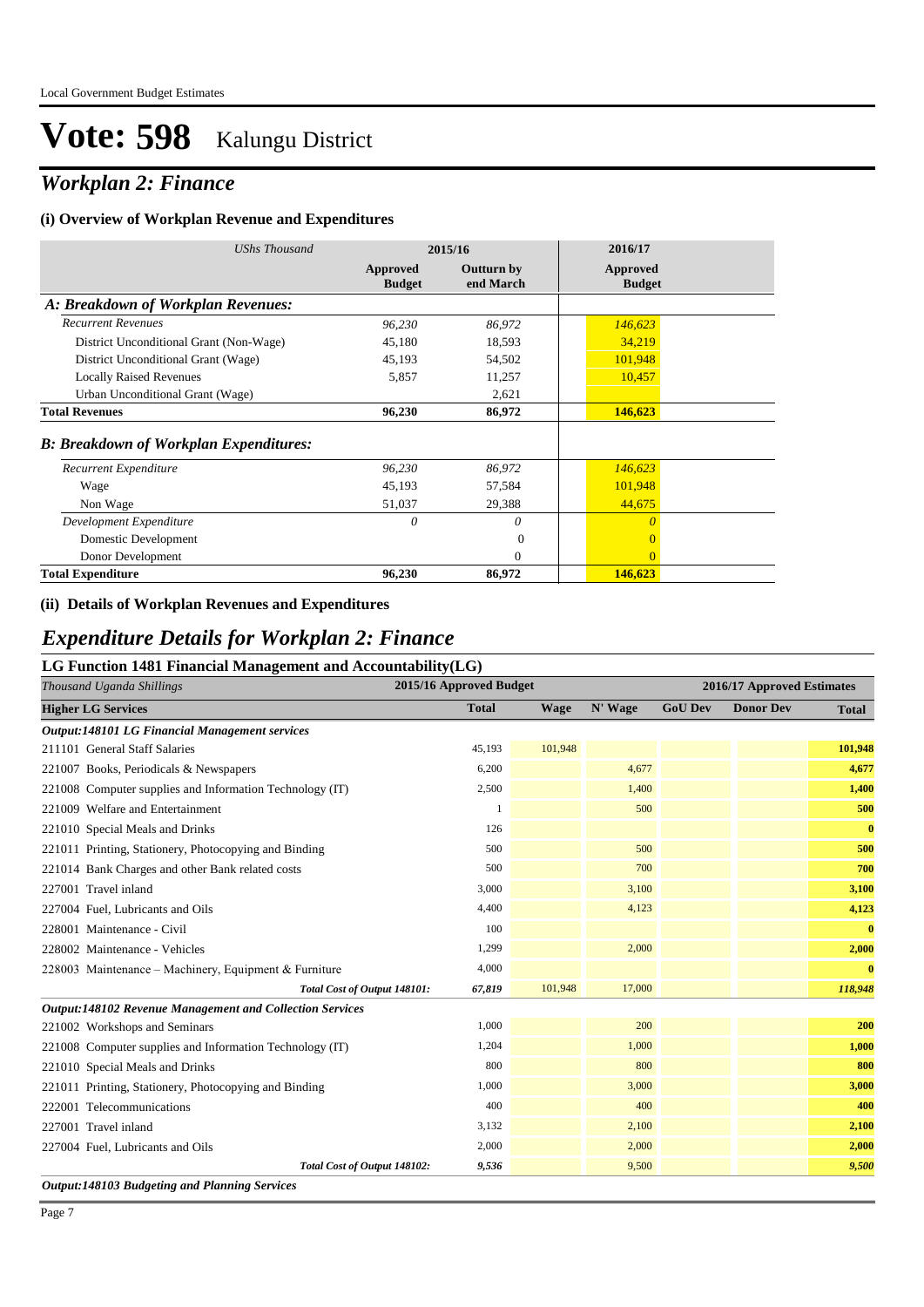### *Workplan 2: Finance*

| Thousand Uganda Shillings                                          | 2015/16 Approved Budget |             |         |                | 2016/17 Approved Estimates |              |
|--------------------------------------------------------------------|-------------------------|-------------|---------|----------------|----------------------------|--------------|
| <b>Higher LG Services</b>                                          | <b>Total</b>            | <b>Wage</b> | N' Wage | <b>GoU Dev</b> | <b>Donor Dev</b>           | <b>Total</b> |
| 221001 Advertising and Public Relations                            | 300                     |             | 300     |                |                            | 300          |
| 221005 Hire of Venue (chairs, projector, etc)                      | 400                     |             | 400     |                |                            | 400          |
| 221007 Books, Periodicals & Newspapers                             | 200                     |             | 100     |                |                            | 100          |
| 221008 Computer supplies and Information Technology (IT)           | 500                     |             | 500     |                |                            | 500          |
| 221009 Welfare and Entertainment                                   | 2,000                   |             | 100     |                |                            | 100          |
| 221011 Printing, Stationery, Photocopying and Binding              | 1,000                   |             | 1,000   |                |                            | 1,000        |
| 222001 Telecommunications                                          | 200                     |             | 100     |                |                            | 100          |
| 227001 Travel inland                                               | 2,000                   |             |         |                |                            | $\bf{0}$     |
| 227004 Fuel, Lubricants and Oils                                   | $\overline{0}$          |             | 2,000   |                |                            | 2,000        |
| Total Cost of Output 148103:                                       | 6,600                   |             | 4,500   |                |                            | 4,500        |
| Output:148104 LG Expenditure management Services                   |                         |             |         |                |                            |              |
| 221008 Computer supplies and Information Technology (IT)           | 500                     |             | 501     |                |                            | 501          |
| 221011 Printing, Stationery, Photocopying and Binding              | 500                     |             | 6,100   |                |                            | 6,100        |
| 227001 Travel inland                                               | 1,498                   |             | 1,498   |                |                            | 1,498        |
| 227004 Fuel, Lubricants and Oils                                   | 996                     |             | 402     |                |                            | 402          |
| Total Cost of Output 148104:                                       | 3,494                   |             | 8,501   |                |                            | 8,501        |
| <b>Output:148105 LG Accounting Services</b>                        |                         |             |         |                |                            |              |
| 221008 Computer supplies and Information Technology (IT)           | 1,000                   |             | 600     |                |                            | 600          |
| 221010 Special Meals and Drinks                                    | 900                     |             | 200     |                |                            | 200          |
| 221011 Printing, Stationery, Photocopying and Binding              | 2,000                   |             | 1,000   |                |                            | 1,000        |
| 222001 Telecommunications                                          | 500                     |             | 200     |                |                            | 200          |
| 227001 Travel inland                                               | 2,000                   |             | 2,000   |                |                            | 2,000        |
| 227003 Carriage, Haulage, Freight and transport hire               | 582                     |             |         |                |                            | $\bf{0}$     |
| 227004 Fuel, Lubricants and Oils                                   | 1,100                   |             | 1,174   |                |                            | 1,174        |
| 228002 Maintenance - Vehicles                                      | 699                     |             |         |                |                            | $\bf{0}$     |
| Total Cost of Output 148105:                                       | 8,781                   |             | 5,174   |                |                            | 5,174        |
| <b>Total Cost of Higher LG Services</b>                            | 96,230                  | 101,948     | 44,675  |                |                            | 146,623      |
| Total Cost of function Financial Management and Accountability(LG) | 96,230                  | 101,948     | 44,675  |                |                            | 146,623      |
| <b>Total Cost of Finance</b>                                       | 96,230                  | 101,948     | 44,675  |                |                            | 146,623      |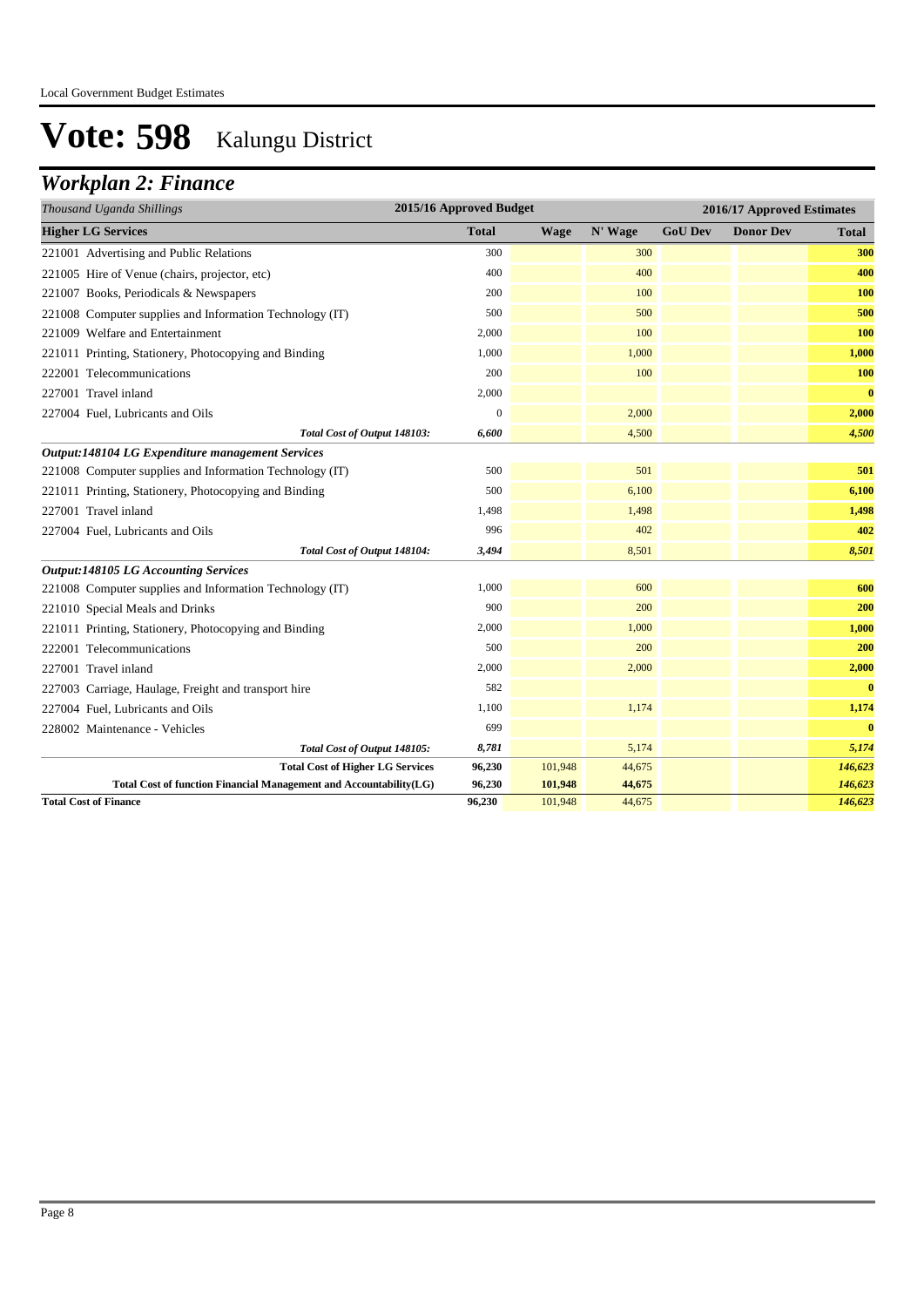### *Workplan 3: Statutory Bodies*

#### **(i) Overview of Workplan Revenue and Expenditures**

| UShs Thousand                                 |                           | 2015/16                 | 2016/17                   |
|-----------------------------------------------|---------------------------|-------------------------|---------------------------|
|                                               | Approved<br><b>Budget</b> | Outturn by<br>end March | Approved<br><b>Budget</b> |
| A: Breakdown of Workplan Revenues:            |                           |                         |                           |
| <b>Recurrent Revenues</b>                     | 388,343                   | 180,924                 | 345,813                   |
| District Unconditional Grant (Non-Wage)       | 33,153                    | 9,831                   | 145,169                   |
| District Unconditional Grant (Wage)           | 178,493                   | 87,167                  | 136,752                   |
| <b>Locally Raised Revenues</b>                | 31,761                    | 3,650                   | 63,892                    |
| Other Transfers from Central Government       | 12,500                    | 8,501                   |                           |
| Support Services Conditional Grant (Non-Wage) | 132,437                   | 71,775                  |                           |
| <b>Total Revenues</b>                         | 388,343                   | 180,924                 | 345,813                   |
| <b>B: Breakdown of Workplan Expenditures:</b> |                           |                         |                           |
| Recurrent Expenditure                         | 825,122                   | 380,647                 | 345,813                   |
| Wage                                          | 178,493                   | 87,167                  | 136,752                   |
| Non Wage                                      | 646,629                   | 293,480                 | 209,061                   |
| Development Expenditure                       | 0                         | 0                       | $\theta$                  |
| Domestic Development                          |                           | 0                       | $\Omega$                  |
| Donor Development                             |                           | $\theta$                | $\Omega$                  |
| <b>Total Expenditure</b>                      | 825,122                   | 380,647                 | 345,813                   |

#### **(ii) Details of Workplan Revenues and Expenditures**

### *Expenditure Details for Workplan 3: Statutory Bodies*

|  |  |  |  |  | <b>LG Function 1382 Local Statutory Bodies</b> |  |
|--|--|--|--|--|------------------------------------------------|--|
|--|--|--|--|--|------------------------------------------------|--|

| во I ансион 1902 восат эминот у <b>Б</b> оакв<br>Thousand Uganda Shillings | 2015/16 Approved Budget |             |         | 2016/17 Approved Estimates |                  |              |  |
|----------------------------------------------------------------------------|-------------------------|-------------|---------|----------------------------|------------------|--------------|--|
| <b>Higher LG Services</b>                                                  | <b>Total</b>            | <b>Wage</b> | N' Wage | <b>GoU Dev</b>             | <b>Donor Dev</b> | <b>Total</b> |  |
| <b>Output:138201 LG Council Adminstration services</b>                     |                         |             |         |                            |                  |              |  |
| 211101 General Staff Salaries                                              | 56,813                  | 15,072      |         |                            |                  | 15,072       |  |
| 211102 Contract Staff Salaries (Incl. Casuals, Temporary)                  | 300                     |             | 300     |                            |                  | 300          |  |
| 212103 Pension for Teachers                                                | 92,749                  |             |         |                            |                  | $\bf{0}$     |  |
| 212105 Pension for Local Governments                                       | 344,030                 |             |         |                            |                  | $\bf{0}$     |  |
| 221007 Books, Periodicals & Newspapers                                     | 500                     |             | 1,530   |                            |                  | 1,530        |  |
| 221008 Computer supplies and Information Technology (IT)                   | 450                     |             | 2,421   |                            |                  | 2,421        |  |
| 221009 Welfare and Entertainment                                           | 15,000                  |             | 2,100   |                            |                  | 2,100        |  |
| 221010 Special Meals and Drinks                                            | 1,200                   |             |         |                            |                  | $\bf{0}$     |  |
| 221011 Printing, Stationery, Photocopying and Binding                      | 3,000                   |             | 400     |                            |                  | 400          |  |
| 221012 Small Office Equipment                                              | 500                     |             | 500     |                            |                  | 500          |  |
| 221014 Bank Charges and other Bank related costs                           | 800                     |             | 200     |                            |                  | 200          |  |
| 222001 Telecommunications                                                  | 700                     |             | 800     |                            |                  | 800          |  |
| 222003 Information and communications technology (ICT)                     | 100                     |             | 300     |                            |                  | 300          |  |
| 224005 Uniforms, Beddings and Protective Gear                              | $\mathbf{0}$            |             | 500     |                            |                  | 500          |  |
| 227001 Travel inland                                                       | 1.698                   |             | 2,000   |                            |                  | 2,000        |  |
| 227004 Fuel, Lubricants and Oils                                           | 4,304                   |             | 4.000   |                            |                  | 4,000        |  |
| 228002 Maintenance - Vehicles                                              | 500                     |             | 100     |                            |                  | 100          |  |
| Total Cost of Output 138201:                                               | 522,644                 | 15,072      | 15,151  |                            |                  | 30,223       |  |
| Output:138202 LG procurement management services                           |                         |             |         |                            |                  |              |  |
| 211103 Allowances                                                          | 3,680                   |             |         |                            |                  | $\bf{0}$     |  |
| 221001 Advertising and Public Relations                                    | 3,800                   |             | 1,960   |                            |                  | 1,960        |  |
| 221007 Books, Periodicals & Newspapers                                     | $\boldsymbol{0}$        |             | 500     |                            |                  | 500          |  |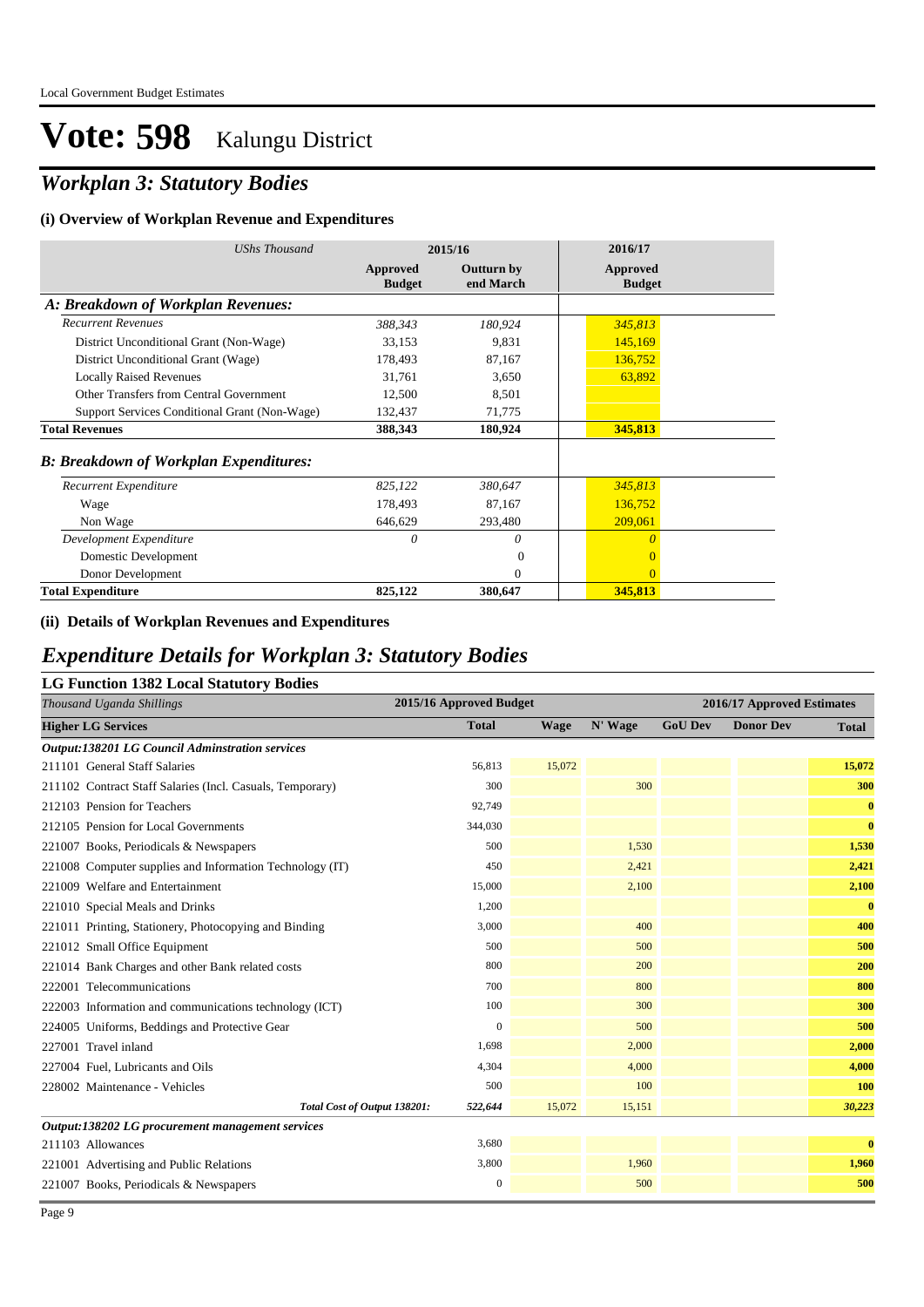### *Workplan 3: Statutory Bodies*

| Thousand Uganda Shillings                                 | 2015/16 Approved Budget |             |         | 2016/17 Approved Estimates |                  |              |  |
|-----------------------------------------------------------|-------------------------|-------------|---------|----------------------------|------------------|--------------|--|
| <b>Higher LG Services</b>                                 | <b>Total</b>            | <b>Wage</b> | N' Wage | <b>GoU Dev</b>             | <b>Donor Dev</b> | <b>Total</b> |  |
| 221011 Printing, Stationery, Photocopying and Binding     | 4,000                   |             | 1,800   |                            |                  | 1,800        |  |
| 221012 Small Office Equipment                             | 500                     |             | 141     |                            |                  | 141          |  |
| 221014 Bank Charges and other Bank related costs          | $\overline{0}$          |             | 200     |                            |                  | 200          |  |
| 222001 Telecommunications                                 | 1,000                   |             | 500     |                            |                  | 500          |  |
| 222003 Information and communications technology (ICT)    | 681                     |             | 500     |                            |                  | 500          |  |
| 227001 Travel inland                                      | 3,000                   |             | 5,560   |                            |                  | 5,560        |  |
| 227004 Fuel, Lubricants and Oils                          | 2,000                   |             | 1,000   |                            |                  | 1,000        |  |
| Total Cost of Output 138202:                              | 18,661                  |             | 12,161  |                            |                  | 12,161       |  |
| Output:138203 LG staff recruitment services               |                         |             |         |                            |                  |              |  |
| 211101 General Staff Salaries                             | 24,336                  | 24,336      |         |                            |                  | 24,336       |  |
| 211102 Contract Staff Salaries (Incl. Casuals, Temporary) | 1,920                   |             |         |                            |                  | $\bf{0}$     |  |
| 211103 Allowances                                         | 16,040                  |             | 10,400  |                            |                  | 10,400       |  |
| 221001 Advertising and Public Relations                   | 4,000                   |             | 4,000   |                            |                  | 4,000        |  |
| 221007 Books, Periodicals & Newspapers                    | 400                     |             | 530     |                            |                  | 530          |  |
| 221008 Computer supplies and Information Technology (IT)  | 250                     |             | 2,000   |                            |                  | 2,000        |  |
| 221009 Welfare and Entertainment                          | 3,328                   |             | 3,000   |                            |                  | 3,000        |  |
| 221011 Printing, Stationery, Photocopying and Binding     | 3,000                   |             | 2,000   |                            |                  | 2,000        |  |
| 221012 Small Office Equipment                             | 500                     |             | 500     |                            |                  | 500          |  |
| 221014 Bank Charges and other Bank related costs          | $\boldsymbol{0}$        |             | 200     |                            |                  | 200          |  |
| 222001 Telecommunications                                 | 700                     |             | 1,000   |                            |                  | 1,000        |  |
| 222003 Information and communications technology (ICT)    | 500                     |             | 500     |                            |                  | 500          |  |
| 227001 Travel inland                                      | 7,332                   |             | 3,500   |                            |                  | 3,500        |  |
| 227004 Fuel, Lubricants and Oils                          | 5,837                   |             | 3,777   |                            |                  | 3,777        |  |
| 228003 Maintenance - Machinery, Equipment & Furniture     | 100                     |             |         |                            |                  | $\bf{0}$     |  |
| Total Cost of Output 138203:                              | 68,243                  | 24,336      | 31,407  |                            |                  | 55,743       |  |
| Output:138204 LG Land management services                 |                         |             |         |                            |                  |              |  |
| 211103 Allowances                                         | 3,240                   |             | 2,880   |                            |                  | 2,880        |  |
| 221008 Computer supplies and Information Technology (IT)  | $\boldsymbol{0}$        |             | 200     |                            |                  | 200          |  |
| 221009 Welfare and Entertainment                          | $\boldsymbol{0}$        |             | 1,300   |                            |                  | 1,300        |  |
| 221011 Printing, Stationery, Photocopying and Binding     | 1,200                   |             | 1,200   |                            |                  | 1,200        |  |
| 221014 Bank Charges and other Bank related costs          | $\boldsymbol{0}$        |             | 200     |                            |                  | 200          |  |
| 222001 Telecommunications                                 | 50                      |             |         |                            |                  | $\bf{0}$     |  |
| 227001 Travel inland                                      | 912                     |             | 2,122   |                            |                  | 2.122        |  |
| 227004 Fuel, Lubricants and Oils                          | 2,500                   |             |         |                            |                  | $\bf{0}$     |  |
| Total Cost of Output 138204:                              | 7,902                   |             | 7,902   |                            |                  | 7,902        |  |
| Output:138205 LG Financial Accountability                 |                         |             |         |                            |                  |              |  |
| 211103 Allowances                                         | 12,960                  |             | 8,064   |                            |                  | 8,064        |  |
| 221007 Books, Periodicals & Newspapers                    | $\boldsymbol{0}$        |             | 300     |                            |                  | 300          |  |
| 221008 Computer supplies and Information Technology (IT)  | 300                     |             | 693     |                            |                  | 693          |  |
| 221009 Welfare and Entertainment                          | 900                     |             | 1,200   |                            |                  | 1,200        |  |
| 221011 Printing, Stationery, Photocopying and Binding     | 500                     |             | 800     |                            |                  | 800          |  |
| 221014 Bank Charges and other Bank related costs          | $\boldsymbol{0}$        |             | 200     |                            |                  | 200          |  |
| 222001 Telecommunications                                 | 200                     |             | 300     |                            |                  | 300          |  |
| 227001 Travel inland                                      | 197                     |             | 2,100   |                            |                  | 2,100        |  |
| 227004 Fuel, Lubricants and Oils                          | 1,000                   |             | 2,400   |                            |                  | 2,400        |  |
| Total Cost of Output 138205:                              | 16,057                  |             | 16,057  |                            |                  | 16,057       |  |
| Output:138206 LG Political and executive oversight        |                         |             |         |                            |                  |              |  |
| 211101 General Staff Salaries                             | 97,344                  | 97,344      |         |                            |                  | 97,344       |  |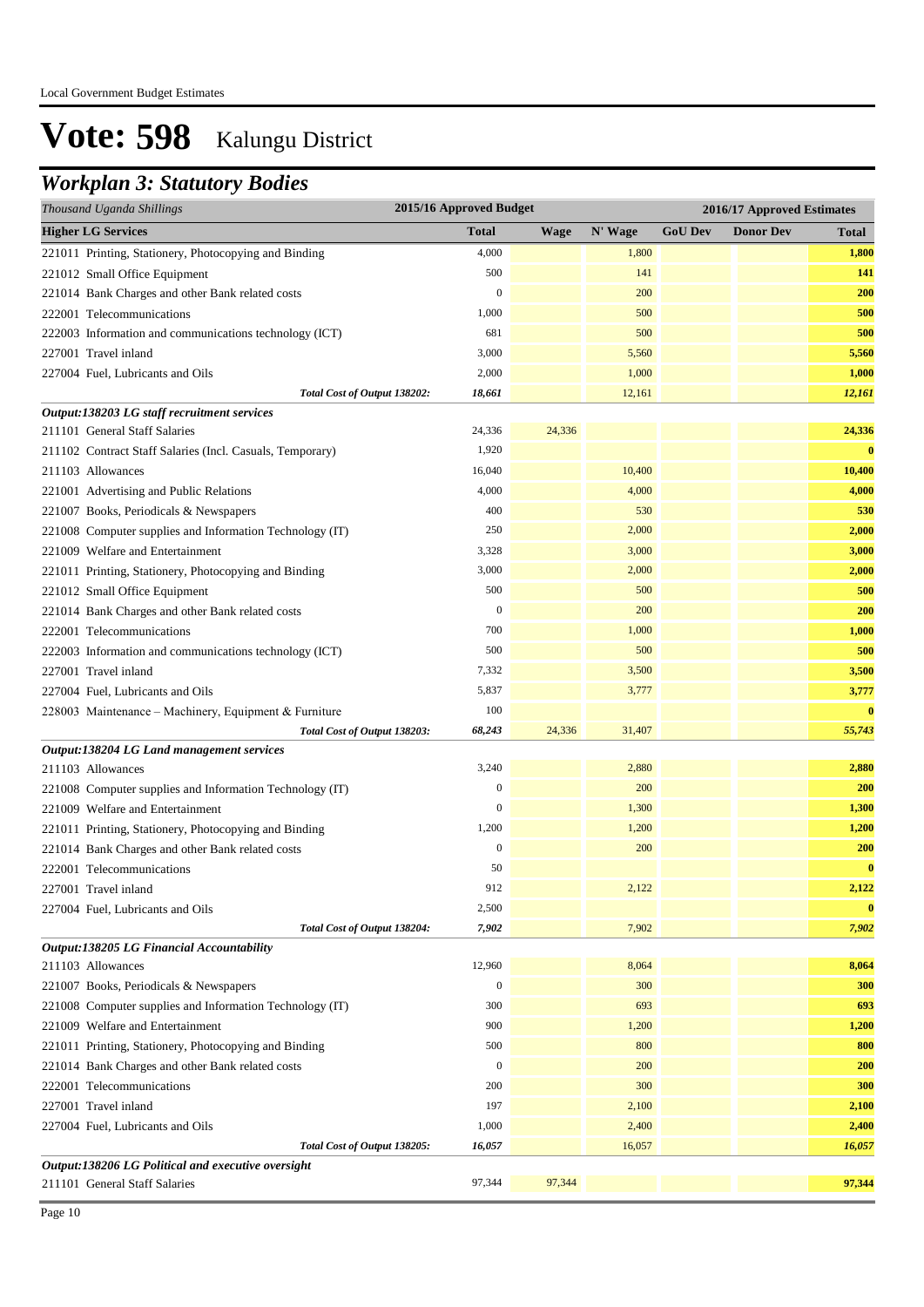### *Workplan 3: Statutory Bodies*

| Thousand Uganda Shillings                             | 2015/16 Approved Budget |         |         | 2016/17 Approved Estimates |                  |              |
|-------------------------------------------------------|-------------------------|---------|---------|----------------------------|------------------|--------------|
| <b>Higher LG Services</b>                             | <b>Total</b>            | Wage    | N' Wage | <b>GoU Dev</b>             | <b>Donor Dev</b> | <b>Total</b> |
| 211103 Allowances                                     | 38,285                  |         | 38,285  |                            |                  | 38,285       |
| 221007 Books, Periodicals & Newspapers                | 400                     |         | 530     |                            |                  | 530          |
| 221011 Printing, Stationery, Photocopying and Binding | 96                      |         | 966     |                            |                  | 966          |
| 221014 Bank Charges and other Bank related costs      | $\mathbf{0}$            |         | 200     |                            |                  | 200          |
| 227001 Travel inland                                  | 2,000                   |         | 1,800   |                            |                  | 1,800        |
| 227004 Fuel, Lubricants and Oils                      | 3,000                   |         | 20,400  |                            |                  | 20,400       |
| 228002 Maintenance - Vehicles                         | $\mathbf{0}$            |         | 2,000   |                            |                  | 2,000        |
| Total Cost of Output 138206:                          | 141,125                 | 97,344  | 64,181  |                            |                  | 161,525      |
| <b>Output:138207 Standing Committees Services</b>     |                         |         |         |                            |                  |              |
| 211103 Allowances                                     | 37,002                  |         | 37,002  |                            |                  | 37,002       |
| 227001 Travel inland                                  | 13,488                  |         | 25,200  |                            |                  | 25,200       |
| Total Cost of Output 138207:                          | 50,490                  |         | 62,202  |                            |                  | 62,202       |
| <b>Total Cost of Higher LG Services</b>               | 825,122                 | 136,752 | 209,061 |                            |                  | 345,813      |
| <b>Total Cost of function Local Statutory Bodies</b>  | 825,122                 | 136,752 | 209,061 |                            |                  | 345,813      |
| <b>Total Cost of Statutory Bodies</b>                 | 825,122                 | 136,752 | 209,061 |                            |                  | 345,813      |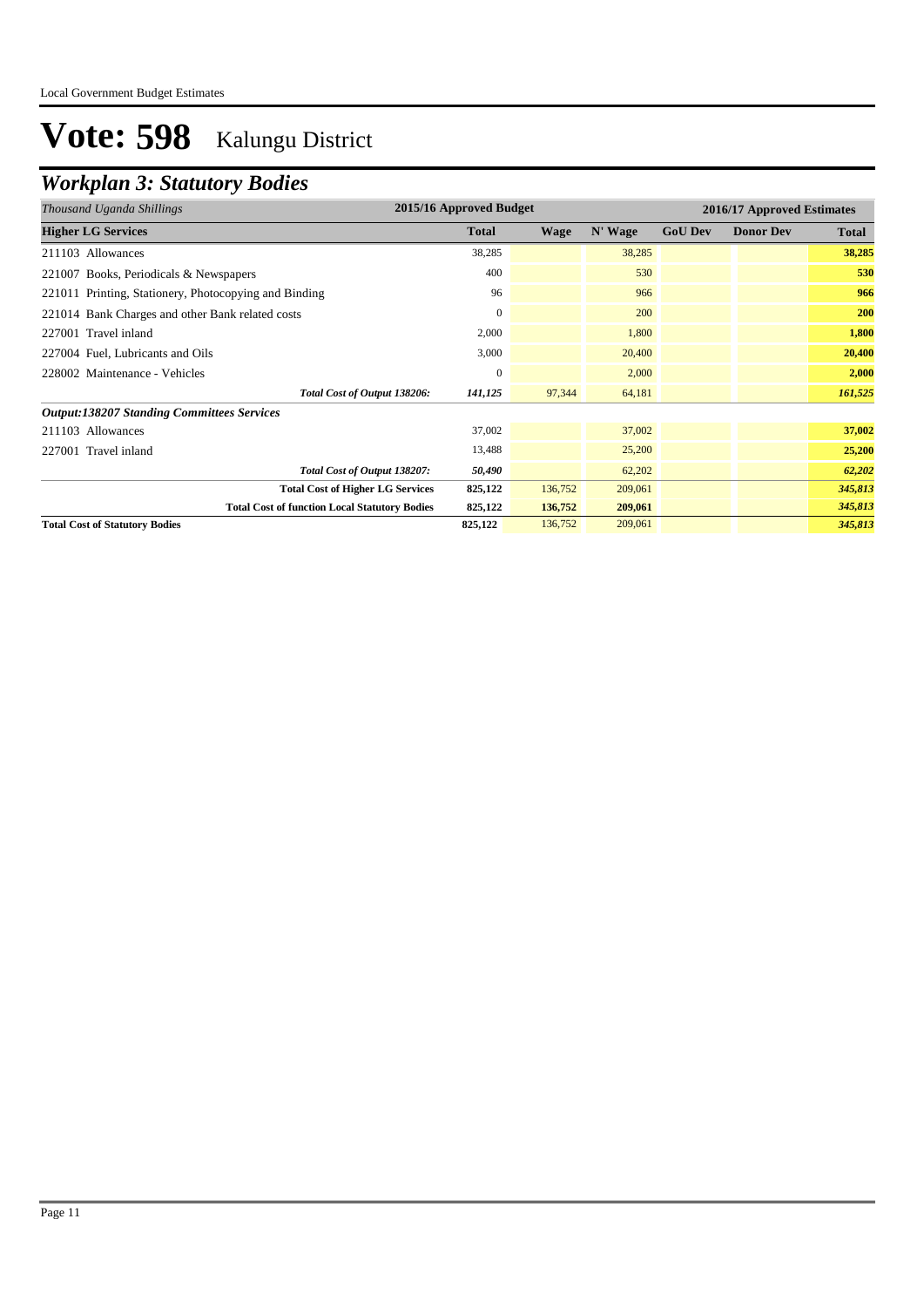### *Workplan 4: Production and Marketing*

#### **(i) Overview of Workplan Revenue and Expenditures**

| <b>UShs Thousand</b>                          |                           | 2015/16                 | 2016/17                          |
|-----------------------------------------------|---------------------------|-------------------------|----------------------------------|
|                                               | Approved<br><b>Budget</b> | Outturn by<br>end March | <b>Approved</b><br><b>Budget</b> |
| A: Breakdown of Workplan Revenues:            |                           |                         |                                  |
| <b>Recurrent Revenues</b>                     | 177,288                   | 154,532                 | 347,479                          |
| District Unconditional Grant (Non-Wage)       | 5,752                     | 1,567                   | 4,043                            |
| District Unconditional Grant (Wage)           |                           | 89,599                  | 90,904                           |
| <b>Locally Raised Revenues</b>                | 3,264                     | $\Omega$                | 864                              |
| Sector Conditional Grant (Non-Wage)           | 21,870                    | 16,403                  | 29,201                           |
| Sector Conditional Grant (Wage)               | 146,402                   | 40,729                  | 222,467                          |
| Urban Unconditional Grant (Wage)              |                           | 6,233                   |                                  |
| <b>Development Revenues</b>                   | 24.394                    | 13.420                  | 28,138                           |
| Development Grant                             | 17.894                    | 13,420                  | 21,638                           |
| <b>Locally Raised Revenues</b>                | 6.500                     | $\overline{0}$          | 6,500                            |
| <b>Total Revenues</b>                         | 201,682                   | 167,952                 | 375,617                          |
| <b>B: Breakdown of Workplan Expenditures:</b> |                           |                         |                                  |
| Recurrent Expenditure                         | 177,288                   | 154,531                 | 347,479                          |
| Wage                                          | 146,402                   | 136,562                 | 313,371                          |
| Non Wage                                      | 30,886                    | 17,970                  | 34,109                           |
| Development Expenditure                       | 24,394                    | 6,352                   | 28,138                           |
| Domestic Development                          | 24,394                    | 6351.703                | 28,138                           |
| Donor Development                             |                           | $\theta$                | $\overline{0}$                   |
| <b>Total Expenditure</b>                      | 201,682                   | 160,883                 | 375,617                          |

**(ii) Details of Workplan Revenues and Expenditures**

#### *Expenditure Details for Workplan 4: Production and Marketing*

| <b>LG Function 0181 Agricultural Extension Services</b> |                    |                                              |                                                                                         |                      |         |                            |                                                |              |  |
|---------------------------------------------------------|--------------------|----------------------------------------------|-----------------------------------------------------------------------------------------|----------------------|---------|----------------------------|------------------------------------------------|--------------|--|
| Thousand Uganda Shillings                               |                    |                                              | 2015/16 Approved Budget                                                                 |                      |         | 2016/17 Approved Estimates |                                                |              |  |
| <b>Lower Local Services</b>                             |                    |                                              | <b>Total</b>                                                                            | Wage                 | N' Wage | <b>GoU Dev</b>             | <b>Donor Dev</b>                               | <b>Total</b> |  |
| Output:018151 LLG Extension Services (LLS)              |                    |                                              |                                                                                         |                      |         |                            |                                                |              |  |
| 263101 LG Conditional grants (Current)                  |                    |                                              | $\mathbf{0}$                                                                            | $\overline{0}$       | 5,160   |                            | $\overline{0}$<br>$\overline{0}$               | 5,160        |  |
| <b>Total LCIII: BUKULULA</b>                            |                    |                                              |                                                                                         | <b>LCIV: KALUNGU</b> |         |                            |                                                | 860          |  |
| LCII: Not Specified                                     | LCI: Not Specified | <b>Support to Extension staff activities</b> |                                                                                         |                      |         |                            | Source: Sector Conditional Grant (Non-W        | 860          |  |
| <b>Total LCIII: KALUNGU</b>                             |                    |                                              |                                                                                         | <b>LCIV: KALUNGU</b> |         |                            |                                                | 860          |  |
| LCII: Not Specified                                     | LCI: Not Specified | <b>Support to Extension staff activities</b> |                                                                                         |                      |         |                            | Source: Sector Conditional Grant (Non-W        | 860          |  |
| <b>Total LCIII: KYAMULIBWA</b>                          |                    |                                              |                                                                                         | <b>LCIV: KALUNGU</b> |         |                            |                                                | 860          |  |
| LCII: Not Specified                                     | LCI: Not Specified |                                              | Source: Sector Conditional Grant (Non-W<br><b>Support to Extension staff activities</b> |                      |         |                            |                                                | 860          |  |
| <b>Total LCIII: KYAMULIBWA T.C</b>                      |                    |                                              | <b>LCIV: KALUNGU</b>                                                                    |                      |         |                            | 860                                            |              |  |
| LCII: Not Specified                                     | LCI: Not Specified | <b>Support to Extension staff activities</b> |                                                                                         |                      |         |                            | Source: Sector Conditional Grant (Non-W        | 860          |  |
| <b>Total LCIII: LUKAYA T.C</b>                          |                    |                                              |                                                                                         | <b>LCIV: KALUNGU</b> |         |                            |                                                | 860          |  |
| LCII: Not Specified                                     | LCI: Not Specified | <b>Support to Extension staff activities</b> |                                                                                         |                      |         |                            | Source: Sector Conditional Grant (Non-W        | 860          |  |
| <b>Total LCIII: LWABENGE</b>                            |                    |                                              |                                                                                         | <b>LCIV: KALUNGU</b> |         |                            |                                                | 860          |  |
| LCII: Not Specified                                     | LCI: Not Specified | <b>Support to Extension staff activities</b> |                                                                                         |                      |         |                            | Source: Sector Conditional Grant (Non-W        | 860          |  |
|                                                         |                    | Total Cost of Output 018151:                 | 0                                                                                       | $\overline{0}$       | 5,160   |                            | $\boldsymbol{\theta}$<br>$\boldsymbol{\theta}$ | 5,160        |  |
|                                                         |                    | <b>Total Cost of Lower Local Services</b>    | $\bf{0}$                                                                                | $\mathbf{0}$         | 5,160   |                            | $\mathbf{0}$<br>$\bf{0}$                       | 5,160        |  |
| <b>Higher LG Services</b>                               |                    |                                              | <b>Total</b>                                                                            | <b>Wage</b>          | N' Wage | <b>GoU Dev</b>             | <b>Donor Dev</b>                               | <b>Total</b> |  |
| <b>Output:018101 Extension Worker Services</b>          |                    |                                              |                                                                                         |                      |         |                            |                                                |              |  |
| 211101 General Staff Salaries                           |                    |                                              | $\overline{0}$                                                                          | 222,467              |         |                            |                                                | 222,467      |  |
|                                                         |                    | Total Cost of Output 018101:                 | 0                                                                                       | 222,467              |         |                            |                                                | 222,467      |  |
|                                                         |                    | <b>Total Cost of Higher LG Services</b>      | $\bf{0}$                                                                                | 222,467              |         |                            |                                                | 222,467      |  |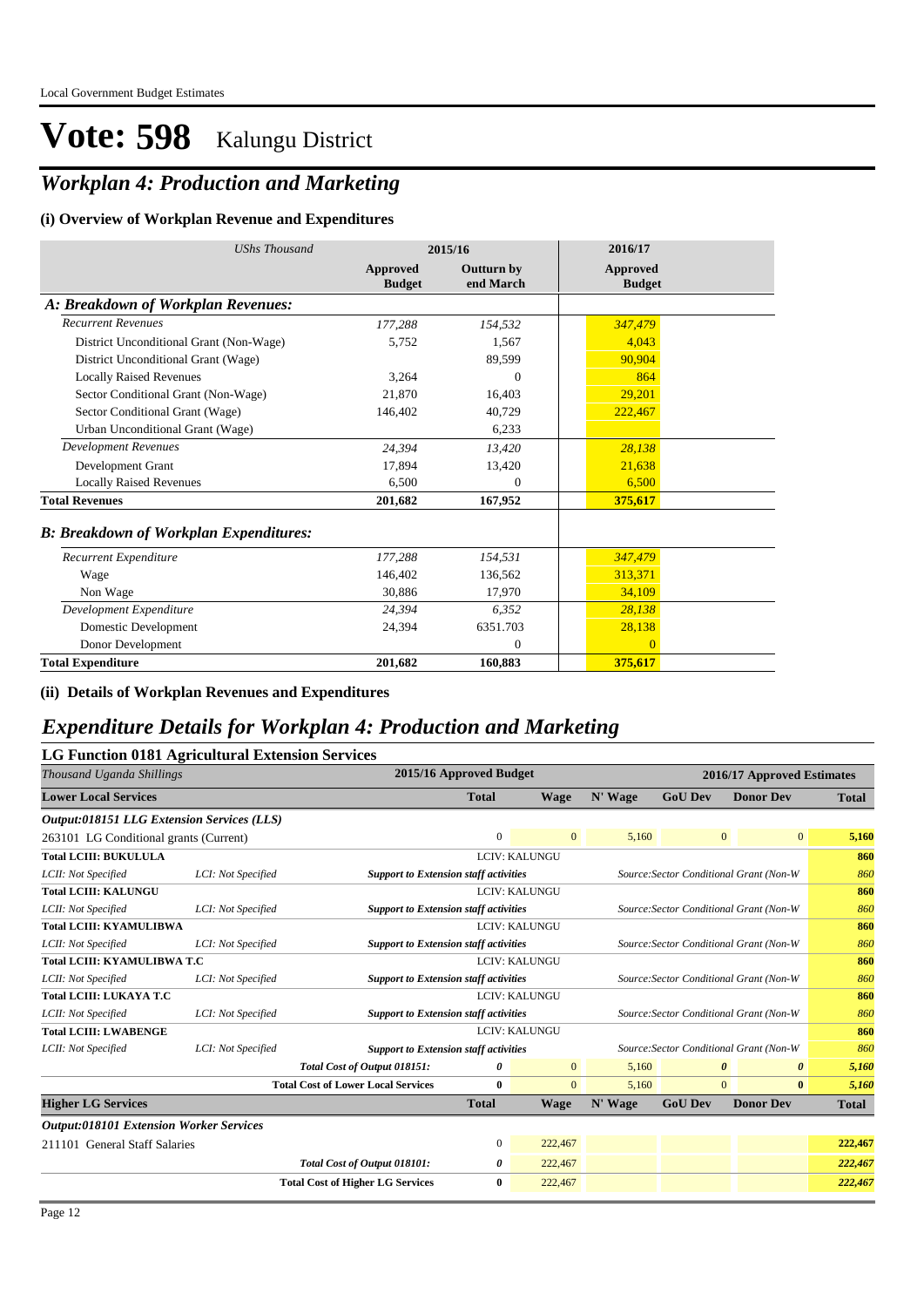### *Workplan 4: Production and Marketing*

**Total Cost of function Agricultural Extension Services 0 222,467 5,160 0 0** *227,627*

| Thousand Uganda Shillings                                                 | 2015/16 Approved Budget |             |              | 2016/17 Approved Estimates |                  |                       |
|---------------------------------------------------------------------------|-------------------------|-------------|--------------|----------------------------|------------------|-----------------------|
| <b>Higher LG Services</b>                                                 | <b>Total</b>            | <b>Wage</b> | N' Wage      | <b>GoU Dev</b>             | <b>Donor Dev</b> | <b>Total</b>          |
| <b>Output:018201 District Production Management Services</b>              |                         |             |              |                            |                  |                       |
| 211101 General Staff Salaries                                             | 146,402                 | 90,904      |              |                            |                  | 90,904                |
| 221007 Books, Periodicals & Newspapers                                    | 720                     |             | 720          |                            |                  | 720                   |
| 221008 Computer supplies and Information Technology (IT)                  | 600                     |             | $\mathbf{0}$ |                            |                  | $\bf{0}$              |
| 221009 Welfare and Entertainment                                          | $\boldsymbol{0}$        |             | 600          |                            |                  | 600                   |
| 221011 Printing, Stationery, Photocopying and Binding                     | 400                     |             | 800          |                            |                  | 800                   |
| 221012 Small Office Equipment                                             | 465                     |             |              |                            |                  | $\bf{0}$              |
| 221014 Bank Charges and other Bank related costs                          | 201                     |             |              |                            |                  | $\bf{0}$              |
| 222001 Telecommunications                                                 | $\boldsymbol{0}$        |             | 600          |                            |                  | 600                   |
| 222003 Information and communications technology (ICT)                    | 600                     |             | 600          |                            |                  | 600                   |
| 223005 Electricity                                                        | 2,830                   |             | 600          |                            |                  | 600                   |
| 224006 Agricultural Supplies                                              | 2,000                   |             |              |                            |                  | $\bf{0}$              |
| 226001 Insurances                                                         | $\mathbf{0}$            |             | 80           |                            |                  | 80                    |
| 227001 Travel inland                                                      | 2,039                   |             | 1,400        |                            |                  | 1,400                 |
| 227002 Travel abroad                                                      | $\boldsymbol{0}$        |             | 100          |                            |                  | 100                   |
| 227004 Fuel, Lubricants and Oils                                          | 4,200                   |             | 3,033        |                            |                  | 3,033                 |
| 228002 Maintenance - Vehicles                                             | 3,600                   |             |              | 6,000                      |                  | 6,000                 |
| Total Cost of Output 018201:                                              | 164,057                 | 90,904      | 8,533        | 6,000                      |                  | 105,437               |
| Output:018202 Crop disease control and marketing                          |                         |             |              |                            |                  |                       |
| 221002 Workshops and Seminars                                             | 2,240                   |             | 1,788        |                            |                  | 1,788                 |
| 221011 Printing, Stationery, Photocopying and Binding                     | 100                     |             | 209          |                            |                  | 209                   |
| 224006 Agricultural Supplies                                              | 15,540                  |             |              | 2,000                      |                  | 2,000                 |
| 227001 Travel inland                                                      | 1,600                   |             | 600          |                            |                  | 600                   |
| 227004 Fuel, Lubricants and Oils                                          | 2,000                   |             | 1,800        |                            |                  | 1,800                 |
| Total Cost of Output 018202:                                              | 21,480                  |             | 4,397        | 2,000                      |                  | 6,397                 |
| Output:018204 Livestock Health and Marketing                              |                         |             |              |                            |                  |                       |
| 221002 Workshops and Seminars                                             | 2,240                   |             | 989          |                            |                  | 989                   |
| 221011 Printing, Stationery, Photocopying and Binding                     | 100                     |             | 209          |                            |                  | 209                   |
| 224006 Agricultural Supplies                                              | 1,500                   |             | $\mathbf{0}$ | 15,638                     |                  | 15,638                |
| 227001 Travel inland                                                      | 1,600                   |             | 1,399        |                            |                  | 1,399                 |
| 227004 Fuel, Lubricants and Oils                                          | 2,000                   |             | 1,800        |                            |                  | 1,800                 |
| Total Cost of Output 018204:                                              | 7,440                   |             | 4,397        | 15,638                     |                  | 20,035                |
| Output:018205 Fisheries regulation                                        |                         |             |              |                            |                  |                       |
| 221002 Workshops and Seminars                                             | 1,000                   |             |              |                            |                  | $\bf{0}$              |
| 221011 Printing, Stationery, Photocopying and Binding                     | $\boldsymbol{0}$        |             | 76           |                            |                  | 76                    |
| 222001 Telecommunications                                                 | $\boldsymbol{0}$        |             | 141          |                            |                  | 141                   |
| 224006 Agricultural Supplies                                              | 1,500                   |             |              | 1,500                      |                  | 1,500                 |
| 227001 Travel inland                                                      | 1,400                   |             | 504          |                            |                  | 504                   |
| 227004 Fuel, Lubricants and Oils                                          | 1,400                   |             | 1,929        |                            |                  | 1,929                 |
| 228002 Maintenance - Vehicles                                             | $\boldsymbol{0}$        |             | 119          |                            |                  | 119                   |
| Total Cost of Output 018205:                                              | 5,300                   |             | 2,769        | 1,500                      |                  | 4,269                 |
| Output:018206 Vermin control services<br>227004 Fuel, Lubricants and Oils | 153                     |             |              |                            |                  | $\bf{0}$              |
| Total Cost of Output 018206:                                              | 153                     |             |              |                            |                  | $\boldsymbol{\theta}$ |
| Output:018207 Tsetse vector control and commercial insects farm promotion |                         |             |              |                            |                  |                       |
| 224006 Agricultural Supplies                                              | 1,024                   |             |              | 1,500                      |                  | 1,500                 |
|                                                                           |                         |             |              |                            |                  |                       |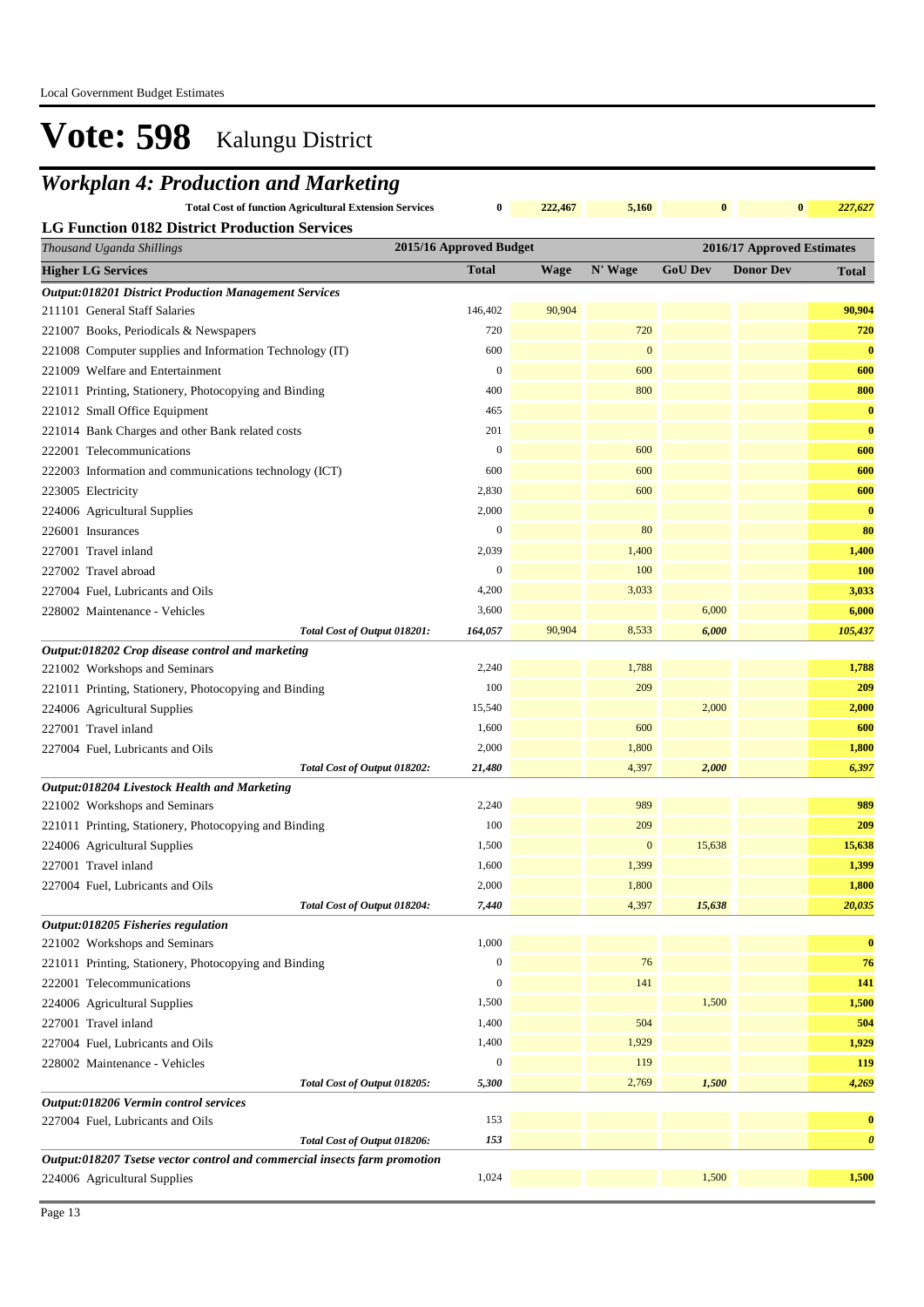### *Workplan 4: Production and Marketing*

| 2015/16 Approved Budget<br>Thousand Uganda Shillings       |              |        |         |                | 2016/17 Approved Estimates |              |  |
|------------------------------------------------------------|--------------|--------|---------|----------------|----------------------------|--------------|--|
| <b>Higher LG Services</b>                                  | <b>Total</b> | Wage   | N' Wage | <b>GoU Dev</b> | <b>Donor Dev</b>           | <b>Total</b> |  |
| 227001 Travel inland                                       | 300          |        | 92      |                |                            | 92           |  |
| 227004 Fuel, Lubricants and Oils                           | 176          |        |         |                |                            | $\mathbf{0}$ |  |
| Total Cost of Output 018207:                               | 1,500        |        | 92      | 1,500          |                            | 1,592        |  |
| <b>Total Cost of Higher LG Services</b>                    | 199,930      | 90,904 | 20,189  | 26,638         |                            | 137,731      |  |
| <b>Total Cost of function District Production Services</b> | 199,930      | 90,904 | 20,189  | 26,638         |                            | 137,731      |  |
| <b>LG Function 0183 District Commercial Services</b>       |              |        |         |                |                            |              |  |

| Thousand Uganda Shillings                                     | 2015/16 Approved Budget |             |         |                | 2016/17 Approved Estimates |                       |
|---------------------------------------------------------------|-------------------------|-------------|---------|----------------|----------------------------|-----------------------|
| <b>Higher LG Services</b>                                     | <b>Total</b>            | <b>Wage</b> | N' Wage | <b>GoU Dev</b> | <b>Donor Dev</b>           | <b>Total</b>          |
| <b>Output:018301 Trade Development and Promotion Services</b> |                         |             |         |                |                            |                       |
| 221011 Printing, Stationery, Photocopying and Binding         | 60                      |             |         |                |                            | $\bf{0}$              |
| 227001 Travel inland                                          | 240                     |             |         |                |                            | $\bf{0}$              |
| 227004 Fuel, Lubricants and Oils                              | 100                     |             |         |                |                            | $\bf{0}$              |
| Total Cost of Output 018301:                                  | 400                     |             |         |                |                            | $\boldsymbol{\theta}$ |
| Output:018304 Cooperatives Mobilisation and Outreach Services |                         |             |         |                |                            |                       |
| 221002 Workshops and Seminars                                 | 651                     |             |         |                |                            | $\bf{0}$              |
| 221010 Special Meals and Drinks                               | $\mathbf{0}$            |             | 300     |                |                            | 300                   |
| 221011 Printing, Stationery, Photocopying and Binding         | 100                     |             | 1,600   |                |                            | 1,600                 |
| 221014 Bank Charges and other Bank related costs              | $\theta$                |             | 300     |                |                            | 300                   |
| 227001 Travel inland                                          | 300                     |             | 1,640   |                |                            | 1,640                 |
| 227004 Fuel, Lubricants and Oils                              | $\mathbf{0}$            |             | 4,920   |                |                            | 4,920                 |
| 228003 Maintenance - Machinery, Equipment & Furniture         | $\mathbf{0}$            |             |         | 1,500          |                            | 1,500                 |
| Total Cost of Output 018304:                                  | 1,051                   |             | 8,760   | 1,500          |                            | 10,260                |
| <b>Output:018306 Industrial Development Services</b>          |                         |             |         |                |                            |                       |
| 221002 Workshops and Seminars                                 | 301                     |             |         |                |                            | $\bf{0}$              |
| Total Cost of Output 018306:                                  | 301                     |             |         |                |                            | $\boldsymbol{\theta}$ |
| <b>Total Cost of Higher LG Services</b>                       | 1,752                   |             | 8,760   | 1,500          |                            | 10,260                |
| <b>Total Cost of function District Commercial Services</b>    | 1,752                   |             | 8,760   | 1,500          |                            | 10,260                |
| <b>Total Cost of Production and Marketing</b>                 | 201,682                 | 313,371     | 34,109  | 28,138         | $\bf{0}$                   | 375,617               |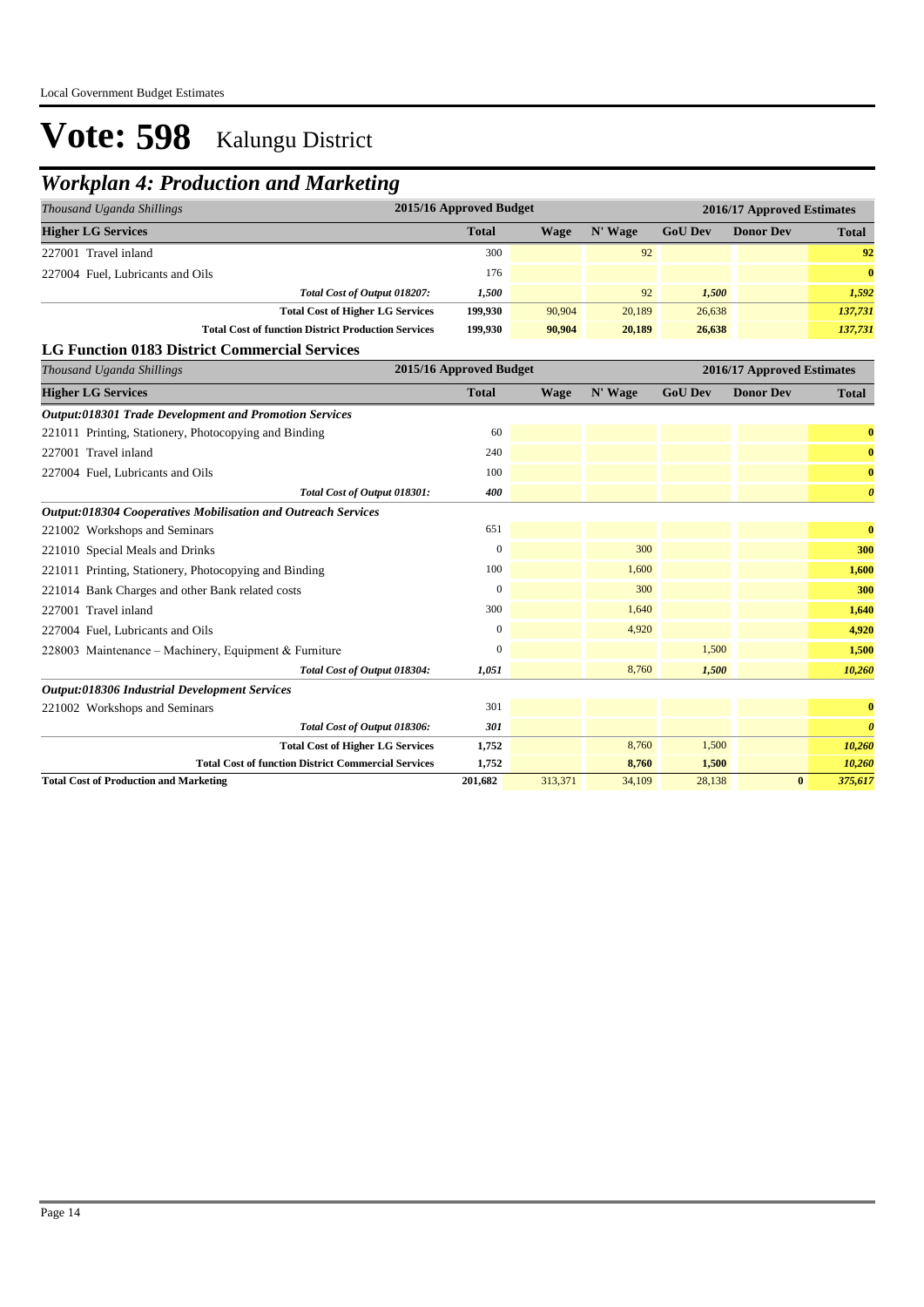### *Workplan 5: Health*

#### **(i) Overview of Workplan Revenue and Expenditures**

| <b>UShs Thousand</b>                          |                           | 2015/16                        | 2016/17                   |
|-----------------------------------------------|---------------------------|--------------------------------|---------------------------|
|                                               | Approved<br><b>Budget</b> | <b>Outturn by</b><br>end March | Approved<br><b>Budget</b> |
| A: Breakdown of Workplan Revenues:            |                           |                                |                           |
| <b>Recurrent Revenues</b>                     | 2,405,573                 | 1,587,627                      | 2,353,195                 |
| District Unconditional Grant (Non-Wage)       | 200                       | 54                             |                           |
| District Unconditional Grant (Wage)           |                           | 1,666                          |                           |
| <b>Locally Raised Revenues</b>                | 181                       | $\Omega$                       | 181                       |
| Other Transfers from Central Government       | 682,251                   | 311,969                        | 682,251                   |
| Sector Conditional Grant (Non-Wage)           | 383.034                   | 287,276                        | 383,034                   |
| Sector Conditional Grant (Wage)               | 1,339,907                 | 986,662                        | 1,287,729                 |
| <b>Development Revenues</b>                   | 484,956                   | 230,507                        | 491,781                   |
| Development Grant                             | 9.997                     | 9.997                          | $\Omega$                  |
| Donor Funding                                 | 474.959                   | 220,510                        | 491,781                   |
| <b>Total Revenues</b>                         | 2,890,529                 | 1,818,134                      | 2,844,976                 |
| <b>B: Breakdown of Workplan Expenditures:</b> |                           |                                |                           |
| Recurrent Expenditure                         | 2,405,573                 | 1.586.794                      | 2,353,195                 |
| Wage                                          | 1,339,907                 | 987,495                        | 1,287,729                 |
| Non Wage                                      | 1,065,666                 | 599,299                        | 1,065,466                 |
| Development Expenditure                       | 484,956                   | 220,509                        | 491,781                   |
| Domestic Development                          | 9.997                     | $\Omega$                       | $\Omega$                  |
| Donor Development                             | 474,959                   | 220,509                        | 491,781                   |
| <b>Total Expenditure</b>                      | 2,890,529                 | 1,807,303                      | 2,844,976                 |

**(ii) Details of Workplan Revenues and Expenditures**

### *Expenditure Details for Workplan 5: Health*

#### **LG Function 0881 Primary Healthcare**

| Thousand Uganda Shillings                         |                    |                                    | 2015/16 Approved Budget                                                 |                      |         |                                         | 2016/17 Approved Estimates |                       |
|---------------------------------------------------|--------------------|------------------------------------|-------------------------------------------------------------------------|----------------------|---------|-----------------------------------------|----------------------------|-----------------------|
| <b>Lower Local Services</b>                       |                    |                                    | <b>Total</b>                                                            | Wage                 | N' Wage | <b>GoU Dev</b>                          | <b>Donor Dev</b>           | <b>Total</b>          |
| Output:088152 NGO Hospital Services (LLS.)        |                    |                                    |                                                                         |                      |         |                                         |                            |                       |
| 263101 LG Conditional grants (Current)            |                    |                                    | 162,795                                                                 |                      |         |                                         |                            | $\bf{0}$              |
|                                                   |                    | Total Cost of Output 088152:       | 162,795                                                                 |                      |         |                                         |                            | $\boldsymbol{\theta}$ |
| Output:088153 NGO Basic Healthcare Services (LLS) |                    |                                    |                                                                         |                      |         |                                         |                            |                       |
| 263367 Sector Conditional Grant (Non-Wage)        |                    |                                    | $\mathbf{0}$                                                            | $\overline{0}$       | 80,280  | $\overline{0}$                          | $\overline{0}$             | 80,280                |
| <b>Total LCIII: BUKULULA</b>                      |                    |                                    |                                                                         | <b>LCIV: KALUNGU</b> |         |                                         |                            | 12,110                |
| LCII: KASAALI                                     | LCI: Not Specified | Welsprings                         | Source: Conditional Grant to NGO Hospit                                 |                      |         |                                         | 7,236                      |                       |
| LCII: LUSANGO                                     | LCI: Not Specified |                                    | <b>ST Threza Ledokwoska</b><br>Source: Conditional Grant to PHC - devel |                      |         |                                         |                            | 4.874                 |
| <b>Total LCIII: KALUNGU</b>                       |                    |                                    | <b>LCIV: KALUNGU</b>                                                    |                      |         |                                         | 16,984                     |                       |
| LCII: KASANJE                                     | LCI: Not Specified | <b>St Agnes</b>                    |                                                                         |                      |         | Source: Conditional Grant to NGO Hospit |                            | 4,874                 |
| <b>LCII: NTALE</b>                                | LCI: Not Specified | Kabungo HCIII                      |                                                                         |                      |         | Source: Conditional Grant to NGO Hospit | 7,236                      |                       |
| LCII: VILLA MARIA                                 | LCI: Not Specified | <b>Bwanda</b>                      |                                                                         |                      |         | Source: Conditional Grant to NGO Hospit |                            | 4,874                 |
| <b>Total LCIII: KALUNGU T.C</b>                   |                    |                                    |                                                                         | <b>LCIV: KALUNGU</b> |         |                                         |                            | 7,236                 |
| LCII: KIKUKUUMBI                                  | LCI: Not Specified | Kabukunge HCIII                    |                                                                         |                      |         | Source: Conditional Grant to NGO Hospit |                            | 7,236                 |
| <b>Total LCIII: KYAMULIBWA</b>                    |                    |                                    |                                                                         | <b>LCIV: KALUNGU</b> |         |                                         |                            | 9,748                 |
| LCII: BUSOGA                                      | LCI: Not Specified | <b>St Joseph of Good Spherperd</b> |                                                                         |                      |         | Source: Conditional Grant to NGO Hospit |                            | 9,748                 |
| <b>Total LCIII: LUKAYA T.C</b>                    |                    |                                    |                                                                         | <b>LCIV: KALUNGU</b> |         |                                         |                            | 29,327                |
| LCII: CENTRAL WARD                                | LCI: Not Specified | Kalungi Nurses training            |                                                                         |                      |         | Source: Conditional Grant to NGO Hospit |                            | 22,091                |
| LCII: CENTRAL WARD                                | LCI: Not Specified | Kalungi HCIII                      |                                                                         |                      |         | Source: Conditional Grant to NGO Hospit |                            | 7,236                 |
| <b>Total LCIII: LWABENGE</b>                      |                    |                                    |                                                                         | <b>LCIV: KALUNGU</b> |         |                                         |                            | 4,874                 |
| <b>LCII: BWESA</b>                                | LCI: Not Specified | <b>St Monica HCIII</b>             |                                                                         |                      |         | Source: Conditional Grant to NGO Hospit |                            | 4,874                 |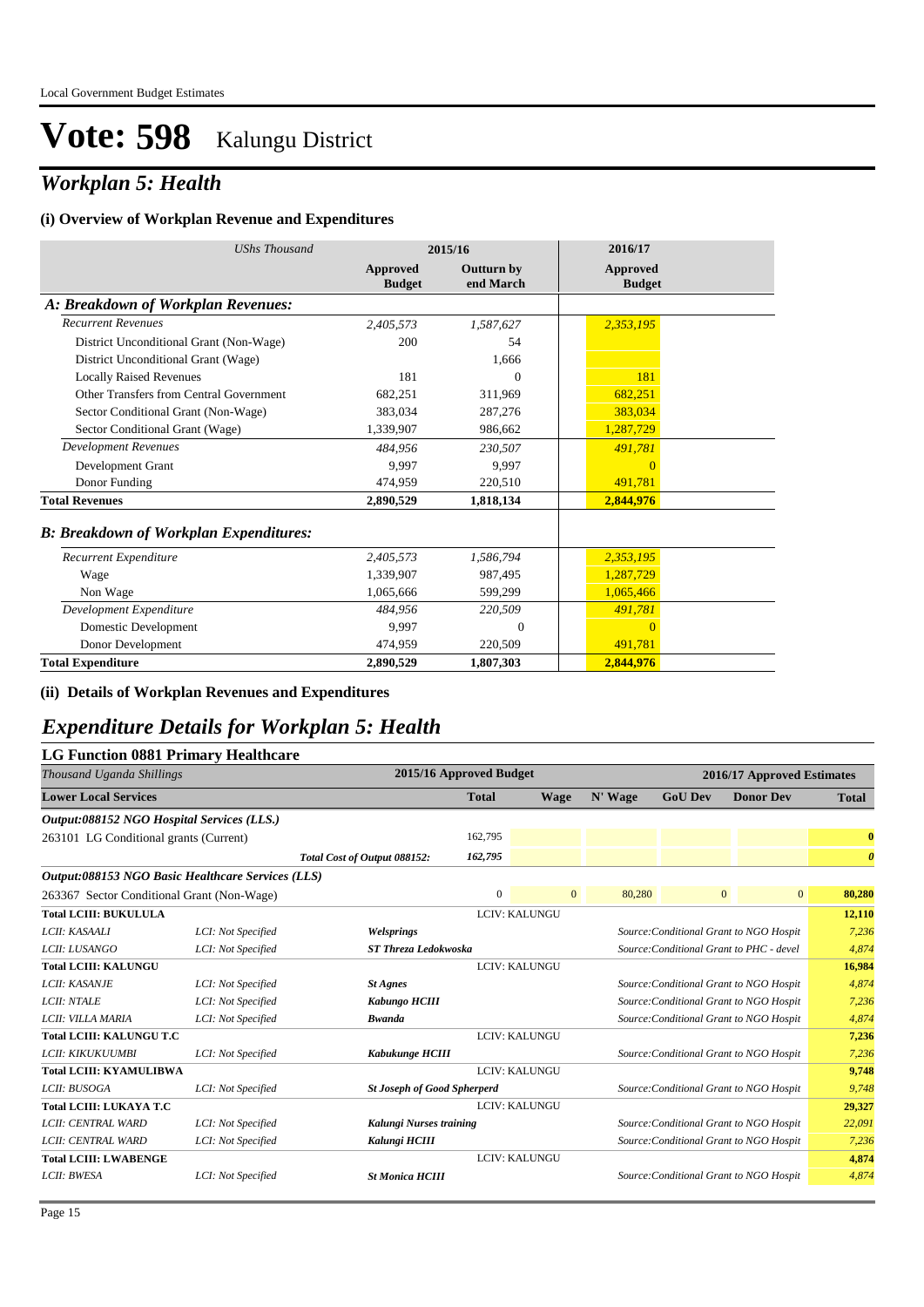### *Workplan 5: Health*

| Thousand Uganda Shillings                                |                    |                                           | 2015/16 Approved Budget               |                                       |         |                                            | 2016/17 Approved Estimates |                       |              |  |
|----------------------------------------------------------|--------------------|-------------------------------------------|---------------------------------------|---------------------------------------|---------|--------------------------------------------|----------------------------|-----------------------|--------------|--|
| <b>Lower Local Services</b>                              |                    |                                           | <b>Total</b>                          | <b>Wage</b>                           | N' Wage | <b>GoU Dev</b>                             |                            | <b>Donor Dev</b>      | <b>Total</b> |  |
|                                                          |                    | Total Cost of Output 088153:              | 0                                     | $\overline{0}$                        | 80,280  |                                            | $\boldsymbol{\theta}$      | $\boldsymbol{\theta}$ | 80,280       |  |
| Output:088154 Basic Healthcare Services (HCIV-HCII-LLS)  |                    |                                           |                                       |                                       |         |                                            |                            |                       |              |  |
| 263101 LG Conditional grants (Current)                   |                    |                                           | 81,137                                |                                       |         |                                            |                            |                       | $\bf{0}$     |  |
| 263367 Sector Conditional Grant (Non-Wage)               |                    |                                           | $\overline{0}$                        | $\overline{0}$                        | 116,467 |                                            | $\mathbf{0}$               | $\overline{0}$        | 116,467      |  |
| <b>Total LCIII: BUKULULA</b>                             |                    |                                           |                                       | <b>LCIV: KALUNGU</b>                  |         |                                            |                            |                       | 33,672       |  |
| LCII: KITI                                               | LCI: Not Specified | Kiti HCIII                                |                                       |                                       |         | Source: Conditional Grant to PHC- Non      |                            |                       | 4,414        |  |
| LCII: MUKOKO                                             | LCI: Not Specified | <b>Bukulula HCIV</b>                      |                                       | Source: Conditional Grant to PHC- Non |         |                                            |                            |                       | 29,258       |  |
| <b>Total LCIII: KALUNGU</b>                              |                    |                                           | <b>LCIV: KALUNGU</b>                  |                                       |         |                                            | 2,207                      |                       |              |  |
| LCII: NABUTONGWA                                         | LCI: Not Specified | Nabutongwa HCII                           |                                       |                                       |         | Source: Not Specified Conditional Grant to |                            |                       | 2,207        |  |
| <b>Total LCIII: KALUNGU T.C</b>                          |                    |                                           |                                       | LCIV: KALUNGU                         |         |                                            |                            |                       | 29,258       |  |
| LCII: KALUNGU                                            | LCI: Not Specified | Kalungu HCIII                             | Source: Conditional Grant to PHC- Non |                                       |         |                                            |                            | 29,258                |              |  |
| <b>Total LCIII: KYAMULIBWA</b>                           |                    |                                           |                                       | LCIV: KALUNGU                         |         |                                            |                            |                       | 6,622        |  |
| LCII: KABAALE                                            | LCI: Not Specified | <b>Kabaale HCIII</b>                      |                                       |                                       |         | Source: Conditional Grant to PHC- Non      |                            |                       | 4,414        |  |
| LCII: KIGASA                                             | LCI: Not Specified | Kigasa HCII                               |                                       |                                       |         | Source: Conditional Grant to PHC- Non      |                            |                       | 2,207        |  |
| <b>Total LCIII: KYAMULIBWA T.C</b>                       |                    |                                           |                                       | LCIV: KALUNGU                         |         |                                            |                            |                       | 29,258       |  |
| LCII: KYAMULIBWA WARD                                    | LCI: Not Specified | Kyamulibwa HCIII                          |                                       |                                       |         | Source: Conditional Grant to PHC- Non      |                            |                       | 29,258       |  |
| <b>Total LCIII: LUKAYA T.C</b>                           |                    |                                           |                                       | LCIV: KALUNGU                         |         |                                            |                            |                       | 4,414        |  |
| LCII: CENTRAL WARD                                       | LCI: Not Specified | Lukaya HCIII                              |                                       |                                       |         | Source: Conditional Grant to PHC- Non      |                            |                       | 4,414        |  |
| <b>Total LCIII: LWABENGE</b>                             |                    |                                           |                                       | LCIV: KALUNGU                         |         |                                            |                            |                       | 11,036       |  |
| LCII: BUGOMOLA                                           | LCI: Not Specified | Kigaaju HCII                              |                                       |                                       |         | Source: Conditional Grant to PHC- Non      |                            |                       | 2,207        |  |
| LCII: KIBISI                                             | LCI: Not Specified | Kasambya HCIII                            |                                       |                                       |         | Source: Conditional Grant to PHC- Non      |                            |                       | 4,414        |  |
| LCII: KIRAGGA                                            | LCI: Not Specified | Kiragga HCIII                             |                                       |                                       |         | Source: Conditional Grant to PHC- Non      |                            |                       | 4,414        |  |
|                                                          |                    | Total Cost of Output 088154:              | 81,137                                | $\overline{0}$                        | 116,467 |                                            | $\boldsymbol{\theta}$      | $\boldsymbol{\theta}$ | 116,467      |  |
|                                                          |                    | <b>Total Cost of Lower Local Services</b> | 243,933                               | $\overline{0}$                        | 196,747 |                                            | $\mathbf{0}$               | $\bf{0}$              | 196,747      |  |
| <b>Higher LG Services</b>                                |                    |                                           | <b>Total</b>                          | <b>Wage</b>                           | N' Wage | <b>GoU Dev</b>                             |                            | <b>Donor Dev</b>      | <b>Total</b> |  |
| Output:088101 Public Health Promotion                    |                    |                                           |                                       |                                       |         |                                            |                            |                       |              |  |
| 211101 General Staff Salaries                            |                    |                                           | 1,339,907                             |                                       |         |                                            |                            |                       | $\bf{0}$     |  |
| 211102 Contract Staff Salaries (Incl. Casuals Temperary) |                    |                                           | 3.000                                 |                                       |         |                                            |                            |                       | $\mathbf{a}$ |  |

|                            | 211101 - Ochelai Diali-Dalatics                           |         |  |  |              |
|----------------------------|-----------------------------------------------------------|---------|--|--|--------------|
|                            | 211102 Contract Staff Salaries (Incl. Casuals, Temporary) | 3.000   |  |  | $\bf{0}$     |
| 211103 Allowances          |                                                           | 241,000 |  |  | $\bf{0}$     |
|                            | 213001 Medical expenses (To employees)                    | 5,000   |  |  | $\mathbf{0}$ |
|                            | 221001 Advertising and Public Relations                   | 10,000  |  |  | $\bf{0}$     |
|                            | 221002 Workshops and Seminars                             | 31,000  |  |  | $\mathbf{0}$ |
| 221003 Staff Training      |                                                           | 12,500  |  |  | $\bf{0}$     |
|                            | 221004 Recruitment Expenses                               | 1,500   |  |  | $\bf{0}$     |
|                            | 221005 Hire of Venue (chairs, projector, etc)             | 6,500   |  |  | $\bf{0}$     |
|                            | 221007 Books, Periodicals & Newspapers                    | 9,596   |  |  | $\bf{0}$     |
|                            | 221008 Computer supplies and Information Technology (IT)  | 8,597   |  |  | $\mathbf{0}$ |
|                            | 221009 Welfare and Entertainment                          | 10,000  |  |  | $\bf{0}$     |
|                            | 221011 Printing, Stationery, Photocopying and Binding     | 13,800  |  |  | $\mathbf{0}$ |
|                            | 221012 Small Office Equipment                             | 8,500   |  |  | $\bf{0}$     |
|                            | 221014 Bank Charges and other Bank related costs          | 2,840   |  |  | $\bf{0}$     |
| 222001 Telecommunications  |                                                           | 9,000   |  |  | $\bf{0}$     |
| 222002 Postage and Courier |                                                           | 3,800   |  |  | $\bf{0}$     |
|                            | 222003 Information and communications technology (ICT)    | 6,000   |  |  | $\bf{0}$     |
|                            | 223004 Guard and Security services                        | 4,480   |  |  | $\bf{0}$     |
| 223005 Electricity         |                                                           | 6,000   |  |  | $\bf{0}$     |
| 223006 Water               |                                                           | 5,500   |  |  | $\bf{0}$     |
|                            | 223007 Other Utilities- (fuel, gas, firewood, charcoal)   | 8,000   |  |  | $\bf{0}$     |
|                            | 224004 Cleaning and Sanitation                            | 2,000   |  |  | $\bf{0}$     |
| 227001 Travel inland       |                                                           | 65,300  |  |  | $\mathbf{0}$ |
|                            |                                                           |         |  |  |              |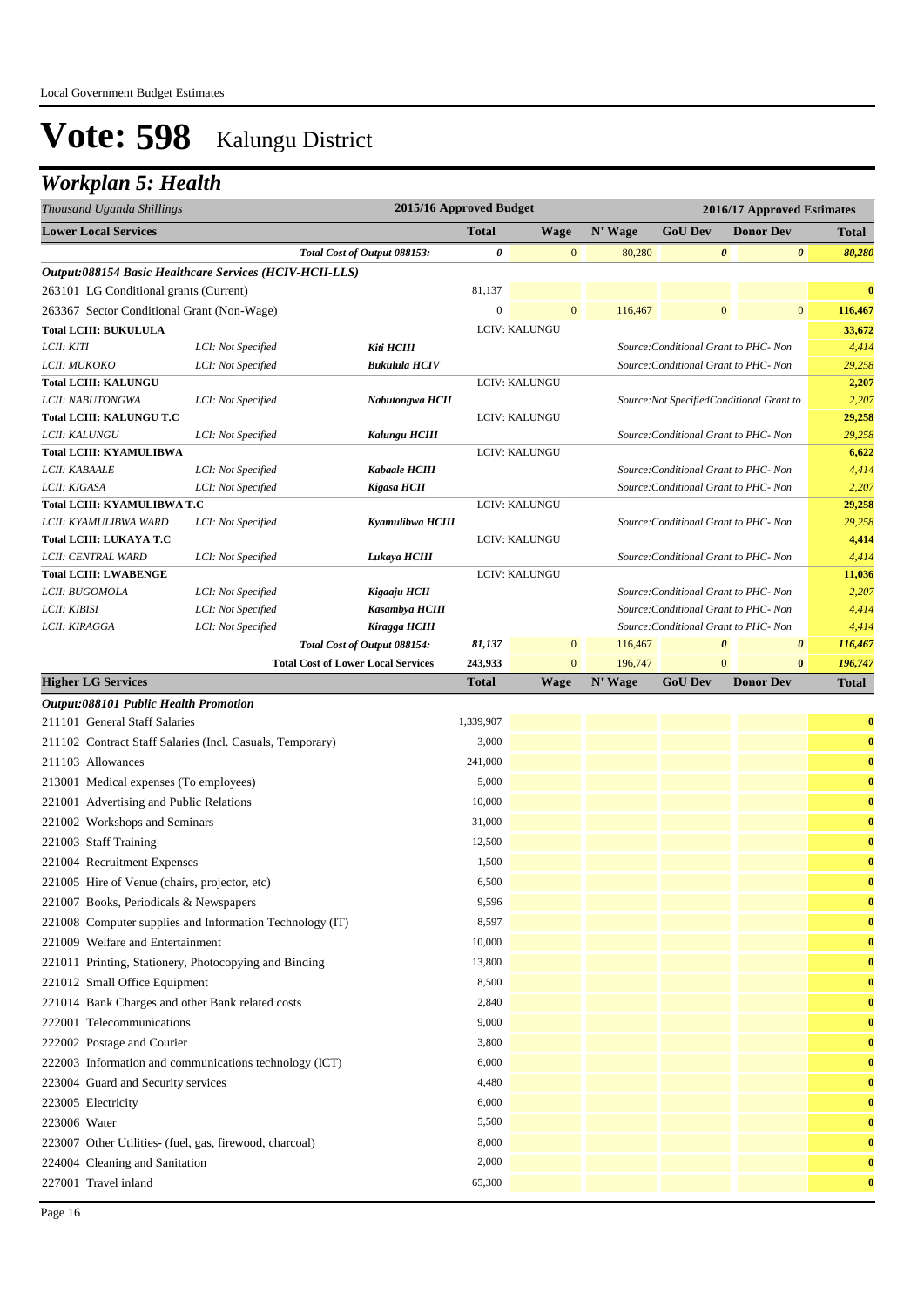### *Workplan 5: Health*

| Thousand Uganda Shillings                                |                                                          | 2015/16 Approved Budget |               |         |                                                                  | 2016/17 Approved Estimates |                       |
|----------------------------------------------------------|----------------------------------------------------------|-------------------------|---------------|---------|------------------------------------------------------------------|----------------------------|-----------------------|
| <b>Higher LG Services</b>                                |                                                          | <b>Total</b>            | Wage          | N' Wage | <b>GoU Dev</b>                                                   | <b>Donor Dev</b>           | <b>Total</b>          |
| 227002 Travel abroad                                     |                                                          | 6,000                   |               |         |                                                                  |                            | $\bf{0}$              |
| 227003 Carriage, Haulage, Freight and transport hire     |                                                          | 5,000                   |               |         |                                                                  |                            | $\bf{0}$              |
| 227004 Fuel, Lubricants and Oils                         |                                                          | 80,200                  |               |         |                                                                  |                            | $\bf{0}$              |
| 228001 Maintenance - Civil                               |                                                          | 10,000                  |               |         |                                                                  |                            | $\bf{0}$              |
| 228002 Maintenance - Vehicles                            |                                                          | 19,000                  |               |         |                                                                  |                            | $\bf{0}$              |
| 228003 Maintenance – Machinery, Equipment & Furniture    |                                                          | 11,000                  |               |         |                                                                  |                            | $\bf{0}$              |
| 228004 Maintenance - Other                               |                                                          | 6,000                   |               |         |                                                                  |                            | $\bf{0}$              |
| 273102 Incapacity, death benefits and funeral expenses   |                                                          | 5,000                   |               |         |                                                                  |                            | $\bf{0}$              |
|                                                          | Total Cost of Output 088101:                             | 1,956,020               |               |         |                                                                  |                            | $\boldsymbol{\theta}$ |
| Output:088104 Medical Supplies for Health Facilities     |                                                          |                         |               |         |                                                                  |                            |                       |
| 224001 Medical and Agricultural supplies                 |                                                          | 576,251                 |               | 576,251 |                                                                  |                            | 576,251               |
|                                                          | Total Cost of Output 088104:                             | 576,251                 |               | 576,251 |                                                                  |                            | 576,251               |
| Output:088106 Promotion of Sanitation and Hygiene        |                                                          |                         |               |         |                                                                  |                            |                       |
| 211103 Allowances                                        |                                                          | $\boldsymbol{0}$        |               | 5,000   |                                                                  |                            | 5,000                 |
| 221002 Workshops and Seminars                            |                                                          | $\mathbf{0}$            |               | 5,000   |                                                                  | 5,000                      | 10,000                |
| 221007 Books, Periodicals & Newspapers                   |                                                          | $\boldsymbol{0}$        |               | 1,000   |                                                                  | 2,000                      | 3,000                 |
| 221008 Computer supplies and Information Technology (IT) |                                                          | $\mathbf{0}$            |               |         |                                                                  | 2,000                      | 2,000                 |
| 221011 Printing, Stationery, Photocopying and Binding    |                                                          | $\boldsymbol{0}$        |               | 2,000   |                                                                  | 4,000                      | 6,000                 |
| 222001 Telecommunications                                |                                                          | $\boldsymbol{0}$        |               | 1,000   |                                                                  | 2,000                      | 3,000                 |
| 227001 Travel inland                                     |                                                          | $\boldsymbol{0}$        |               | 5,937   |                                                                  | 30,000                     | 35,937                |
| 227004 Fuel, Lubricants and Oils                         |                                                          | $\boldsymbol{0}$        |               | 2,556   |                                                                  | 30,000                     | 32,556                |
| 228002 Maintenance - Vehicles                            |                                                          | $\mathbf{0}$            |               |         |                                                                  | 11,000                     | 11,000                |
|                                                          | Total Cost of Output 088106:                             | 0                       |               | 22,493  |                                                                  | 86,000                     | 108,493               |
|                                                          | <b>Total Cost of Higher LG Services</b>                  | 2,532,271               |               | 598,744 |                                                                  | 86,000                     | 684,744               |
|                                                          | <b>Total Cost of function Primary Healthcare</b>         | 2,776,203               | $\bf{0}$      | 795,491 | $\bf{0}$                                                         | 86,000                     | 881,491               |
| <b>LG Function 0882 District Hospital Services</b>       |                                                          |                         |               |         |                                                                  |                            |                       |
| Thousand Uganda Shillings                                |                                                          | 2015/16 Approved Budget |               |         |                                                                  | 2016/17 Approved Estimates |                       |
| <b>Lower Local Services</b>                              |                                                          | <b>Total</b>            | <b>Wage</b>   | N' Wage | <b>GoU Dev</b>                                                   | <b>Donor Dev</b>           | <b>Total</b>          |
| Output:088252 NGO Hospital Services (LLS.)               |                                                          |                         |               |         |                                                                  |                            |                       |
| 263367 Sector Conditional Grant (Non-Wage)               |                                                          | $\boldsymbol{0}$        | $\mathbf{0}$  | 186,987 | $\mathbf{0}$                                                     | $\mathbf{0}$               | 186,987               |
| <b>Total LCIII: KALUNGU</b>                              |                                                          |                         | LCIV: KALUNGU |         |                                                                  |                            | 186,987               |
| LCII: VILLA MARIA<br>LCI: Not Specified                  | Villa Maria Hospital<br>Total Cost of Output 088252:     | 0                       | $\mathbf{0}$  | 186,987 | Source: Conditional Grant to NGO Hospit<br>$\boldsymbol{\theta}$ | $\boldsymbol{\theta}$      | 186,987<br>186,987    |
|                                                          | <b>Total Cost of Lower Local Services</b>                | 0                       | $\bf{0}$      | 186,987 | $\boldsymbol{0}$                                                 | $\bf{0}$                   | 186,987               |
|                                                          | <b>Total Cost of function District Hospital Services</b> | $\bf{0}$                | $\bf{0}$      | 186,987 | $\bf{0}$                                                         | $\bf{0}$                   | 186,987               |
| LG Function 0883 Health Management and Supervision       |                                                          |                         |               |         |                                                                  |                            |                       |
| Thousand Uganda Shillings                                |                                                          | 2015/16 Approved Budget |               |         |                                                                  | 2016/17 Approved Estimates |                       |
| <b>Higher LG Services</b>                                |                                                          | <b>Total</b>            | <b>Wage</b>   | N' Wage | <b>GoU Dev</b>                                                   | <b>Donor Dev</b>           | <b>Total</b>          |
| Output:088301 Healthcare Management Services             |                                                          |                         |               |         |                                                                  |                            |                       |
| 211101 General Staff Salaries                            |                                                          | $\boldsymbol{0}$        | 1,287,729     |         |                                                                  |                            | 1,287,729             |
| 221001 Advertising and Public Relations                  |                                                          | 0                       |               | 5,000   |                                                                  | 5,000                      | 10,000                |
| 221002 Workshops and Seminars                            |                                                          | $\boldsymbol{0}$        |               | 6,000   |                                                                  | 21,822                     | 27,822                |
| $221003$ Staff Training                                  |                                                          |                         |               | 2,500   |                                                                  | 10,000                     | 12.500                |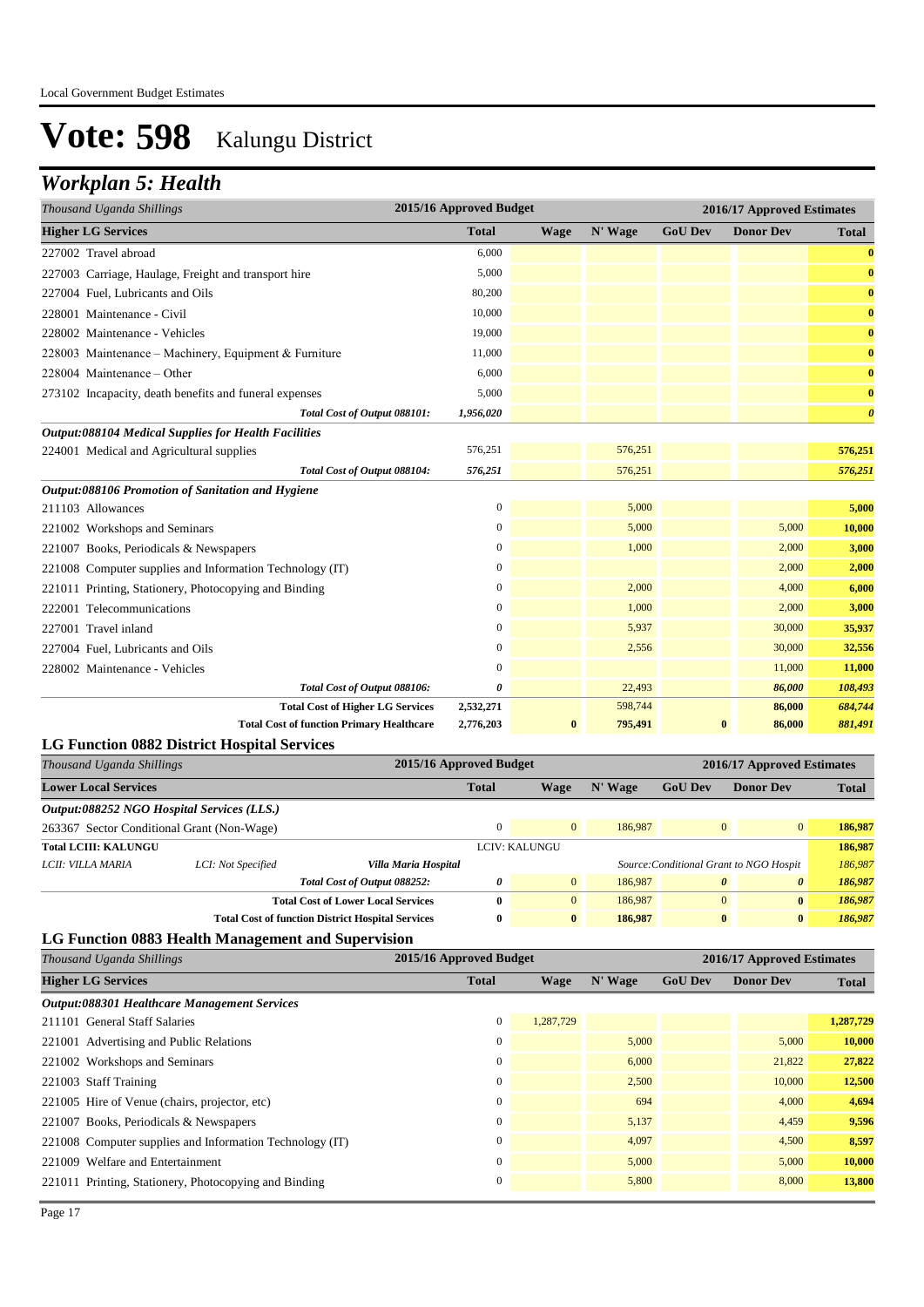### *Workplan 5: Health*

| Thousand Uganda Shillings                                       | 2015/16 Approved Budget |             | 2016/17 Approved Estimates |                |                  |              |
|-----------------------------------------------------------------|-------------------------|-------------|----------------------------|----------------|------------------|--------------|
| <b>Higher LG Services</b>                                       | <b>Total</b>            | <b>Wage</b> | N' Wage                    | <b>GoU Dev</b> | <b>Donor Dev</b> | <b>Total</b> |
| 221012 Small Office Equipment                                   | $\overline{0}$          |             | 4,500                      |                | 4,000            | 8,500        |
| 221014 Bank Charges and other Bank related costs                | 0                       |             | 840                        |                | 2,000            | 2,840        |
| 222001 Telecommunications                                       | 0                       |             | 1,000                      |                | 8,000            | 9,000        |
| 222002 Postage and Courier                                      | $\overline{0}$          |             | 800                        |                | 3,000            | 3,800        |
| 222003 Information and communications technology (ICT)          | 0                       |             | 3,000                      |                | 3,000            | 6,000        |
| 223004 Guard and Security services                              | $\boldsymbol{0}$        |             | 1,480                      |                | 3,000            | 4,480        |
| 223005 Electricity                                              | 0                       |             | 1,000                      |                | 5,000            | 6,000        |
| 223006 Water                                                    | 0                       |             | 500                        |                | 5,000            | 5,500        |
| 223007 Other Utilities- (fuel, gas, firewood, charcoal)         | 0                       |             | 5,000                      |                | 3,000            | 8,000        |
| 227001 Travel inland                                            | 0                       |             | 5,300                      |                | 200,000          | 205,300      |
| 227004 Fuel, Lubricants and Oils                                | $\overline{0}$          |             | 6,340                      |                | 80,000           | 86,340       |
| 228001 Maintenance - Civil                                      | 0                       |             | 5,000                      |                | 5,000            | 10,000       |
| 228002 Maintenance - Vehicles                                   | 0                       |             | 4,000                      |                | 15,000           | 19,000       |
| 228003 Maintenance – Machinery, Equipment & Furniture           | 0                       |             | 5,000                      |                | 6,000            | 11,000       |
| 273102 Incapacity, death benefits and funeral expenses          | 0                       |             | 5,000                      |                | 1,000            | 6,000        |
| Total Cost of Output 088301:                                    | 0                       | 1,287,729   | 82,988                     |                | 405,781          | 1,776,498    |
| <b>Total Cost of Higher LG Services</b>                         | $\mathbf{0}$            | 1,287,729   | 82,988                     |                | 405,781          | 1,776,498    |
| <b>Total Cost of function Health Management and Supervision</b> | $\bf{0}$                | 1,287,729   | 82,988                     |                | 405,781          | 1,776,498    |
| <b>Total Cost of Health</b>                                     | 2,776,203               | 1,287,729   | 1,065,466                  | $\mathbf{0}$   | 491,781          | 2,844,976    |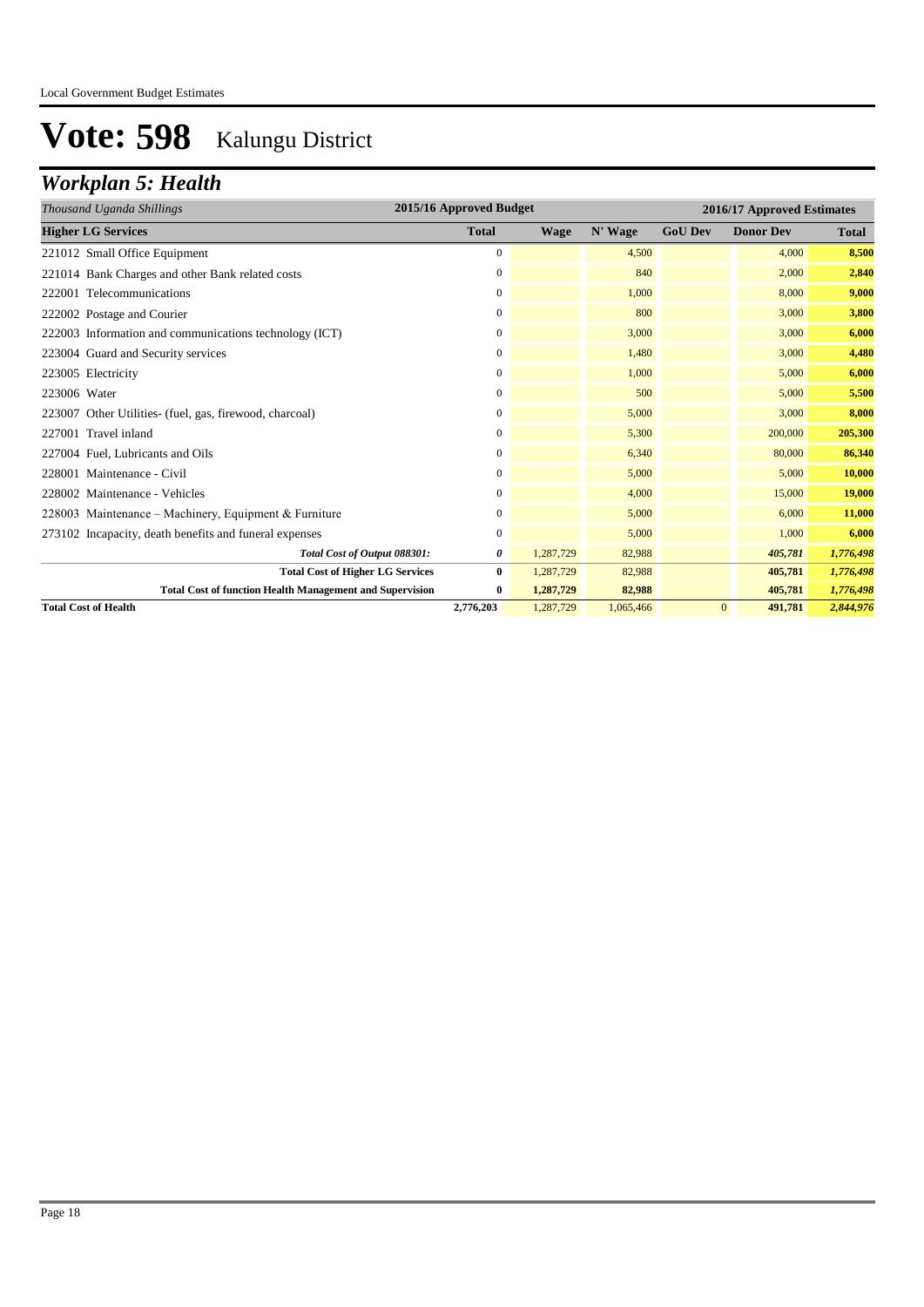### *Workplan 6: Education*

#### **(i) Overview of Workplan Revenue and Expenditures**

| <b>UShs Thousand</b>                          |                           | 2015/16                        | 2016/17                   |
|-----------------------------------------------|---------------------------|--------------------------------|---------------------------|
|                                               | Approved<br><b>Budget</b> | <b>Outturn by</b><br>end March | Approved<br><b>Budget</b> |
| A: Breakdown of Workplan Revenues:            |                           |                                |                           |
| <b>Recurrent Revenues</b>                     | 8,976,653                 | 6,829,895                      | 10,365,757                |
| District Unconditional Grant (Non-Wage)       | 15,684                    | 13,636                         | 15,024                    |
| District Unconditional Grant (Wage)           | 40,376                    | 16,839                         | 27,961                    |
| <b>Locally Raised Revenues</b>                | 906                       | $\Omega$                       | 906                       |
| Other Transfers from Central Government       | 10.000                    | 10,446                         | 10,000                    |
| Sector Conditional Grant (Non-Wage)           | 2,099,875                 | 1,393,698                      | 2,099,875                 |
| Sector Conditional Grant (Wage)               | 6,809,812                 | 5,395,274                      | 8,211,991                 |
| <b>Development Revenues</b>                   | 296.413                   | 343,366                        | 301,749                   |
| Development Grant                             | 273,188                   | 273,188                        | 189.249                   |
| Donor Funding                                 | 23,225                    | 59,501                         | 42,500                    |
| <b>Transitional Development Grant</b>         |                           | $\mathbf{0}$                   | 70,000                    |
| Unspent balances - Conditional Grants         |                           | 10,676                         |                           |
| <b>Total Revenues</b>                         | 9,273,066                 | 7,173,260                      | 10,667,506                |
| <b>B: Breakdown of Workplan Expenditures:</b> |                           |                                |                           |
| Recurrent Expenditure                         | 8.976.653                 | 6,828,243                      | 10,365,757                |
| Wage                                          | 6,850,188                 | 5,412,114                      | 8,239,952                 |
| Non Wage                                      | 2,126,465                 | 1,416,129                      | 2,125,805                 |
| Development Expenditure                       | 296.413                   | 244,811                        | 301,749                   |
| Domestic Development                          | 273,188                   | 187218.222                     | 259,249                   |
| Donor Development                             | 23,225                    | 57,593                         | 42,500                    |
| <b>Total Expenditure</b>                      | 9,273,066                 | 7,073,054                      | 10,667,506                |

#### **(ii) Details of Workplan Revenues and Expenditures**

### *Expenditure Details for Workplan 6: Education*

#### **LG Function 0781 Pre-Primary and Primary Education**

| Thousand Uganda Shillings   | 2015/16 Approved Budget | 2016/17 Approved Estimates |         |                |                  |       |
|-----------------------------|-------------------------|----------------------------|---------|----------------|------------------|-------|
| <b>Lower Local Services</b> | <b>Total</b>            | <b>Wage</b>                | N' Wage | <b>GoU Dev</b> | <b>Donor Dev</b> | Total |
| .<br>____ __ __ _           |                         |                            |         |                |                  |       |

*Output:078151 Primary Schools Services UPE (LLS)*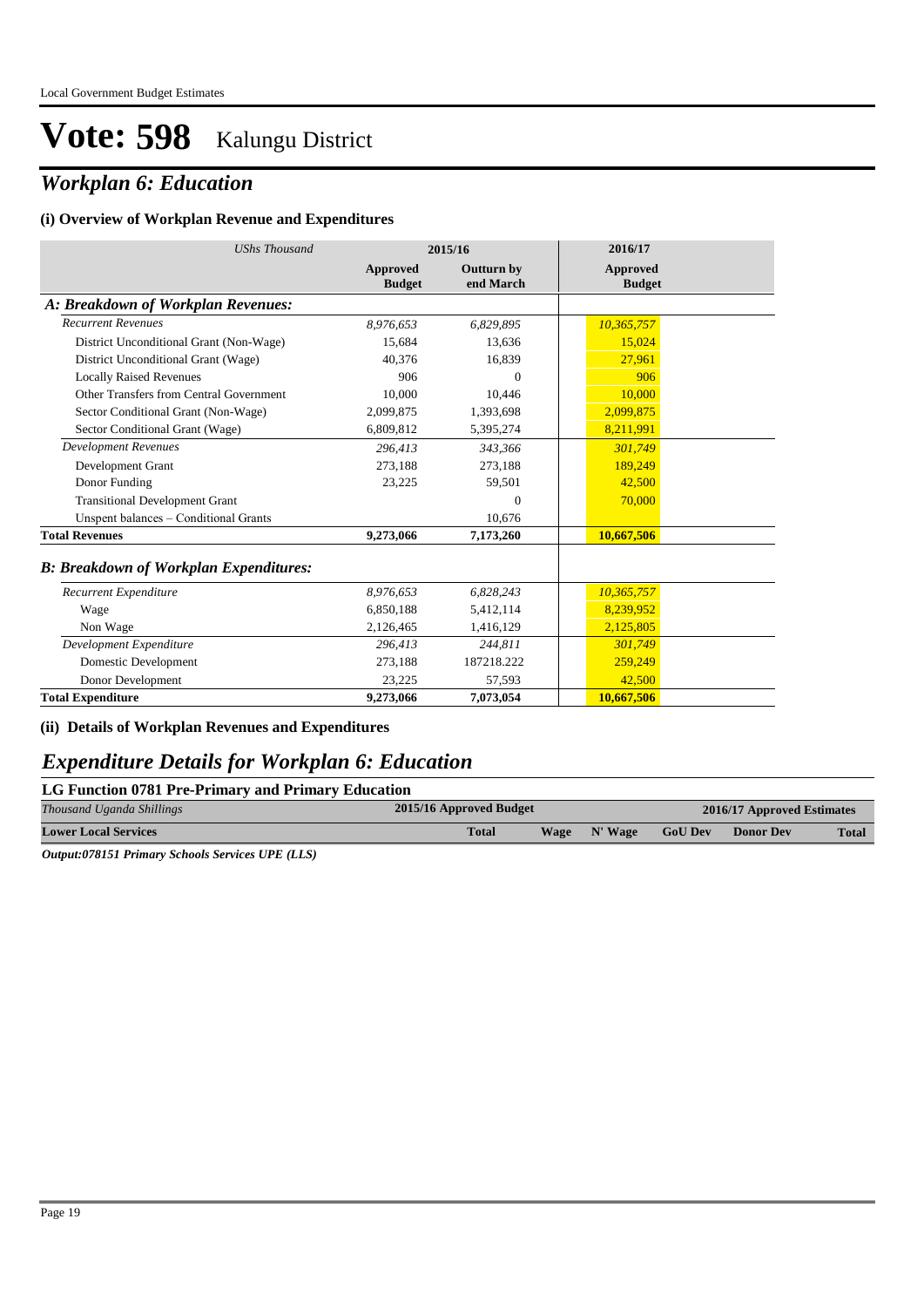| Thousand Uganda Shillings              |                    | 2015/16 Approved Budget                  |               | 2016/17 Approved Estimates |                |                                         |              |  |
|----------------------------------------|--------------------|------------------------------------------|---------------|----------------------------|----------------|-----------------------------------------|--------------|--|
| <b>Lower Local Services</b>            |                    | <b>Total</b>                             | <b>Wage</b>   | N' Wage                    | <b>GoU Dev</b> | <b>Donor Dev</b>                        | <b>Total</b> |  |
| 263366 Sector Conditional Grant (Wage) |                    | $\mathbf{0}$                             | 6,542,231     | $\boldsymbol{0}$           |                | $\mathbf{0}$<br>$\overline{0}$          | 6,542,231    |  |
| <b>Total LCIII: BUKULULA</b>           |                    | LCIV: KALUNGU                            |               |                            |                |                                         | 1,531,278    |  |
| LCII: KABAALE-BUGONZI                  | LCI: Not Specified | <b>BUGONZI C/U</b>                       |               |                            |                | Source: Sector Conditional Grant (Non-W | 45,975       |  |
| LCII: KABAALE-BUGONZI                  | LCI: Not Specified | <b>BUGONZI R/C</b>                       |               |                            |                | Source: Sector Conditional Grant (Non-W | 59,970       |  |
| LCII: KABAALE-BUGONZI                  | LCI: Not Specified | <b>NAMWANZI</b>                          |               |                            |                | Source: Sector Conditional Grant (Non-W | 55,896       |  |
| LCII: KABAALE-BUGONZI                  | LCI: Not Specified | <b>FATIH ISLAMIC</b>                     |               |                            |                | Source: Sector Conditional Grant (Non-W | 62,740       |  |
| LCII: KABAALE-BUGONZI                  | LCI: Not Specified | <b>KAMUTUUZA TOWER</b>                   |               |                            |                | Source: Sector Conditional Grant (Non-W | 80,769       |  |
| LCII: KASAALI                          | LCI: Not Specified | <b>KASAALI</b>                           |               |                            |                | Source: Sector Conditional Grant (Non-W | 72,110       |  |
| LCII: KITI                             | LCI: Not Specified | LUGASA QURAN                             |               |                            |                | Source: Sector Conditional Grant (Non-W | 64,488       |  |
| LCII: KITI                             | LCI: Not Specified | <b>KITI MOSLEM</b>                       |               |                            |                | Source: Sector Conditional Grant (Non-W | 185,647      |  |
| LCII: KITI                             | LCI: Not Specified | <b>KAYUNGA PARENTS</b>                   |               |                            |                | Source: Sector Conditional Grant (Non-W | 66,677       |  |
| LCII: KITI                             | LCI: Not Specified | <b>KASSUNGA</b>                          |               |                            |                | Source: Sector Conditional Grant (Non-W | 72,806       |  |
| LCII: KITI                             | LCI: Not Specified | ST. KIZITO NALINNYA                      |               |                            |                | Source: Sector Conditional Grant (Non-W | 114,789      |  |
| LCII: KYAMBALA                         | LCI: Not Specified | <b>KYAMBALA MOSLEM</b>                   |               |                            |                | Source: Sector Conditional Grant (Non-W | 63,363       |  |
| LCII: KYAMBALA                         | LCI: Not Specified | <b>KYAMBALA R/C</b>                      |               |                            |                | Source: Sector Conditional Grant (Non-W | 60,371       |  |
| LCII: LUSANGO                          | LCI: Not Specified | <b>LUTENGO</b>                           |               |                            |                | Source: Sector Conditional Grant (Non-W | 113,160      |  |
| LCII: LUSANGO                          | LCI: Not Specified | <b>BUYIKUUZI</b>                         |               |                            |                | Source: Sector Conditional Grant (Non-W | 81,135       |  |
| LCII: MUKOKO                           | LCI: Not Specified | <b>KALANGALA</b>                         |               |                            |                | Source: Sector Conditional Grant (Non-W | 62,253       |  |
| LCII: MUKOKO                           | LCI: Not Specified | <b>МUКОКО</b>                            |               |                            |                | Source: Sector Conditional Grant (Non-W | 95,826       |  |
| LCII: MUKOKO                           | LCI: Not Specified | <b>KIWOOMYA</b>                          |               |                            |                | Source: Sector Conditional Grant (Non-W | 74,717       |  |
| LCII: MUKOKO                           | LCI: Not Specified | <b>BUKULULA MIXED</b>                    |               |                            |                | Source: Sector Conditional Grant (Wage) | 98,586       |  |
| <b>Total LCIII: KALUNGU</b>            |                    |                                          | LCIV: KALUNGU |                            |                |                                         | 1,505,421    |  |
| LCII: BULAWULA                         | LCI: Not Specified | <b>KYABAKUUMA</b>                        |               |                            |                | Source: Sector Conditional Grant (Non-W | 74,871       |  |
| LCII: BULAWULA                         | LCI: Not Specified | <b>BULAWULA</b>                          |               |                            |                | Source: Sector Conditional Grant (Non-W | 82,500       |  |
| LCII: KALIIRO                          | LCI: Not Specified | <b>KYAMUSOKE</b>                         |               |                            |                | Source: Sector Conditional Grant (Non-W | 85,626       |  |
| LCII: KASANJE                          | LCI: Not Specified | <b>KIROWOOZA</b>                         |               |                            |                | Source: Sector Conditional Grant (Non-W | 66,738       |  |
| LCII: KIBISI                           | LCI: Not Specified | <b>NAMAGOMA</b>                          |               |                            |                | Source: Sector Conditional Grant (Non-W | 61,497       |  |
| LCII: KIBISI                           | LCI: Not Specified | <b>MIREMBE R.C</b>                       |               |                            |                | Source: Sector Conditional Grant (Non-W | 68,385       |  |
| LCII: KITAMBA                          | LCI: Not Specified | <b>KALONGO</b>                           |               |                            |                | Source: Sector Conditional Grant (Non-W | 40,403       |  |
| LCII: KITAMBA                          | LCI: Not Specified | <b>KITAMBA</b>                           |               |                            |                | Source: Sector Conditional Grant (Non-W | 87,283       |  |
| LCII: NABUTONGWA                       | LCI: Not Specified | <b>KITABYAMA</b>                         |               |                            |                | Source: Sector Conditional Grant (Non-W | 60,491       |  |
| LCII: NABUTONGWA                       | LCI: Not Specified | <b>BULUNGIBWABAZADDE</b>                 |               |                            |                | Source: Sector Conditional Grant (Non-W | 65,821       |  |
| LCII: NABUTONGWA                       | LCI: Not Specified | <b>LUGEYE MOSLEM</b>                     |               |                            |                | Source: Sector Conditional Grant (Non-W | 83,220       |  |
| LCII: NABUTONGWA                       | LCI: Not Specified | <b>KYATO R.C</b>                         |               |                            |                | Source: Sector Conditional Grant (Non-W | 82,572       |  |
| <b>LCII: NTALE</b>                     | LCI: Not Specified | <b>KITEMBO</b>                           |               |                            |                | Source: Sector Conditional Grant (Non-W | 46,501       |  |
| <b>LCII: NTALE</b>                     | LCI: Not Specified | <b>KABUNGO</b>                           |               |                            |                | Source: Sector Conditional Grant (Non-W | 59,993       |  |
| LCII: VILLA MARIA                      | LCI: Not Specified | <b>ST. MARY IMMACULATE</b>               |               |                            |                | Source: Sector Conditional Grant (Non-W | 101,261      |  |
| LCII: VILLA MARIA                      | LCI: Not Specified | <b>ST. THERESA BWANDA</b>                |               |                            |                | Source: Sector Conditional Grant (Non-W | 118,362      |  |
| LCII: VILLA MARIA                      | LCI: Not Specified | <b>ST. MARK BWANDA</b>                   |               |                            |                | Source: Sector Conditional Grant (Non-W | 112,989      |  |
| LCII: VILLA MARIA                      | LCI: Not Specified | ST. FRANCIS VILLA MARIA Villa Maria Boys |               |                            |                | Source: Sector Conditional Grant (Non-W | 68,305       |  |
| LCII: VILLA MARIA                      | LCI: Not Specified | ST. CECILIA VILLA MARIA                  |               |                            |                | Source: Sector Conditional Grant (Non-W | 68,796       |  |
| LCII: VILLA MARIA                      | LCI: Not Specified | <b>BBAALA</b>                            |               |                            |                | Source: Sector Conditional Grant (Non-W | 69,806       |  |
| <b>Total LCIII: KALUNGU T.C</b>        |                    |                                          | LCIV: KALUNGU |                            |                |                                         | 297,828      |  |
| <i>LCII: KALUNGU</i>                   | LCI: Not Specified | <b>KALUNGU BOYS</b>                      |               |                            |                | Source: Sector Conditional Grant (Non-W | 63,539       |  |
| LCII: KALUNGU                          | LCI: Not Specified | <b>KALUNGU MIXED</b>                     |               |                            |                | Source: Sector Conditional Grant (Non-W | 79,829       |  |
| <i>LCII: KALUNGU</i>                   | LCI: Not Specified | <b>LUGAZI ST. NOA</b>                    |               |                            |                | Source: Sector Conditional Grant (Non-W | 72,787       |  |
| LCII: KIKUKUUMBI                       | LCI: Not Specified | <b>KABUKUNGE DEM</b>                     |               |                            |                | Source: Sector Conditional Grant (Non-W | 81,673       |  |
| <b>Total LCIII: KYAMULIBWA</b>         |                    | LCIV: KALUNGU                            |               |                            |                |                                         | 1,120,041    |  |
| LCII: BAKIJJULULA                      | LCI: Not Specified | <b>KIWAAWO MOSLEM</b>                    |               |                            |                | Source: Sector Conditional Grant (Non-W | 100,046      |  |
| LCII: BAKIJJULULA                      | LCI: Not Specified | <b>BAKIJJULULA</b>                       |               |                            |                | Source: Sector Conditional Grant (Non-W | 129,306      |  |
| LCII: BUSOGA                           | LCI: Not Specified | <b>BUSOGA MIXED</b>                      |               |                            |                | Source: Sector Conditional Grant (Non-W | 67,134       |  |
| LCII: BUSOGA                           | LCI: Not Specified | <b>NALUNNYA</b>                          |               |                            |                | Source: Sector Conditional Grant (Non-W | 61,045       |  |
| LCII: KABAALE                          | LCI: Not Specified | <b>LWANNUME</b>                          |               |                            |                | Source: Sector Conditional Grant (Non-W | 59,765       |  |
| LCII: KABAALE                          | LCI: Not Specified | <b>KISAANA MOSLEM</b>                    |               |                            |                | Source: Sector Conditional Grant (Non-W | 94,675       |  |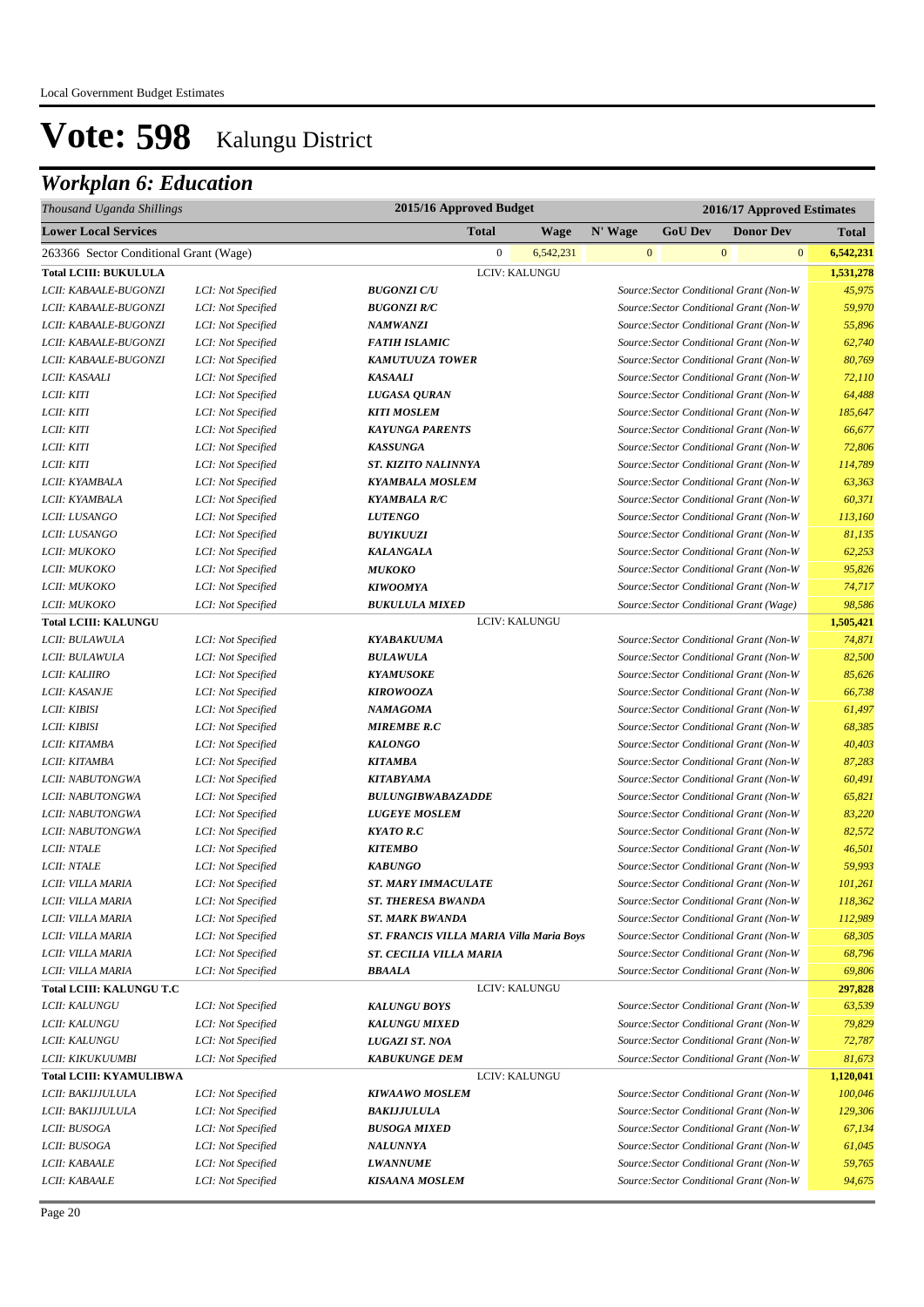| Thousand Uganda Shillings          |                    | 2015/16 Approved Budget              |             |         | 2016/17 Approved Estimates |                                         |              |
|------------------------------------|--------------------|--------------------------------------|-------------|---------|----------------------------|-----------------------------------------|--------------|
| <b>Lower Local Services</b>        |                    | Total                                | <b>Wage</b> | N' Wage | <b>GoU Dev</b>             | <b>Donor Dev</b>                        | <b>Total</b> |
| LCII: KABAALE                      | LCI: Not Specified | <b>KABAALE LUKAYA</b>                |             |         |                            | Source: Sector Conditional Grant (Non-W | 93,471       |
| LCII: KABAALE                      | LCI: Not Specified | <b>KABAALE R/C</b>                   |             |         |                            | Source: Sector Conditional Grant (Non-W | 65,626       |
| LCII: KIGASA                       | LCI: Not Specified | <b>KASAKA C/U</b>                    |             |         |                            | Source: Sector Conditional Grant (Non-W | 73,722       |
| LCII: KIGASA                       | LCI: Not Specified | <b>KIGASA BAPTIST</b>                |             |         |                            | Source: Sector Conditional Grant (Non-W | 70,930       |
| LCII: KIGASA                       | LCI: Not Specified | <b>KITULIKIZI</b>                    |             |         |                            | Source: Sector Conditional Grant (Non-W | 60,275       |
| LCII: KITOSI                       | LCI: Not Specified | <b>BULWADDA</b>                      |             |         |                            | Source: Sector Conditional Grant (Non-W | 62,572       |
| LCII: KITOSI                       | LCI: Not Specified | <b>BUTAWAATA</b>                     |             |         |                            | Source: Sector Conditional Grant (Non-W | 55,575       |
| LCII: KITOSI                       | LCI: Not Specified | <b>KITOSI MIXED</b>                  |             |         |                            | Source: Sector Conditional Grant (Non-W | 73,399       |
| LCII: KITOSI                       | LCI: Not Specified | <b>KITOSI MTBN</b>                   |             |         |                            | Source: Sector Conditional Grant (Non-W | 52,502       |
| <b>Total LCIII: KYAMULIBWA T.C</b> |                    | <b>LCIV: KALUNGU</b>                 |             |         |                            |                                         | 343,140      |
| LCII: KYAMULIBWA WARD              | LCI: Not Specified | <b>KYAMULIBWA MIXED</b>              |             |         |                            | Source: Sector Conditional Grant (Non-W | 49,618       |
| LCII: KYAMULIBWA WARD              | LCI: Not Specified | <b>KYAMULIBWA BAPTIST</b>            |             |         |                            | Source: Sector Conditional Grant (Non-W | 92,094       |
| LCII: KYAMULIBWA WARD              | LCI: Not Specified | ST. GETRUDE KYAMULIBWA KYAMULIBWA BO |             |         |                            | Source: Sector Conditional Grant (Non-W | 32,987       |
| LCII: KYAMULIBWA WARD              | LCI: Not Specified | <b>KASUULA MOSLEM</b>                |             |         |                            | Source: Sector Conditional Grant (Non-W | 70,983       |
| LCII: KYAMULIBWA WARD              | LCI: Not Specified | <b>KYAMULIBWA PARENTS</b>            |             |         |                            | Source: Sector Conditional Grant (Non-W | 97,458       |
| <b>Total LCIII: LUKAYA T.C</b>     |                    | LCIV: KALUNGU                        |             |         |                            |                                         | 544,396      |
| LCII: BAJJA WARD                   | LCI: Not Specified | <b>BAJJA</b>                         |             |         |                            | Source: Sector Conditional Grant (Non-W | 56,396       |
| LCII: CENTRAL WARD                 | LCI: Not Specified | <b>ST. JUDE LUKAYA</b>               |             |         |                            | Source: Sector Conditional Grant (Non-W | 118,691      |
| LCII: CENTRAL WARD                 | LCI: Not Specified | <b>KALUNGI C/U</b>                   |             |         |                            | Source: Sector Conditional Grant (Non-W | 104,797      |
| LCII: KALIRO WARD                  | LCI: Not Specified | <b>KAPERE PARENTS</b>                |             |         |                            | Source: Sector Conditional Grant (Non-W | 125,685      |
| LCII: KALIRO WARD                  | LCI: Not Specified | <b>LUKAYA MOSLEM</b>                 |             |         |                            | Source: Sector Conditional Grant (Non-W | 81,061       |
| LCII: MAGEZI-KIZUNGU WAR           | LCI: Not Specified | <b>KAMUWUNGA</b>                     |             |         |                            | Source: Sector Conditional Grant (Non-W | 57,766       |
| <b>Total LCIII: LWABENGE</b>       |                    | LCIV: KALUNGU                        |             |         |                            |                                         | 1,200,127    |
| LCII: BUGOMOLA                     | LCI: Not Specified | <b>KIGAAJU</b>                       |             |         |                            | Source: Sector Conditional Grant (Non-W | 40,757       |
| LCII: BUGOMOLA                     | LCI: Not Specified | <b>ST. KIZITO LWENGO</b>             |             |         |                            | Source: Sector Conditional Grant (Non-W | 91,646       |
| LCII: BUGOMOLA                     | LCI: Not Specified | C.K. SSALA                           |             |         |                            | Source: Sector Conditional Grant (Non-W | 94,156       |
| LCII: BUGOMOLA                     | LCI: Not Specified | <b>SSALA GOOD HOPE</b>               |             |         |                            | Source: Sector Conditional Grant (Non-W | 72,888       |
| LCII: BWESA                        | LCI: Not Specified | <b>BWESA P/S</b>                     |             |         |                            | Source: Sector Conditional Grant (Non-W | 90,881       |
| LCII: BWESA                        | LCI: Not Specified | <b>KISITULA</b>                      |             |         |                            | Source: Sector Conditional Grant (Non-W | 51,668       |
| LCII: BWESA                        | LCI: Not Specified | <b>NAMULIRO QURAN</b>                |             |         |                            | Source: Sector Conditional Grant (Non-W | 82,280       |
| LCII: BWESA                        | LCI: Not Specified | <b>NNUNDA</b>                        |             |         |                            | Source: Sector Conditional Grant (Non-W | 79,100       |
| LCII: BWESA                        | LCI: Not Specified | <b>KINONI MOSLEM</b>                 |             |         |                            | Source: Sector Conditional Grant (Non-W | 61,048       |
| LCII: BWESA                        | LCI: Not Specified | <b>BIRONGO</b>                       |             |         |                            | Source: Sector Conditional Grant (Non-W | 66,955       |
| LCII: BWESA                        | LCI: Not Specified | <b>KYATO MOSLEM</b>                  |             |         |                            | Source: Sector Conditional Grant (Non-W | 84,482       |
| LCII: BWESA                        | LCI: Not Specified | <b>KYAGAMBIDDWA</b>                  |             |         |                            | Source: Sector Conditional Grant (Non-W | 86,006       |
| LCII: KIBISI                       | LCI: Not Specified | <b>KABALE TAUHID</b>                 |             |         |                            | Source: Sector Conditional Grant (Non-W | 74,874       |
| LCII: KIBISI                       | LCI: Not Specified | <b>TTOWA</b>                         |             |         |                            | Source: Sector Conditional Grant (Non-W | 71,561       |
| LCII: KIBISI                       | LCI: Not Specified | <b>KIBISI</b>                        |             |         |                            | Source: Sector Conditional Grant (Wage) | 83,997       |
| LCII: KIRAGGA                      | LCI: Not Specified | <b>KIRAGGA MOSLEM</b>                |             |         |                            | Source: Sector Conditional Grant (Non-W | 67,829       |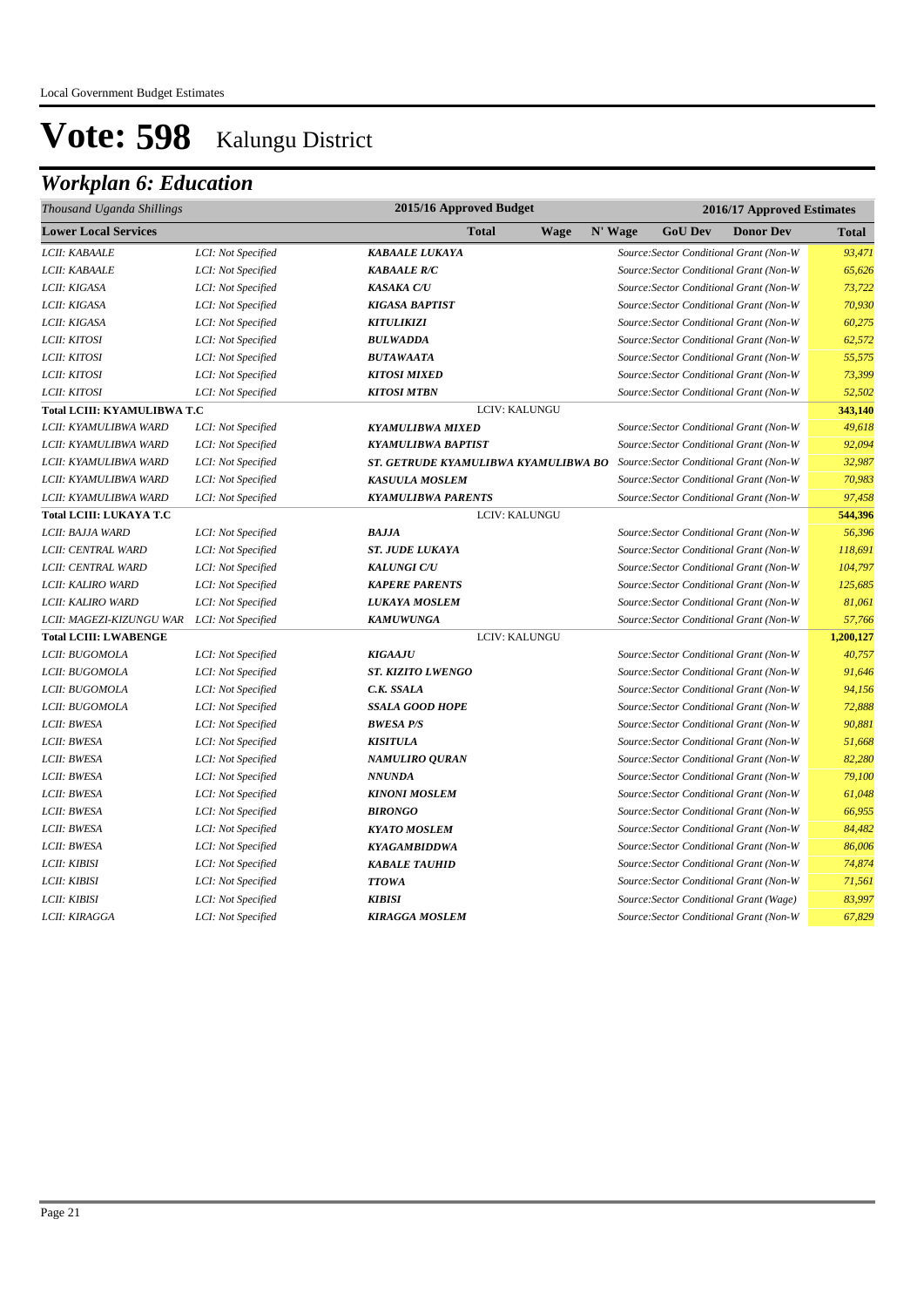| Thousand Uganda Shillings                  |                    | 2015/16 Approved Budget        |               | 2016/17 Approved Estimates |                |                                         |              |
|--------------------------------------------|--------------------|--------------------------------|---------------|----------------------------|----------------|-----------------------------------------|--------------|
| <b>Lower Local Services</b>                |                    | <b>Total</b>                   | <b>Wage</b>   | N' Wage                    | <b>GoU Dev</b> | <b>Donor Dev</b>                        | <b>Total</b> |
| 263367 Sector Conditional Grant (Non-Wage) |                    | $\mathbf{0}$                   | $\mathbf{0}$  | 501,425                    |                | $\mathbf{0}$<br>$\mathbf{0}$            | 501,425      |
| <b>Total LCIII: BUKULULA</b>               |                    |                                | LCIV: KALUNGU |                            |                |                                         | 124,158      |
| LCII: KABAALE-BUGONZI                      | LCI: Not Specified | <b>NAMWANZI</b>                |               |                            |                | Source: Sector Conditional Grant (Non-W | 4,848        |
| LCII: KABAALE-BUGONZI                      | LCI: Not Specified | <b>KAMUTUUZA TOWER</b>         |               |                            |                | Source: Sector Conditional Grant (Non-W | 6,791        |
| LCII: KABAALE-BUGONZI                      | LCI: Not Specified | <b>FATIH ISLAMIC</b>           |               |                            |                | Source: Sector Conditional Grant (Non-W | 6,104        |
| LCII: KABAALE-BUGONZI                      | LCI: Not Specified | <b>BUGONZI R/C</b>             |               |                            |                | Source: Sector Conditional Grant (Non-W | 4,588        |
| LCII: KABAALE-BUGONZI                      | LCI: Not Specified | <b>BUGONZI C/U</b>             |               |                            |                | Source: Sector Conditional Grant (Non-W | 3,877        |
| LCII: KASAALI                              | LCI: Not Specified | <b>KASAALI</b>                 |               |                            |                | Source: Sector Conditional Grant (Non-W | 5,772        |
| LCII: KITI                                 | LCI: Not Specified | LUGASA QURAN                   |               |                            |                | Source: Sector Conditional Grant (Non-W | 6,207        |
| LCII: KITI                                 | LCI: Not Specified | <b>KITI MOSLEM</b>             |               |                            |                | Source: Sector Conditional Grant (Non-W | 7,620        |
| LCII: KITI                                 | LCI: Not Specified | <b>KASSUNGA</b>                |               |                            |                | Source: Sector Conditional Grant (Non-W | 4,177        |
| LCII: KITI                                 | LCI: Not Specified | ST. KIZITO NALINNYA            |               |                            |                | Source: Sector Conditional Grant (Non-W | 8,742        |
| LCII: KITI                                 | LCI: Not Specified | <b>KAYUNGA PARENTS</b>         |               |                            |                | Source: Sector Conditional Grant (Non-W | 5,535        |
| LCII: KITI                                 | LCI: Not Specified | <b>KITI COPE</b>               |               |                            |                | Source: Sector Conditional Grant (Non-W | 2,047        |
| LCII: KYAMBALA                             | LCI: Not Specified | <b>KYAMBALA MOSLEM</b>         |               |                            |                | Source: Sector Conditional Grant (Non-W | 4,793        |
| LCII: KYAMBALA                             | LCI: Not Specified | <b>ST. JUDE KISAWO</b>         |               |                            |                | Source: Sector Conditional Grant (Non-W | 3,087        |
| LCII: KYAMBALA                             | LCI: Not Specified | <b>KYAMBALA R/C</b>            |               |                            |                | Source: Sector Conditional Grant (Non-W | 6,080        |
| LCII: LUSANGO                              | LCI: Not Specified | <b>BUYIKUUZI</b>               |               |                            |                | Source: Sector Conditional Grant (Non-W | 5,780        |
| LCII: LUSANGO                              | LCI: Not Specified | <b>LUTENGO</b>                 |               |                            |                | Source: Sector Conditional Grant (Non-W | 6,957        |
| LCII: MUKOKO                               | LCI: Not Specified | <b>KITI KASASA</b>             |               |                            |                | Source: Sector Conditional Grant (Non-W | 4,596        |
| LCII: MUKOKO                               | LCI: Not Specified | <b>BUKULULA MIXED</b>          |               |                            |                | Source: Sector Conditional Grant (Non-W | 6,167        |
| LCII: MUKOKO                               | LCI: Not Specified | <b>KIWOOMYA</b>                |               |                            |                | Source: Sector Conditional Grant (Non-W | 4,785        |
| LCII: MUKOKO                               | LCI: Not Specified | KALANGALA                      |               |                            |                | Source: Sector Conditional Grant (Non-W | 7,217        |
| LCII: MUKOKO                               | LCI: Not Specified | <b>MUKOKO</b>                  |               |                            |                | Source: Sector Conditional Grant (Non-W | 8,386        |
| <b>Total LCIII: KALUNGU</b>                |                    |                                | LCIV: KALUNGU |                            |                |                                         | 99,021       |
| LCII: BULAWULA                             | LCI: Not Specified | <b>BULAWULA</b>                |               |                            |                | Source: Sector Conditional Grant (Non-W | 4,446        |
| LCII: BULAWULA                             | LCI: Not Specified | <b>KYABAKUUMA</b>              |               |                            |                | Source: Sector Conditional Grant (Non-W | 4,501        |
| LCII: KALIIRO                              | LCI: Not Specified | <b>KYAMUSOKE</b>               |               |                            |                | Source: Sector Conditional Grant (Non-W | 6,459        |
| LCII: KASANJE                              | LCI: Not Specified | <b>KIROWOOZA</b>               |               |                            |                | Source: Sector Conditional Grant (Non-W | 5,330        |
| LCII: KIBISI                               | LCI: Not Specified | <b>NAMAGOMA</b>                |               |                            |                | Source: Sector Conditional Grant (Non-W | 3,940        |
| LCII: KIBISI                               | LCI: Not Specified | <b>MIREMBE R.C</b>             |               |                            |                | Source: Sector Conditional Grant (Non-W | 5,299        |
| LCII: KITAMBA                              | LCI: Not Specified | <b>KALONGO</b>                 |               |                            |                | Source: Sector Conditional Grant (Non-W | 2,692        |
| LCII: KITAMBA                              | LCI: Not Specified | <b>KITAMBA</b>                 |               |                            |                | Source: Sector Conditional Grant (Non-W | 5,709        |
| LCII: NABUTONGWA                           | LCI: Not Specified | <b>BULUNGIBWABAZADDE</b>       |               |                            |                | Source: Sector Conditional Grant (Non-W | 4,240        |
| LCII: NABUTONGWA                           | LCI: Not Specified | <b>KYATO R.C</b>               |               |                            |                | Source: Sector Conditional Grant (Non-W | 7,217        |
| LCII: NABUTONGWA                           | LCI: Not Specified | <b>KITABYAMA</b>               |               |                            |                | Source: Sector Conditional Grant (Non-W | 2,929        |
| LCII: NABUTONGWA                           | LCI: Not Specified | <b>LUGEYE MOSLEM</b>           |               |                            |                | Source: Sector Conditional Grant (Non-W | 5,093        |
| <b>LCII: NTALE</b>                         | LCI: Not Specified | <b>KITEMBO</b>                 |               |                            |                | Source: Sector Conditional Grant (Non-W | 3,553        |
| <b>LCII: NTALE</b>                         | LCI: Not Specified | <b>KABUNGO</b>                 |               |                            |                | Source: Sector Conditional Grant (Non-W | 4,880        |
| LCII: VILLA MARIA                          | LCI: Not Specified | ST. CECILIA VILLA MARIA        |               |                            |                | Source: Sector Conditional Grant (Non-W | 4,564        |
| LCII: VILLA MARIA                          | LCI: Not Specified | BBAALA                         |               |                            |                | Source: Sector Conditional Grant (Non-W | 6,775        |
| LCII: VILLA MARIA                          | LCI: Not Specified | <b>ST. MARK BWANDA</b>         |               |                            |                | Source: Sector Conditional Grant (Non-W | 2,787        |
| LCII: VILLA MARIA                          | LCI: Not Specified | <b>ST. MARY IMMACULATE</b>     |               |                            |                | Source: Sector Conditional Grant (Non-W | 7,257        |
| LCII: VILLA MARIA                          | LCI: Not Specified | <b>ST. THERESA BWANDA</b>      |               |                            |                | Source: Sector Conditional Grant (Non-W | 7,889        |
| LCII: VILLA MARIA                          | LCI: Not Specified | <b>ST. FRANCIS VILLA MARIA</b> |               |                            |                | Source: Sector Conditional Grant (Non-W | 3,458        |
| Total LCIII: KALUNGU T.C                   |                    |                                | LCIV: KALUNGU |                            |                |                                         | 20,325       |
| <i>LCII: KALUNGU</i>                       | LCI: Not Specified | LUGAZI ST. NOA                 |               |                            |                | Source: Sector Conditional Grant (Non-W | 3,980        |
| LCII: KALUNGU                              | LCI: Not Specified | <b>KALUNGU MIXED</b>           |               |                            |                | Source: Sector Conditional Grant (Non-W | 7,273        |
| <i>LCII: KALUNGU</i>                       | LCI: Not Specified | <b>KALUNGU BOYS</b>            |               |                            |                | Source: Sector Conditional Grant (Non-W | 4,430        |
| LCII: KIKUKUUMBI                           | LCI: Not Specified | <b>KABUKUNGE DEM</b>           |               |                            |                | Source: Sector Conditional Grant (Non-W | 4,643        |
| <b>Total LCIII: KYAMULIBWA</b>             |                    |                                | LCIV: KALUNGU |                            |                |                                         | 83,284       |
| LCII: BAKIJJULULA                          | LCI: Not Specified | <b>BAKIJJULULA</b>             |               |                            |                | Source: Sector Conditional Grant (Non-W | 8,315        |
| LCII: BAKIJJULULA                          | LCI: Not Specified | <b>KIWAAWO MOSLEM</b>          |               |                            |                | Source: Sector Conditional Grant (Non-W | 7,249        |
| LCII: BUSOGA                               | LCI: Not Specified | <b>BUSOGA MIXED</b>            |               |                            |                | Source: Sector Conditional Grant (Non-W | 4,477        |
|                                            |                    |                                |               |                            |                |                                         |              |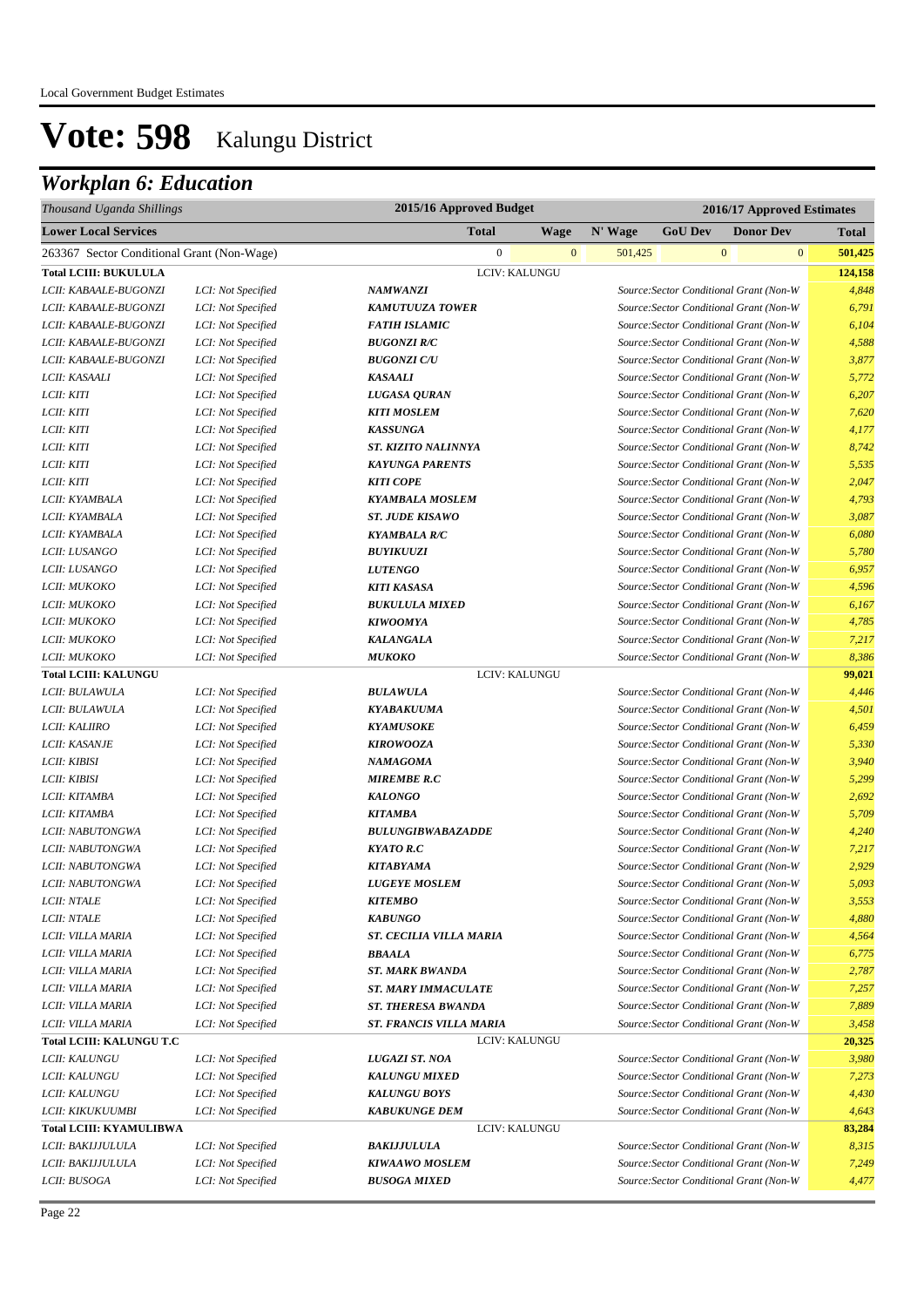### *Workplan 6: Education*

| Thousand Uganda Shillings                      |                    |                                           | 2015/16 Approved Budget |               | 2016/17 Approved Estimates |                |                                         |                       |  |  |
|------------------------------------------------|--------------------|-------------------------------------------|-------------------------|---------------|----------------------------|----------------|-----------------------------------------|-----------------------|--|--|
| <b>Lower Local Services</b>                    |                    |                                           | Total                   | <b>Wage</b>   | N' Wage                    | <b>GoU Dev</b> | <b>Donor Dev</b>                        | <b>Total</b>          |  |  |
| LCII: BUSOGA                                   | LCI: Not Specified | <b>NALUNNYA</b>                           |                         |               |                            |                | Source: Sector Conditional Grant (Non-W | 5,054                 |  |  |
| <i>LCII: KABAALE</i>                           | LCI: Not Specified | <b>KABAALE LUKAYA</b>                     |                         |               |                            |                | Source: Sector Conditional Grant (Non-W | 7,028                 |  |  |
| LCII: KABAALE                                  | LCI: Not Specified | <b>LWANNUME</b>                           |                         |               |                            |                | Source: Sector Conditional Grant (Non-W | 4,501                 |  |  |
| LCII: KABAALE                                  | LCI: Not Specified | <b>KABAALE R/C</b>                        |                         |               |                            |                | Source: Sector Conditional Grant (Non-W | 3,411                 |  |  |
| LCII: KABAALE                                  | LCI: Not Specified | <b>KISAANA MOSLEM</b>                     |                         |               |                            |                | Source: Sector Conditional Grant (Non-W | 5,851                 |  |  |
| LCII: KIGASA                                   | LCI: Not Specified | <b>KASAKA C/U</b>                         |                         |               |                            |                | Source: Sector Conditional Grant (Non-W | 4,840                 |  |  |
| LCII: KIGASA                                   | LCI: Not Specified | <b>KIGASA BAPTIST</b>                     |                         |               |                            |                | Source: Sector Conditional Grant (Non-W | 5,614                 |  |  |
| LCII: KIGASA                                   | LCI: Not Specified | <b>KITULIKIZI</b>                         |                         |               |                            |                | Source: Sector Conditional Grant (Non-W | 5,986                 |  |  |
| LCII: KITOSI                                   | LCI: Not Specified | <b>KITOSI MIXED</b>                       |                         |               |                            |                | Source: Sector Conditional Grant (Non-W | 6,609                 |  |  |
| LCII: KITOSI                                   | LCI: Not Specified | <b>BUTAWAATA</b>                          |                         |               |                            |                | Source: Sector Conditional Grant (Non-W | 3,072                 |  |  |
| LCII: KITOSI                                   | LCI: Not Specified | <b>BULWADDA</b>                           |                         |               |                            |                | Source: Sector Conditional Grant (Non-W | 6,467                 |  |  |
| LCII: KITOSI                                   | LCI: Not Specified | <b>KITOSI MTBN</b>                        |                         |               |                            |                | Source: Sector Conditional Grant (Non-W | 4,809                 |  |  |
| Total LCIII: KYAMULIBWA T.C                    |                    |                                           |                         | LCIV: KALUNGU |                            |                |                                         | 33,055                |  |  |
| LCII: KYAMULIBWA WARD                          | LCI: Not Specified | <b>ST. GETRUDE KYAMULIBWA</b>             |                         |               |                            |                | Source: Sector Conditional Grant (Non-W | 3,806                 |  |  |
| LCII: KYAMULIBWA WARD                          | LCI: Not Specified | <b>KYAMULIBWA PARENTS</b>                 |                         |               |                            |                | Source: Sector Conditional Grant (Non-W | 10,795                |  |  |
| LCII: KYAMULIBWA WARD                          | LCI: Not Specified | <b>KYAMULIBWA BAPTIST</b>                 |                         |               |                            |                | Source: Sector Conditional Grant (Non-W | 7,012                 |  |  |
| LCII: KYAMULIBWA WARD                          | LCI: Not Specified | <b>KASUULA MOSLEM</b>                     |                         |               |                            |                | Source: Sector Conditional Grant (Non-W | 5,141                 |  |  |
| LCII: KYAMULIBWA WARD                          | LCI: Not Specified | <b>KYAMULIBWA MIXED</b>                   |                         |               |                            |                | Source: Sector Conditional Grant (Non-W | 6,301                 |  |  |
| Total LCIII: LUKAYA T.C                        |                    |                                           |                         | LCIV: KALUNGU |                            |                |                                         | 47,995                |  |  |
| LCII: BAJJA WARD                               | LCI: Not Specified | <b>BAJJA</b>                              |                         |               |                            |                | Source: Sector Conditional Grant (Non-W | 5,772                 |  |  |
| LCII: CENTRAL WARD                             | LCI: Not Specified | <b>ST. JUDE LUKAYA</b>                    |                         |               |                            |                | Source: Sector Conditional Grant (Non-W | 11,095                |  |  |
| LCII: CENTRAL WARD                             | LCI: Not Specified | <b>KALUNGI C/U</b>                        |                         |               |                            |                | Source: Sector Conditional Grant (Non-W | 7,304                 |  |  |
| LCII: KALIRO WARD                              | LCI: Not Specified | <b>KAPERE MEMORIAL PRIMARY SCHOOL</b>     |                         |               |                            |                | Source: Sector Conditional Grant (Non-W | 4,311                 |  |  |
| LCII: KALIRO WARD                              | LCI: Not Specified | <b>LUKAYA MOSLEM</b>                      |                         |               |                            |                | Source: Sector Conditional Grant (Non-W | 6,673                 |  |  |
| LCII: KALIRO WARD                              | LCI: Not Specified | <b>KAPERE PARENTS</b>                     |                         |               |                            |                | Source: Sector Conditional Grant (Non-W | 6,783                 |  |  |
| LCII: MAGEZI-KIZUNGU WAR                       | LCI: Not Specified | <b>KAMUWUNGA</b>                          |                         |               |                            |                | Source: Sector Conditional Grant (Non-W | 6,057                 |  |  |
| <b>Total LCIII: LWABENGE</b>                   |                    |                                           |                         | LCIV: KALUNGU |                            |                |                                         | 93,587                |  |  |
| LCII: BUGOMOLA                                 | LCI: Not Specified | <b>KIGAAJU</b>                            |                         |               |                            |                | Source: Sector Conditional Grant (Non-W | 6,594                 |  |  |
| LCII: BUGOMOLA                                 | LCI: Not Specified | C.K. SSALA                                |                         |               |                            |                | Source: Sector Conditional Grant (Non-W | 8,615                 |  |  |
| LCII: BUGOMOLA                                 | LCI: Not Specified | <b>SSALA GOOD HOPE</b>                    |                         |               |                            |                | Source: Sector Conditional Grant (Non-W | 6,957                 |  |  |
| LCII: BUGOMOLA                                 | LCI: Not Specified | <b>ST. KIZITO LWENGO</b>                  |                         |               |                            |                | Source: Sector Conditional Grant (Non-W | 6,420                 |  |  |
| LCII: BWESA                                    | LCI: Not Specified | <b>NAMULIRO QURAN</b>                     |                         |               |                            |                | Source: Sector Conditional Grant (Non-W | 6,199                 |  |  |
| LCII: BWESA                                    | LCI: Not Specified | <b>BWESA P/S</b>                          |                         |               |                            |                | Source: Sector Conditional Grant (Non-W | 5,788                 |  |  |
| LCII: BWESA                                    | LCI: Not Specified | <b>KYATO MOSLEM</b>                       |                         |               |                            |                | Source: Sector Conditional Grant (Non-W | 5,259                 |  |  |
| LCII: BWESA                                    | LCI: Not Specified | <b>KINONI MOSLEM</b>                      |                         |               |                            |                | Source: Sector Conditional Grant (Non-W | 4,343                 |  |  |
| LCII: BWESA                                    | LCI: Not Specified | <b>NNUNDA</b>                             |                         |               |                            |                | Source: Sector Conditional Grant (Non-W | 4,738                 |  |  |
| LCII: BWESA                                    | LCI: Not Specified | <b>KISITULA</b>                           |                         |               |                            |                | Source: Sector Conditional Grant (Non-W | 4,461                 |  |  |
| LCII: BWESA                                    | LCI: Not Specified | <b>KYAGAMBIDDWA</b>                       |                         |               |                            |                | Source: Sector Conditional Grant (Non-W | 5,843                 |  |  |
| LCII: BWESA                                    | LCI: Not Specified | <b>BIRONGO</b>                            |                         |               |                            |                | Source: Sector Conditional Grant (Non-W | 4,548                 |  |  |
| LCII: BWESA                                    | LCI: Not Specified | <b>BWESA COPE</b>                         |                         |               |                            |                | Source: Sector Conditional Grant (Non-W | 1,759                 |  |  |
| <i>LCII: KIBISI</i>                            | LCI: Not Specified | <b>TTOWA</b>                              |                         |               |                            |                | Source: Sector Conditional Grant (Non-W | 5,867                 |  |  |
| <i>LCII: KIBISI</i>                            | LCI: Not Specified | <b>KIBISI</b>                             |                         |               |                            |                | Source: Sector Conditional Grant (Non-W | 5,828                 |  |  |
| LCII: KIBISI                                   | LCI: Not Specified | <b>KABALE TAUHID</b>                      |                         |               |                            |                | Source: Sector Conditional Grant (Non-W | 5,638                 |  |  |
| <i>LCII: KIRAGGA</i>                           | LCI: Not Specified | <b>KIRAGGA MOSLEM</b>                     |                         |               |                            |                | Source: Sector Conditional Grant (Non-W | 4,730                 |  |  |
|                                                |                    | Total Cost of Output 078151:              | 0                       | 6,542,231     | 501,425                    |                | $\boldsymbol{\theta}$<br>0              | 7,043,656             |  |  |
|                                                |                    | <b>Total Cost of Lower Local Services</b> | $\bf{0}$                | 6,542,231     | 501,425                    |                | $\mathbf{0}$<br>$\bf{0}$                | 7,043,656             |  |  |
| <b>Higher LG Services</b>                      |                    |                                           | <b>Total</b>            | <b>Wage</b>   | N' Wage                    | <b>GoU Dev</b> | <b>Donor Dev</b>                        | <b>Total</b>          |  |  |
| <b>Output:078101 Primary Teaching Services</b> |                    |                                           |                         |               |                            |                |                                         |                       |  |  |
| 211101 General Staff Salaries                  |                    |                                           | 5,455,469               |               |                            |                |                                         | $\bf{0}$              |  |  |
|                                                |                    | Total Cost of Output 078101:              | 5,455,469               |               |                            |                |                                         | $\boldsymbol{\theta}$ |  |  |
|                                                |                    | <b>Total Cost of Higher LG Services</b>   | 5,455,469               |               |                            |                |                                         | $\boldsymbol{\theta}$ |  |  |
| <b>Capital Purchases</b>                       |                    |                                           | <b>Total</b>            | <b>Wage</b>   | N' Wage                    | <b>GoU Dev</b> | <b>Donor Dev</b>                        | Total                 |  |  |

*Output:078175 Non Standard Service Delivery Capital*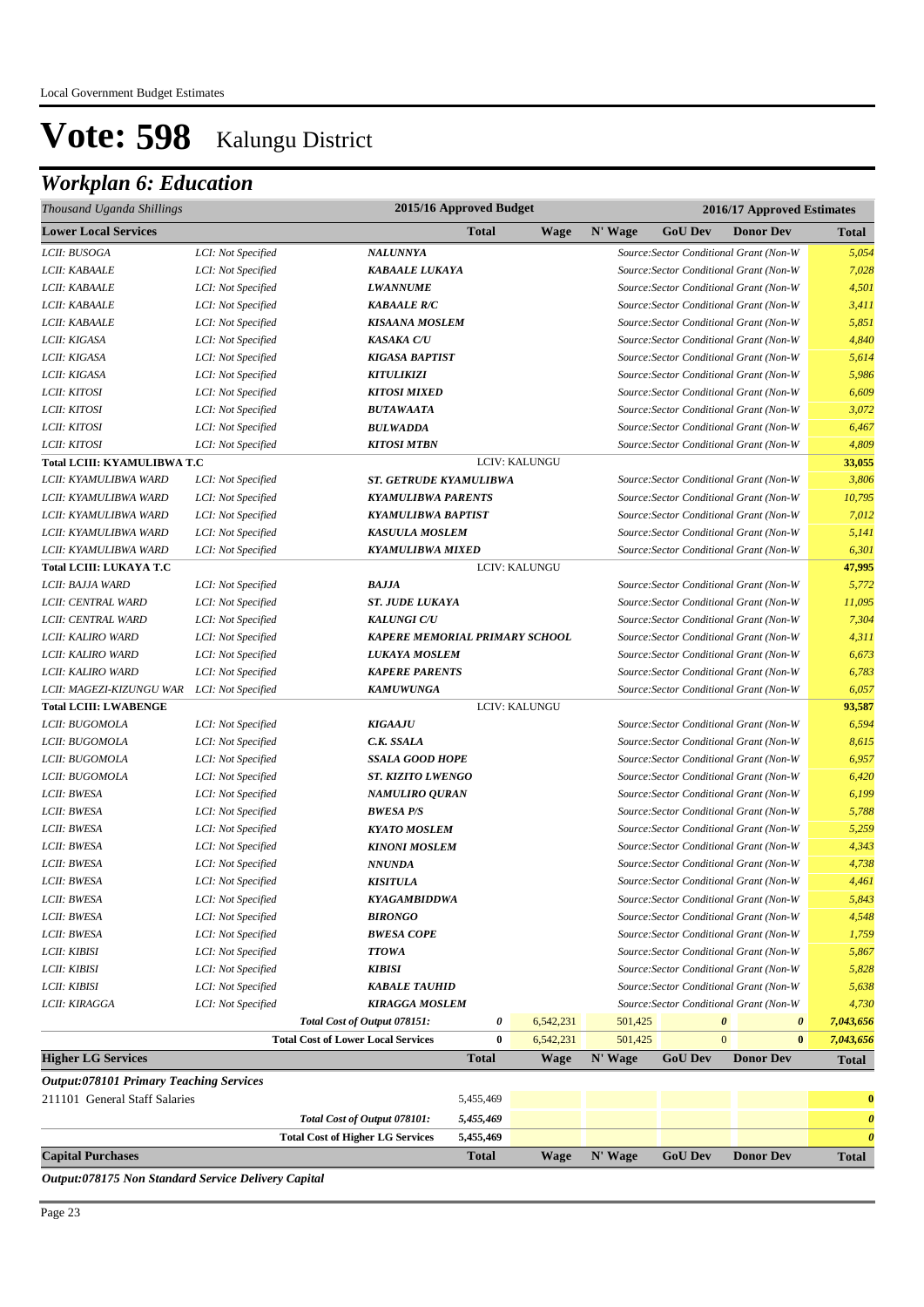| Thousand Uganda Shillings                               |                    |                                                                                         | 2015/16 Approved Budget |                      | 2016/17 Approved Estimates |                                  |                       |              |
|---------------------------------------------------------|--------------------|-----------------------------------------------------------------------------------------|-------------------------|----------------------|----------------------------|----------------------------------|-----------------------|--------------|
| <b>Capital Purchases</b>                                |                    |                                                                                         | <b>Total</b>            | <b>Wage</b>          | N' Wage                    | <b>GoU Dev</b>                   | <b>Donor Dev</b>      | <b>Total</b> |
| 314203 Finished goods                                   |                    |                                                                                         | $\Omega$                | $\mathbf{0}$         | $\mathbf{0}$               | 4,324                            | $\mathbf{0}$          | 4,324        |
| <b>Total LCIII: KALUNGU</b>                             |                    |                                                                                         |                         | <b>LCIV: KALUNGU</b> |                            |                                  |                       | 4,324        |
| LCII: VILLA MARIA                                       | LCI: Not Specified | Supply of one water tank to St. Mary Immaculate Pri                                     |                         |                      |                            | Source: Conditional Grant to SFG |                       | 4.324        |
|                                                         |                    | Total Cost of Output 078175:                                                            | 0                       | $\mathbf{0}$         | $\overline{0}$             | 4,324                            | $\boldsymbol{\theta}$ | 4,324        |
| Output:078180 Classroom construction and rehabilitation |                    |                                                                                         |                         |                      |                            |                                  |                       |              |
| 312101 Non-Residential Buildings                        |                    |                                                                                         | $\mathbf{0}$            | $\overline{0}$       | $\overline{0}$             | 80,400                           | $\overline{0}$        | 80,400       |
| <b>Total LCIII: KYAMULIBWA T.C</b>                      |                    |                                                                                         |                         | LCIV: KALUNGU        |                            |                                  |                       | 69,200       |
| LCII: KYAMULIBWA WARD                                   | LCI: Not Specified | Construction of a two classroom block with Office, a<br>Source: Development Grant       |                         |                      |                            |                                  |                       |              |
| <b>Total LCIII: Not Specified</b>                       |                    | <b>LCIV: KALUNGU</b>                                                                    |                         |                      |                            |                                  |                       | 11,200       |
| LCII: Not Specified                                     | LCI: Not Specified | Retention for the construction of classrooms for fy 20                                  |                         |                      |                            | Source: Conditional Grant to SFG |                       | 11,200       |
|                                                         |                    | Total Cost of Output 078180:                                                            | 0                       | $\overline{0}$       | $\overline{0}$             | 80,400                           | $\boldsymbol{\theta}$ | 80,400       |
| Output:078181 Latrine construction and rehabilitation   |                    |                                                                                         |                         |                      |                            |                                  |                       |              |
| 312101 Non-Residential Buildings                        |                    |                                                                                         | $\overline{0}$          | $\overline{0}$       | $\overline{0}$             | 1,600                            | $\overline{0}$        | 1,600        |
| <b>Total LCIII: Not Specified</b>                       |                    |                                                                                         |                         | <b>LCIV: KALUNGU</b> |                            |                                  |                       | 1,600        |
| LCII: Not Specified                                     |                    | LCI: Kyamulibwa Town Council & B Retention cleared for latrines constructed in 2015/201 |                         |                      |                            | Source: Development Grant        |                       | 1,600        |
|                                                         |                    | Total Cost of Output 078181:                                                            | 0                       | $\mathbf{0}$         | $\overline{0}$             | 1,600                            | 0                     | 1,600        |
|                                                         |                    | <b>Total Cost of Capital Purchases</b>                                                  | $\bf{0}$                | $\mathbf{0}$         | $\mathbf{0}$               | 86,324                           | $\bf{0}$              | 86,324       |
|                                                         |                    | <b>Total Cost of function Pre-Primary and Primary Education</b>                         | 5,455,469               | 6,542,231            | 501,425                    | 86,324                           | $\bf{0}$              | 7,129,980    |
| <b>LG Function 0782 Secondary Education</b>             |                    |                                                                                         |                         |                      |                            |                                  |                       |              |

| Thousand Uganda Shillings                    |                    | 2015/16 Approved Budget   |              |                      |              |                | 2016/17 Approved Estimates               |              |
|----------------------------------------------|--------------------|---------------------------|--------------|----------------------|--------------|----------------|------------------------------------------|--------------|
| <b>Lower Local Services</b>                  |                    |                           | <b>Total</b> | Wage                 | N' Wage      | <b>GoU</b> Dev | <b>Donor Dev</b>                         | <b>Total</b> |
| Output:078251 Secondary Capitation(USE)(LLS) |                    |                           |              |                      |              |                |                                          |              |
| 263366 Sector Conditional Grant (Wage)       |                    |                           | $\mathbf{0}$ | 1,561,106            | $\mathbf{0}$ |                | $\overline{0}$<br>$\overline{0}$         | 1,561,106    |
| <b>Total LCIII: BUKULULA</b>                 |                    |                           |              | LCIV: KALUNGU        |              |                |                                          | 626,611      |
| <i>LCII: LUSANGO</i>                         | LCI: Not Specified | Lutengo S.S               |              |                      |              |                | Source: Conditional Grant to Secondary S | 228,933      |
| LCII: MUKOKO                                 | LCI: Not Specified | St. Charles Lwanga Kasasa |              |                      |              |                | Source: Conditional Grant to Secondary S | 199,167      |
| LCII: MUKOKO                                 | LCI: Not Specified | <b>Bukulula Girls S.S</b> |              |                      |              |                | Source: Conditional Grant to Secondary S | 198,512      |
| <b>Total LCIII: KALUNGU</b>                  |                    |                           |              | <b>LCIV: KALUNGU</b> |              |                |                                          | 320,015      |
| LCII: NABUTONGWA                             | LCI: Not Specified | Kyato S.S                 |              |                      |              |                | Source: Conditional Grant to Secondary S | 164,087      |
| <b>LCII: NTALE</b>                           | LCI: Not Specified | Kabungo                   |              |                      |              |                | Source: Conditional Grant to Secondary S | 155,928      |
| Total LCIII: KALUNGU T.C                     |                    |                           |              | <b>LCIV: KALUNGU</b> |              |                |                                          | 160,077      |
| LCII: KIKUKUUMBI                             | LCI: Not Specified | Kabukunge S.S             |              |                      |              |                | Source: Conditional Grant to Secondary S | 160,077      |
| Total LCIII: KYAMULIBWA T.C                  |                    |                           |              | <b>LCIV: KALUNGU</b> |              |                |                                          | 140,824      |
| LCII: KYAMULIBWA WARD                        | LCI: Not Specified | <b>Holy Family</b>        |              |                      |              |                | Source: Conditional Grant to Secondary S | 140,824      |
| <b>Total LCIII: LWABENGE</b>                 |                    |                           |              | <b>LCIV: KALUNGU</b> |              |                |                                          | 313,579      |
| LCII: BUGOMOLA                               | LCI: Not Specified | Lwabenge S.S              |              |                      |              |                | Source: Conditional Grant to Secondary S | 141,136      |
| LCII: BWESA                                  | LCI: Not Specified | Kyagambiddwa S.S          |              |                      |              |                | Source: Conditional Grant to Secondary S | 172,443      |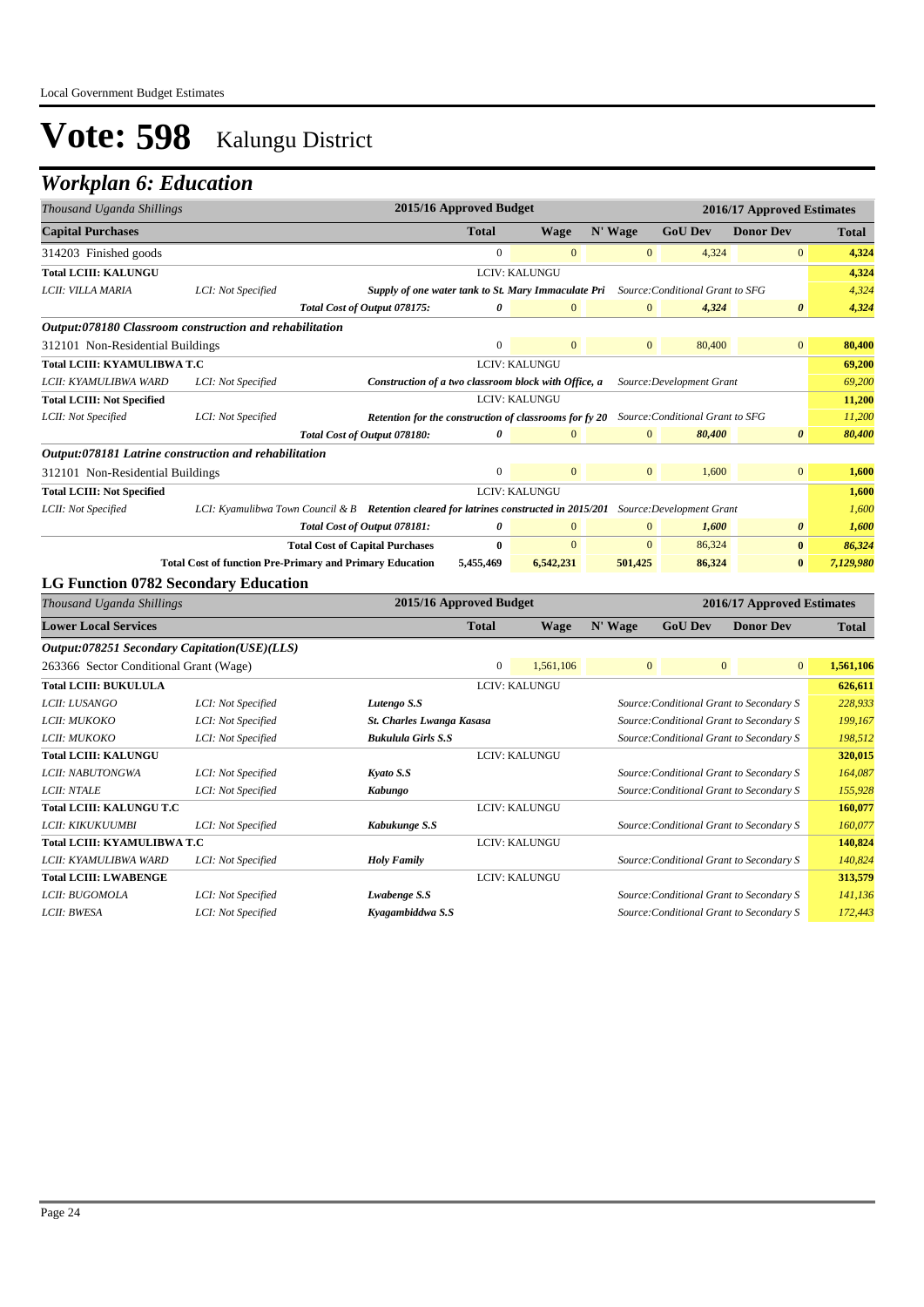| Thousand Uganda Shillings                                 |                    |                                                   | 2015/16 Approved Budget |                |           |                                         |                       | 2016/17 Approved Estimates |                       |
|-----------------------------------------------------------|--------------------|---------------------------------------------------|-------------------------|----------------|-----------|-----------------------------------------|-----------------------|----------------------------|-----------------------|
| <b>Lower Local Services</b>                               |                    |                                                   | <b>Total</b>            | <b>Wage</b>    | N' Wage   | <b>GoU Dev</b>                          |                       | <b>Donor Dev</b>           | <b>Total</b>          |
| 263367 Sector Conditional Grant (Non-Wage)                |                    |                                                   | $\overline{0}$          | $\mathbf{0}$   | 1,412,112 |                                         | $\mathbf{0}$          | $\mathbf{0}$               | 1,412,112             |
| <b>Total LCIII: BUKULULA</b>                              |                    |                                                   |                         | LCIV: KALUNGU  |           |                                         |                       |                            | 203,715               |
| LCII: MUKOKO                                              | LCI: Not Specified | Kasasa                                            |                         |                |           | Source: Sector Conditional Grant (Non-W |                       |                            | 33,590                |
| LCII: Not Specified                                       | LCI: Not Specified | Lutengo S.S                                       |                         |                |           | Source: Sector Conditional Grant (Non-W |                       |                            | 103,829               |
| LCII: Not Specified                                       | LCI: Not Specified | <b>St. Benedict Mukoko</b>                        |                         |                |           | Source: Sector Conditional Grant (Non-W |                       |                            | 66,296                |
| <b>Total LCIII: KALUNGU</b>                               |                    |                                                   |                         | LCIV: KALUNGU  |           |                                         |                       |                            | 111,019               |
| LCII: KASANJE                                             | LCI: Not Specified | St. Mary's S.S Kigo                               |                         |                |           | Source: Sector Conditional Grant (Non-W |                       |                            | 12,721                |
| LCII: NABUTONGWA                                          | LCI: Not Specified | Kyato S.S                                         |                         |                |           | Source: Sector Conditional Grant (Non-W |                       |                            | 25,247                |
| LCII: Not Specified                                       | LCI: Not Specified | St. Joseph Villa Maria                            |                         |                |           | Source: Sector Conditional Grant (Wage) |                       |                            | 34,571                |
| <b>LCII: NTALE</b>                                        | LCI: Not Specified | <b>Kabungo</b>                                    |                         |                |           | Source: Sector Conditional Grant (Non-W |                       |                            | 38,480                |
| <b>Total LCIII: KALUNGU T.C</b>                           |                    |                                                   |                         | LCIV: KALUNGU  |           |                                         |                       |                            | 97,581                |
| LCII: Not Specified                                       | LCI: Not Specified | Mapeera S.S                                       |                         |                |           | Source: Sector Conditional Grant (Non-W |                       |                            | 28,654                |
| LCII: Not Specified                                       | LCI: Not Specified | Kabukunge S.S                                     |                         |                |           | Source: Sector Conditional Grant (Non-W |                       |                            | 68,927                |
| Total LCIII: KYAMULIBWA T.C                               |                    |                                                   |                         | LCIV: KALUNGU  |           |                                         |                       |                            | 174,867               |
| LCII: KYAMULIBWA WARD                                     | LCI: Not Specified | <b>Star Major</b>                                 |                         |                |           | Source: Sector Conditional Grant (Wage) |                       |                            | 27,659                |
| LCII: KYAMULIBWA WARD                                     | LCI: Not Specified | Yesu Akwagala High                                |                         |                |           | Source: Sector Conditional Grant (Non-W |                       |                            | 61,856                |
| LCII: Not Specified                                       | LCI: Not Specified | <b>Holy Family</b>                                |                         |                |           | Source: Sector Conditional Grant (Non-W |                       |                            | 85,352                |
| Total LCIII: LUKAYA T.C                                   |                    |                                                   |                         | LCIV: KALUNGU  |           |                                         |                       |                            | 314,262               |
| LCII: CENTRAL WARD                                        | LCI: Not Specified | <b>King David</b>                                 |                         |                |           | Source: Sector Conditional Grant (Non-W |                       |                            | 89,159                |
| LCII: CENTRAL WARD                                        | LCI: Not Specified | Victoria College                                  |                         |                |           | Source: Sector Conditional Grant (Non-W |                       |                            | 73,910                |
| LCII: Not Specified                                       | LCI: Not Specified | Waggwa High                                       |                         |                |           | Source: Sector Conditional Grant (Non-W |                       |                            | 151,193               |
| <b>Total LCIII: LWABENGE</b>                              |                    |                                                   |                         | LCIV: KALUNGU  |           |                                         |                       |                            | 126,532               |
| LCII: Not Specified                                       | LCI: Not Specified | Kyagambiddwa S.S.S                                |                         |                |           | Source: Sector Conditional Grant (Non-W |                       |                            | 74,072                |
| LCII: Not Specified                                       | LCI: Not Specified | Lwabenge S.S                                      |                         |                |           | Source: Sector Conditional Grant (Non-W |                       |                            | 52,460                |
| <b>Total LCIII: Not Specified</b>                         |                    |                                                   |                         | LCIV: KALUNGU  |           |                                         |                       |                            | 384,137               |
| LCII: Not Specified                                       | LCI: Not Specified | Comprehensive                                     |                         |                |           | Source: Sector Conditional Grant (Non-W |                       |                            | 113,714               |
| LCII: Not Specified                                       | LCI: Not Specified | <b>Green Hill</b>                                 |                         |                |           | Source: Sector Conditional Grant (Non-W |                       |                            | 88,772                |
| LCII: Not Specified                                       | LCI: Not Specified | <b>Fatih Islamic</b>                              |                         |                |           | Source: Sector Conditional Grant (Non-W |                       |                            | 56,708                |
| LCII: Not Specified                                       | LCI: Not Specified | <b>Crested High</b>                               |                         |                |           | Source: Sector Conditional Grant (Non-W |                       |                            | 124,943               |
|                                                           |                    | Total Cost of Output 078251:                      | 0                       | 1,561,106      | 1,412,112 |                                         | $\boldsymbol{\theta}$ | $\pmb{\theta}$             | 2,973,218             |
|                                                           |                    | <b>Total Cost of Lower Local Services</b>         | $\bf{0}$                | 1,561,106      | 1,412,112 |                                         | $\mathbf{0}$          | $\bf{0}$                   | 2,973,218             |
| <b>Higher LG Services</b>                                 |                    |                                                   | <b>Total</b>            | <b>Wage</b>    | N' Wage   | <b>GoU Dev</b>                          |                       | <b>Donor Dev</b>           | <b>Total</b>          |
| <b>Output:078201 Secondary Teaching Services</b>          |                    |                                                   |                         |                |           |                                         |                       |                            |                       |
| 211101 General Staff Salaries                             |                    |                                                   | 1,261,405               |                |           |                                         |                       |                            | $\bf{0}$              |
|                                                           |                    | Total Cost of Output 078201:                      | 1,261,405               |                |           |                                         |                       |                            | $\boldsymbol{\theta}$ |
|                                                           |                    | <b>Total Cost of Higher LG Services</b>           | 1,261,405               |                |           |                                         |                       |                            | $\boldsymbol{\theta}$ |
|                                                           |                    | <b>Total Cost of function Secondary Education</b> | 1,261,405               | 1,561,106      | 1,412,112 |                                         |                       |                            | 2,973,218             |
| <b>LG Function 0783 Skills Development</b>                |                    |                                                   |                         |                |           |                                         |                       |                            |                       |
| Thousand Uganda Shillings                                 |                    |                                                   | 2015/16 Approved Budget |                |           |                                         |                       | 2016/17 Approved Estimates |                       |
| <b>Lower Local Services</b>                               |                    |                                                   | <b>Total</b>            | Wage           | N' Wage   | <b>GoU Dev</b>                          |                       | <b>Donor Dev</b>           | <b>Total</b>          |
| Output:078351 Tertiary Institutions Services (LLS)        |                    |                                                   |                         |                |           |                                         |                       |                            |                       |
| 263367 Sector Conditional Grant (Non-Wage)                |                    |                                                   | $\boldsymbol{0}$        | $\mathbf{0}$   | 149,479   |                                         | $\mathbf{0}$          | $\bf{0}$                   | 149,479               |
| Total LCIII: KALUNGU T.C                                  |                    |                                                   |                         | LCIV: KALUNGU  |           |                                         |                       |                            | 149,479               |
| LCII: KIKUKUUMBI                                          | LCI: Not Specified | Kabukunge PTC                                     |                         |                |           | Source: Sector Conditional Grant (Non-W |                       |                            | 149,479               |
|                                                           |                    | Total Cost of Output 078351:                      | $\pmb{\theta}$          | $\mathbf{0}$   | 149,479   |                                         | $\boldsymbol{\theta}$ | 0                          | 149,479               |
|                                                           |                    | <b>Total Cost of Lower Local Services</b>         | $\bf{0}$                | $\overline{0}$ | 149,479   |                                         | $\overline{0}$        | $\pmb{0}$                  | 149,479               |
| <b>Higher LG Services</b>                                 |                    |                                                   | <b>Total</b>            | <b>Wage</b>    | N' Wage   | <b>GoU Dev</b>                          |                       | <b>Donor Dev</b>           | <b>Total</b>          |
| <b>Output:078301 Tertiary Education Services</b>          |                    |                                                   |                         |                |           |                                         |                       |                            |                       |
| 211101 General Staff Salaries                             |                    |                                                   | 92,938                  | 108,654        |           |                                         |                       |                            | 108,654               |
|                                                           |                    |                                                   |                         |                |           |                                         |                       |                            | $\bf{0}$              |
| 211102 Contract Staff Salaries (Incl. Casuals, Temporary) |                    |                                                   | 149,479                 |                |           |                                         |                       |                            |                       |
|                                                           |                    | Total Cost of Output 078301:                      | 242,417                 | 108,654        |           |                                         |                       |                            | 108,654               |
|                                                           |                    | <b>Total Cost of Higher LG Services</b>           | 242,417                 | 108,654        |           |                                         |                       |                            | 108,654               |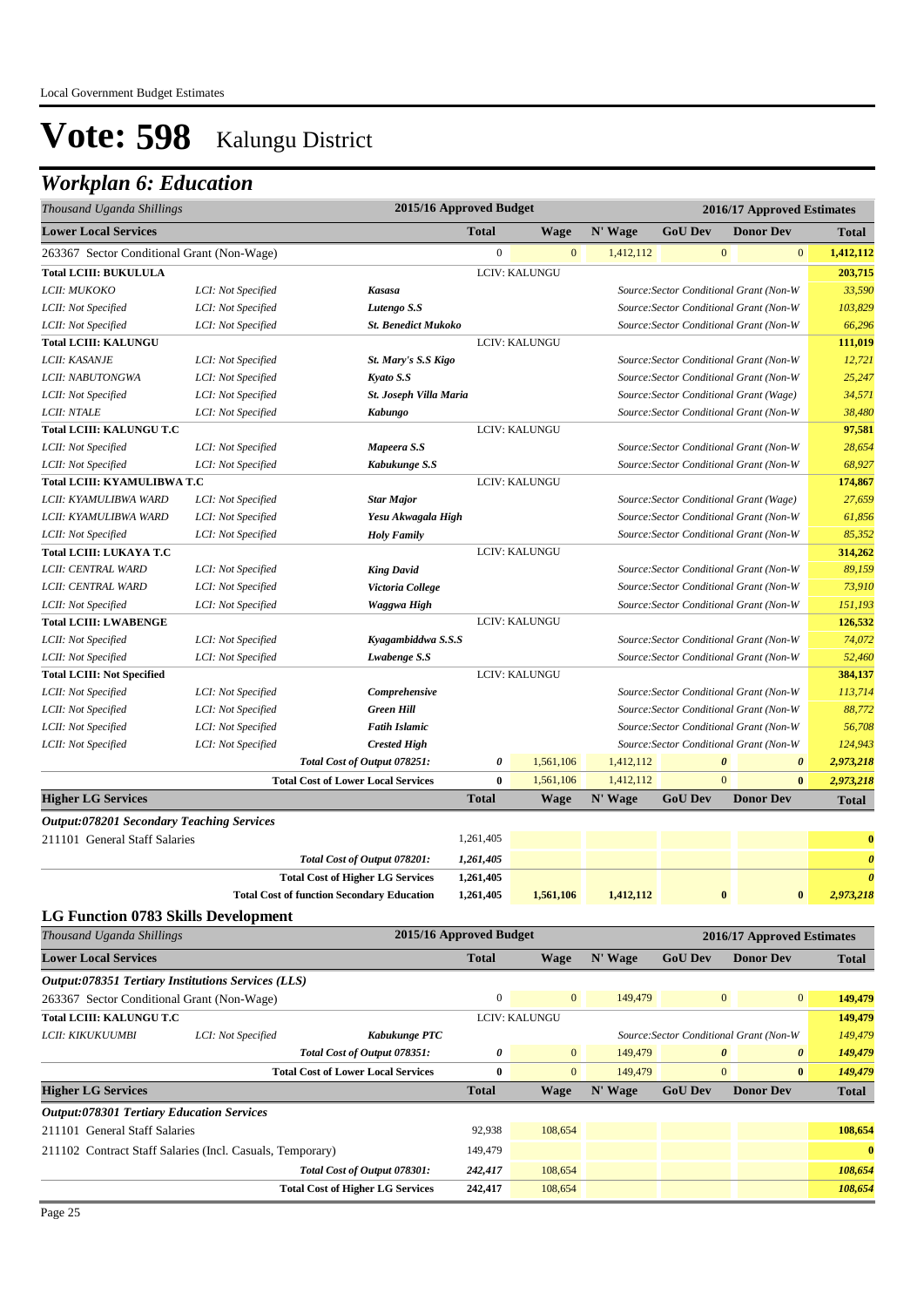| <b>Total Cost of function Skills Development</b>              | 242.417 | 108.654 | 149.479 | $\mathbf{0}$ | $\mathbf{0}$ | 258,133 |
|---------------------------------------------------------------|---------|---------|---------|--------------|--------------|---------|
| LG Function 0784 Education & Sports Management and Inspection |         |         |         |              |              |         |

| ∟G г инсион 0704 Education & Sports манаgement анd mspection<br>Thousand Uganda Shillings                                              | 2015/16 Approved Budget |                  |                  |                                      | 2016/17 Approved Estimates |                    |
|----------------------------------------------------------------------------------------------------------------------------------------|-------------------------|------------------|------------------|--------------------------------------|----------------------------|--------------------|
| <b>Higher LG Services</b>                                                                                                              | <b>Total</b>            | <b>Wage</b>      | N' Wage          | <b>GoU Dev</b>                       | <b>Donor Dev</b>           | Total              |
| <b>Output:078401 Education Management Services</b>                                                                                     |                         |                  |                  |                                      |                            |                    |
| 211101 General Staff Salaries                                                                                                          | 40,376                  | 27,961           |                  |                                      |                            | 27,961             |
| 211102 Contract Staff Salaries (Incl. Casuals, Temporary)                                                                              | 10,000                  |                  | 10,000           |                                      |                            | 10,000             |
| 221008 Computer supplies and Information Technology (IT)                                                                               | $\boldsymbol{0}$        |                  | 1,000            |                                      |                            | 1,000              |
| 221011 Printing, Stationery, Photocopying and Binding                                                                                  | 26,816                  |                  | 1,020            |                                      | 42,500                     | 43,520             |
| 221014 Bank Charges and other Bank related costs                                                                                       | $\mathbf{0}$            |                  | 1,000            |                                      |                            | 1,000              |
| 226001 Insurances                                                                                                                      | $\mathbf{0}$            |                  |                  | 7,000                                |                            | 7,000              |
| 227001 Travel inland                                                                                                                   | 3,000                   |                  |                  |                                      |                            | $\bf{0}$           |
| 227004 Fuel, Lubricants and Oils                                                                                                       | 6,000                   |                  | 3,000            |                                      |                            | 3,000              |
| 228001 Maintenance - Civil                                                                                                             | $\mathbf{0}$            |                  | 4,910            |                                      |                            | 4,910              |
| 228002 Maintenance - Vehicles                                                                                                          | $\mathbf{0}$            |                  | 2,000            |                                      |                            | 2,000              |
| Total Cost of Output 078401:                                                                                                           | 86,191                  | 27,961           | 22,930           | 7,000                                | 42,500                     | 100,391            |
| Output:078402 Monitoring and Supervision of Primary & secondary Education                                                              |                         |                  |                  |                                      |                            |                    |
| 221008 Computer supplies and Information Technology (IT)                                                                               | 1,200                   |                  |                  |                                      |                            | $\bf{0}$           |
| 221009 Welfare and Entertainment                                                                                                       | 1,500                   |                  | 1,000            |                                      |                            | 1,000              |
| 221011 Printing, Stationery, Photocopying and Binding                                                                                  | 2,503                   |                  | 5,000            |                                      |                            | 5,000              |
| 221014 Bank Charges and other Bank related costs                                                                                       | 700                     |                  |                  |                                      |                            | $\bf{0}$           |
| 221017 Subscriptions                                                                                                                   | 400                     |                  |                  |                                      |                            | $\bf{0}$           |
| 227001 Travel inland                                                                                                                   | 9,992                   |                  | 9,859            |                                      |                            | 9,859              |
| 227004 Fuel, Lubricants and Oils                                                                                                       | 16,563                  |                  | 15,000           |                                      |                            | 15,000             |
| 228002 Maintenance - Vehicles                                                                                                          | 4,000                   |                  | 6,000            |                                      |                            | 6,000              |
| Total Cost of Output 078402:                                                                                                           | 36,859                  |                  | 36,859           |                                      |                            | 36,859             |
| Output:078403 Sports Development services                                                                                              |                         |                  |                  |                                      |                            |                    |
| 213001 Medical expenses (To employees)                                                                                                 | 100                     |                  |                  |                                      |                            | $\bf{0}$           |
| 221001 Advertising and Public Relations                                                                                                | 100                     |                  |                  |                                      |                            | $\bf{0}$           |
| 221002 Workshops and Seminars                                                                                                          | 200                     |                  |                  |                                      |                            | $\bf{0}$           |
| 221005 Hire of Venue (chairs, projector, etc)                                                                                          | 300                     |                  |                  |                                      |                            | $\bf{0}$           |
| 221010 Special Meals and Drinks                                                                                                        | 1,000                   |                  | 500              |                                      |                            | 500                |
| 221011 Printing, Stationery, Photocopying and Binding                                                                                  | 200                     |                  | 200              |                                      |                            | 200                |
| 222001 Telecommunications                                                                                                              | 100                     |                  |                  |                                      |                            | $\bf{0}$           |
| 227001 Travel inland                                                                                                                   | 1,000                   |                  | 500              |                                      |                            | 500                |
| 227003 Carriage, Haulage, Freight and transport hire                                                                                   | 1,000                   |                  | 1,000            |                                      |                            | 1,000              |
| 227004 Fuel, Lubricants and Oils                                                                                                       | $\Omega$                |                  | 800              |                                      |                            | 800                |
| Total Cost of Output 078403:                                                                                                           | 4,000                   |                  | 3,000            |                                      |                            | 3,000              |
| <b>Output:078404 Sector Capacity Development</b>                                                                                       |                         |                  |                  |                                      |                            |                    |
| 221003 Staff Training                                                                                                                  | $\boldsymbol{0}$        |                  | $\mathbf{0}$     | 20,925                               |                            | 20,925             |
| 221008 Computer supplies and Information Technology (IT)                                                                               | $\boldsymbol{0}$        |                  |                  | 5,000                                |                            | 5,000              |
| Total Cost of Output 078404:                                                                                                           | 0                       |                  | $\boldsymbol{0}$ | 25,925                               |                            | 25,925             |
| <b>Total Cost of Higher LG Services</b>                                                                                                | 127,050                 | 27,961           | 62,789           | 32,925                               | 42,500                     | 166,175            |
| <b>Capital Purchases</b>                                                                                                               | <b>Total</b>            | <b>Wage</b>      | N' Wage          | <b>GoU Dev</b>                       | <b>Donor Dev</b>           | <b>Total</b>       |
| Output:078472 Administrative Capital                                                                                                   |                         |                  |                  |                                      |                            |                    |
| 312201 Transport Equipment                                                                                                             | $\boldsymbol{0}$        | $\mathbf{0}$     | $\boldsymbol{0}$ | 140,000                              | $\bf{0}$                   | 140,000            |
| Total LCIII: KALUNGU T.C                                                                                                               |                         | LCIV: KALUNGU    |                  |                                      |                            | 140,000            |
| LCII: KALUNGU<br>LCI: Kalungu Education department One double cabin pick-up procured for education dep<br>Total Cost of Output 078472: | 0                       | $\boldsymbol{0}$ | $\boldsymbol{0}$ | Source: Development Grant<br>140,000 | 0                          | 140,000<br>140,000 |
| <b>Total Cost of Capital Purchases</b>                                                                                                 | $\boldsymbol{0}$        | $\mathbf{0}$     | $\boldsymbol{0}$ | 140,000                              | $\bf{0}$                   | 140,000            |
| Total Cost of function Education & Sports Management and Inspection                                                                    | 127,050                 | 27,961           | 62,789           | 172,925                              | 42,500                     | 306,175            |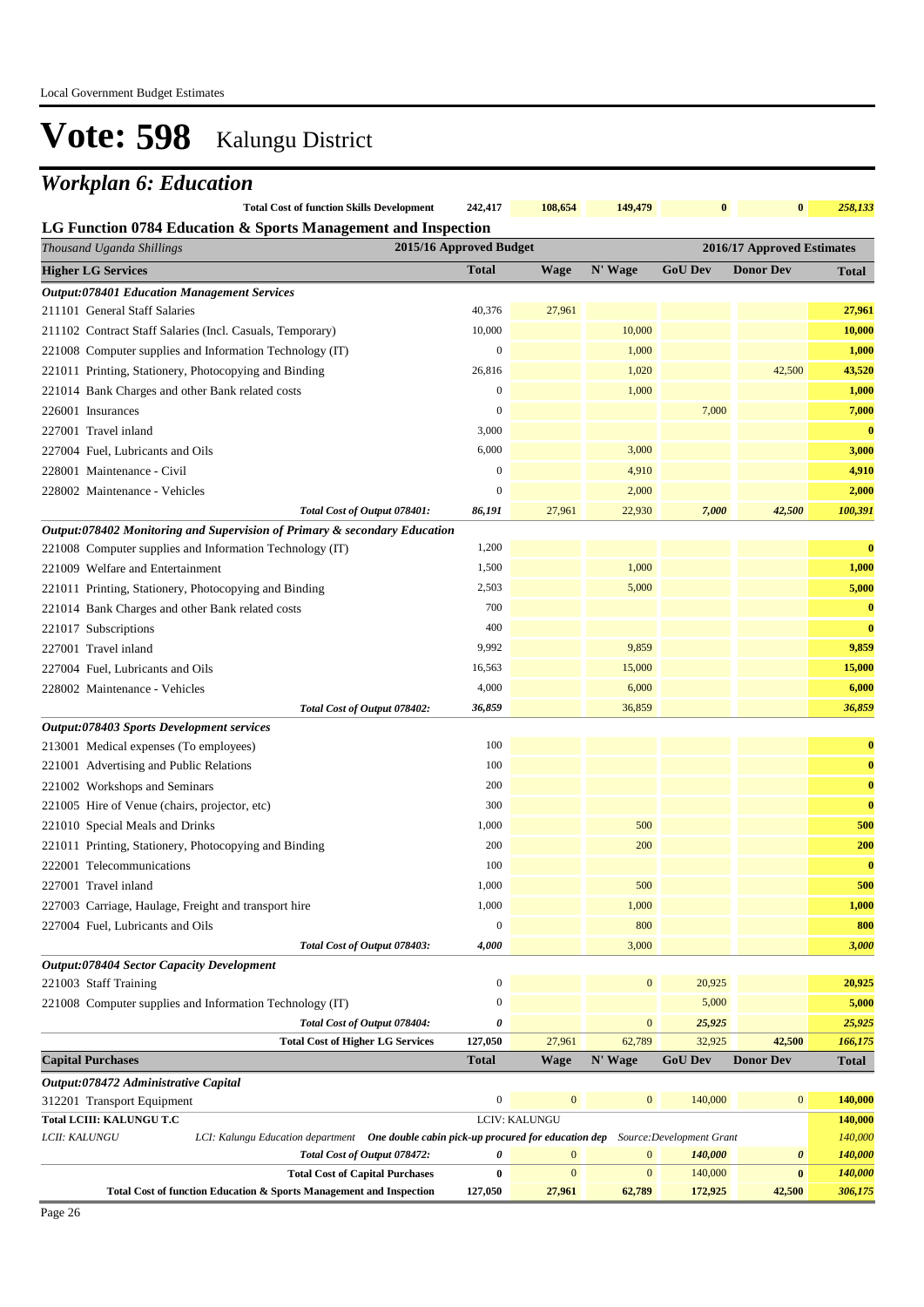*Workplan 6: Education*

**Total Cost of Education 7,086,340** 8,239,952 2,125,805 259,249 **42,500** *10,667,506*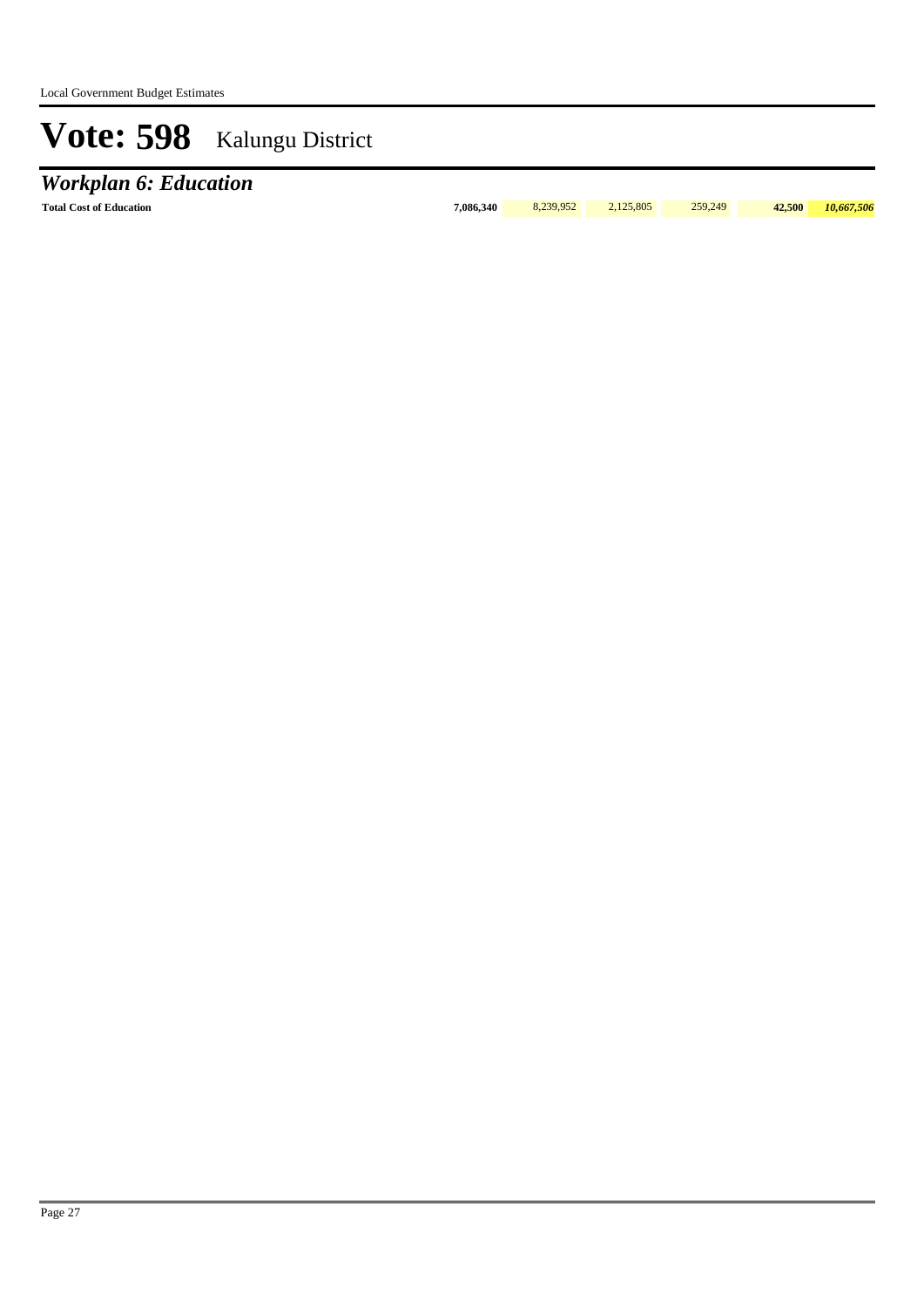### *Workplan 7a: Roads and Engineering*

#### **(i) Overview of Workplan Revenue and Expenditures**

| <b>UShs Thousand</b>                          |                                  | 2015/16                        | 2016/17                   |
|-----------------------------------------------|----------------------------------|--------------------------------|---------------------------|
|                                               | <b>Approved</b><br><b>Budget</b> | <b>Outturn by</b><br>end March | Approved<br><b>Budget</b> |
| A: Breakdown of Workplan Revenues:            |                                  |                                |                           |
| <b>Recurrent Revenues</b>                     | 58,709                           | 42,569                         | 802,023                   |
| District Unconditional Grant (Non-Wage)       | 9,164                            | 3,496                          | 6,405                     |
| District Unconditional Grant (Wage)           | 17,378                           | 20,984                         | 30,779                    |
| Other Transfers from Central Government       | 32,168                           | 18,088                         |                           |
| Sector Conditional Grant (Non-Wage)           |                                  | $\Omega$                       | 764,839                   |
| <b>Development Revenues</b>                   | 682,671                          | 344,412                        |                           |
| Other Transfers from Central Government       | 682,671                          | 344,412                        |                           |
| <b>Total Revenues</b>                         | 741,380                          | 386,981                        | 802,023                   |
| <b>B: Breakdown of Workplan Expenditures:</b> |                                  |                                |                           |
| Recurrent Expenditure                         | 58,709                           | 42,015                         | 802,023                   |
| Wage                                          | 17,378                           | 20,984                         | 30,779                    |
| Non Wage                                      | 41,332                           | 21,031                         | 771,244                   |
| Development Expenditure                       | 682,671                          | 323,541                        | $\theta$                  |
| Domestic Development                          | 682,671                          | 323540.736                     | $\overline{0}$            |
| Donor Development                             |                                  | $\Omega$                       | $\Omega$                  |
| <b>Total Expenditure</b>                      | 741,380                          | 365,556                        | 802,023                   |

**(ii) Details of Workplan Revenues and Expenditures**

#### *Expenditure Details for Workplan 7a: Roads and Engineering*

|                                                       |                    | LG Function 0481 District, Urban and Community Access Roads |                         |                |         |                                    |                                          |                  |
|-------------------------------------------------------|--------------------|-------------------------------------------------------------|-------------------------|----------------|---------|------------------------------------|------------------------------------------|------------------|
| Thousand Uganda Shillings                             |                    |                                                             | 2015/16 Approved Budget |                |         |                                    | 2016/17 Approved Estimates               |                  |
| <b>Lower Local Services</b>                           |                    |                                                             | <b>Total</b>            | <b>Wage</b>    | N' Wage | <b>GoU Dev</b>                     | <b>Donor Dev</b>                         | <b>Total</b>     |
| Output:048151 Community Access Road Maintenance (LLS) |                    |                                                             |                         |                |         |                                    |                                          |                  |
| 261101 Contributions to Foreign governments (Current) |                    |                                                             | $\mathbf{0}$            | $\overline{0}$ | 55,302  | $\mathbf{0}$                       | $\mathbf{0}$                             | 55,302           |
| <b>Total LCIII: BUKULULA</b>                          |                    |                                                             |                         | LCIV: KALUNGU  |         |                                    |                                          | 17,632           |
| LCII: MUKOKO                                          | LCI: Not Specified | <b>BUKULULA</b>                                             |                         |                |         |                                    | Source: Other Transfers from Central Gov | 17,632           |
| <b>Total LCIII: KALUNGU</b>                           |                    |                                                             |                         | LCIV: KALUNGU  |         |                                    |                                          | 11,922           |
| LCII: KALIIRO                                         | LCI: Not Specified | <b>KALUNGU</b>                                              |                         |                |         |                                    | Source: Other Transfers from Central Gov | 11,922           |
| <b>Total LCIII: KYAMULIBWA</b>                        |                    |                                                             |                         | LCIV: KALUNGU  |         |                                    |                                          | 12,884           |
| LCII: BUSOGA                                          | LCI: Not Specified | <b>KYAMULIBWA</b>                                           |                         |                |         |                                    | Source: Other Transfers from Central Gov | 12,884           |
| <b>Total LCIII: LWABENGE</b>                          |                    |                                                             |                         | LCIV: KALUNGU  |         |                                    |                                          | 12,864           |
| LCII: BWESA                                           | LCI: Not Specified | <b>LWABENGE</b>                                             |                         |                |         |                                    | Source: Other Transfers from Central Gov | 12,864           |
| 263101 LG Conditional grants (Current)                |                    |                                                             | 55,302                  |                |         |                                    |                                          | $\bf{0}$         |
|                                                       |                    | Total Cost of Output 048151:                                | 55,302                  | $\overline{0}$ | 55,302  | $\boldsymbol{\theta}$              | $\boldsymbol{\theta}$                    | 55,302           |
| Output:048156 Urban unpaved roads Maintenance (LLS)   |                    |                                                             |                         |                |         |                                    |                                          |                  |
| 263201 LG Conditional grants (Capital)                |                    |                                                             | 198,273                 |                |         |                                    |                                          | $\bf{0}$         |
| 263367 Sector Conditional Grant (Non-Wage)            |                    |                                                             | $\mathbf{0}$            | $\overline{0}$ | 273,864 | $\mathbf{0}$                       | $\overline{0}$                           | 273,864          |
| <b>Total LCIII: KALUNGU T.C</b>                       |                    |                                                             |                         | LCIV: KALUNGU  |         |                                    |                                          | 112,572          |
| LCII: KALUNGU                                         | LCI: Not Specified | <b>KALUNGU T.C</b>                                          |                         |                |         |                                    | Source: Other Transfers from Central Gov | 112,572          |
| Total LCIII: KYAMULIBWA T.C                           |                    |                                                             |                         | LCIV: KALUNGU  |         |                                    |                                          | 50,000           |
| LCII: Not Specified                                   | LCI: Not Specified | Kyamulibwa T.C                                              |                         |                |         | Source: Roads Rehabilitation Grant |                                          | 50,000           |
| <b>Total LCIII: LUKAYA T.C</b>                        |                    |                                                             |                         | LCIV: KALUNGU  |         |                                    |                                          | 111,292          |
| LCII: KALIRO WARD                                     | LCI: Not Specified | LUKAYA T.C                                                  |                         |                |         |                                    | Source: Other Transfers from Central Gov | 111,292          |
|                                                       |                    | Total Cost of Output 048156:                                | 198,273                 | $\overline{0}$ | 273,864 | $\boldsymbol{\theta}$              | $\boldsymbol{\theta}$                    | 273,864          |
| Output:048158 District Roads Maintainence (URF)       |                    |                                                             |                         |                |         |                                    |                                          |                  |
| 263101 LG Conditional grants (Current)                |                    |                                                             | 349,026                 |                |         |                                    |                                          | $\boldsymbol{0}$ |
|                                                       |                    |                                                             |                         |                |         |                                    |                                          |                  |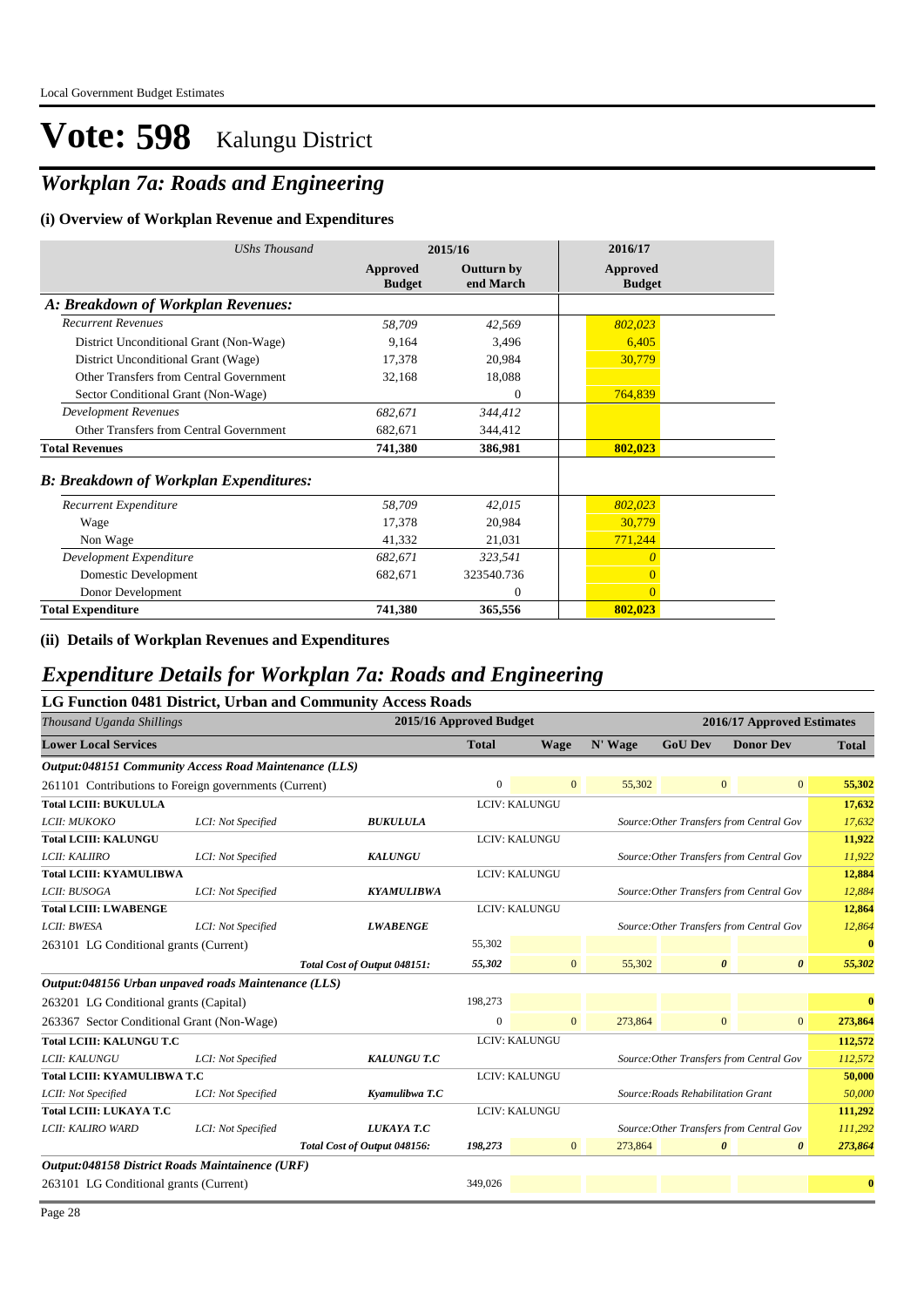### *Workplan 7a: Roads and Engineering*

| 2015/16 Approved Budget<br>Thousand Uganda Shillings |                                                           |                                                                   |                |                |         | 2016/17 Approved Estimates |                                          |              |
|------------------------------------------------------|-----------------------------------------------------------|-------------------------------------------------------------------|----------------|----------------|---------|----------------------------|------------------------------------------|--------------|
| <b>Lower Local Services</b>                          |                                                           |                                                                   | <b>Total</b>   | <b>Wage</b>    | N' Wage | <b>GoU Dev</b>             | <b>Donor Dev</b>                         | <b>Total</b> |
|                                                      | 263367 Sector Conditional Grant (Non-Wage)                |                                                                   | $\overline{0}$ | $\mathbf{0}$   | 320,520 | $\mathbf{0}$               | $\overline{0}$                           | 320,520      |
| Total LCIII: KALUNGU T.C                             |                                                           |                                                                   |                | LCIV: KALUNGU  |         |                            |                                          | 320,520      |
| LCII: KALUNGU                                        | LCI: Not Specified                                        | <b>KALUNGU</b>                                                    |                |                |         |                            | Source: Other Transfers from Central Gov | 320,520      |
|                                                      |                                                           | Total Cost of Output 048158:                                      | 349,026        | $\overline{0}$ | 320,520 | 0                          | 0                                        | 320,520      |
|                                                      |                                                           | <b>Total Cost of Lower Local Services</b>                         | 602,600        | $\overline{0}$ | 649,686 | $\mathbf{0}$               | $\bf{0}$                                 | 649,686      |
| <b>Higher LG Services</b>                            |                                                           |                                                                   | <b>Total</b>   | <b>Wage</b>    | N' Wage | <b>GoU Dev</b>             | <b>Donor Dev</b>                         | <b>Total</b> |
|                                                      | <b>Output:048101 Operation of District Roads Office</b>   |                                                                   |                |                |         |                            |                                          |              |
| 211101 General Staff Salaries                        |                                                           |                                                                   | 17,378         | 30,779         |         |                            |                                          | 30,779       |
|                                                      | 211102 Contract Staff Salaries (Incl. Casuals, Temporary) |                                                                   | 840            |                | 9,600   |                            |                                          | 9,600        |
| 211103 Allowances                                    |                                                           |                                                                   | $\mathbf{0}$   |                | 8,000   |                            |                                          | 8,000        |
| 221002 Workshops and Seminars                        |                                                           |                                                                   | 1,000          |                | 3,000   |                            |                                          | 3,000        |
| 221003 Staff Training                                |                                                           |                                                                   | $\overline{0}$ |                | 1,000   |                            |                                          | 1,000        |
|                                                      | 221008 Computer supplies and Information Technology (IT)  |                                                                   | 354            |                | 2,000   |                            |                                          | 2,000        |
| 221009 Welfare and Entertainment                     |                                                           |                                                                   | $\mathbf{0}$   |                | 740     |                            |                                          | 740          |
|                                                      | 221011 Printing, Stationery, Photocopying and Binding     |                                                                   | 1,200          |                | 3,200   |                            |                                          | 3,200        |
| 221012 Small Office Equipment                        |                                                           |                                                                   | $\mathbf{0}$   |                | 2,100   |                            |                                          | 2,100        |
|                                                      | 221014 Bank Charges and other Bank related costs          |                                                                   | $\mathbf{0}$   |                | 1,600   |                            |                                          | 1,600        |
| 222001 Telecommunications                            |                                                           |                                                                   | $\mathbf{0}$   |                | 300     |                            |                                          | 300          |
|                                                      | 222003 Information and communications technology (ICT)    |                                                                   | $\mathbf{0}$   |                | 960     |                            |                                          | 960          |
|                                                      | 224005 Uniforms, Beddings and Protective Gear             |                                                                   | $\mathbf{0}$   |                | 672     |                            |                                          | 672          |
| 227001 Travel inland                                 |                                                           |                                                                   | 6,200          |                | 4,000   |                            |                                          | 4,000        |
| 227004 Fuel, Lubricants and Oils                     |                                                           |                                                                   | 18,000         |                | 16,000  |                            |                                          | 16,000       |
| 228004 Maintenance - Other                           |                                                           |                                                                   | 1,524          |                |         |                            |                                          | $\bf{0}$     |
|                                                      |                                                           | Total Cost of Output 048101:                                      | 46,496         | 30,779         | 53,172  |                            |                                          | 83,951       |
|                                                      |                                                           | <b>Total Cost of Higher LG Services</b>                           | 46,496         | 30,779         | 53,172  |                            |                                          | 83,951       |
|                                                      |                                                           | Total Cost of function District, Urban and Community Access Roads | 649,096        | 30,779         | 702,858 | $\bf{0}$                   | $\bf{0}$                                 | 733,637      |

#### **LG Function 0482 District Engineering Services**

| Thousand Uganda Shillings                                   | 2015/16 Approved Budget |             |         |                |                  | 2016/17 Approved Estimates |  |  |
|-------------------------------------------------------------|-------------------------|-------------|---------|----------------|------------------|----------------------------|--|--|
| <b>Higher LG Services</b>                                   | <b>Total</b>            | <b>Wage</b> | N' Wage | <b>GoU Dev</b> | <b>Donor Dev</b> | <b>Total</b>               |  |  |
| Output:048201 Buildings Maintenance                         |                         |             |         |                |                  |                            |  |  |
| 228001 Maintenance - Civil                                  | 0                       |             | 1,000   |                |                  | 1,000                      |  |  |
| Total Cost of Output 048201:                                | 0                       |             | 1.000   |                |                  | 1,000                      |  |  |
| Output:048202 Vehicle Maintenance                           |                         |             |         |                |                  |                            |  |  |
| 228002 Maintenance - Vehicles                               | 0                       |             | 20,000  |                |                  | 20,000                     |  |  |
| Total Cost of Output 048202:                                | 0                       |             | 20,000  |                |                  | 20,000                     |  |  |
| Output:048203 Plant Maintenance                             |                         |             |         |                |                  |                            |  |  |
| 227004 Fuel, Lubricants and Oils                            | $\overline{0}$          |             | 10,000  |                |                  | 10,000                     |  |  |
| 228003 Maintenance – Machinery, Equipment & Furniture       | 0                       |             | 33,185  |                |                  | 33,185                     |  |  |
| 228004 Maintenance – Other                                  | 600                     |             |         |                |                  | $\bf{0}$                   |  |  |
| Total Cost of Output 048203:                                | 600                     |             | 43,185  |                |                  | 43,185                     |  |  |
| <b>Output:048204 Electrical Installations/Repairs</b>       |                         |             |         |                |                  |                            |  |  |
| 227004 Fuel, Lubricants and Oils                            | $\overline{0}$          |             | 3,200   |                |                  | 3,200                      |  |  |
| 228003 Maintenance – Machinery, Equipment & Furniture       | 0                       |             | 1,000   |                |                  | 1,000                      |  |  |
| 228004 Maintenance – Other                                  | 203                     |             |         |                |                  | $\bf{0}$                   |  |  |
| Total Cost of Output 048204:                                | 203                     |             | 4,200   |                |                  | 4,200                      |  |  |
| <b>Total Cost of Higher LG Services</b>                     | 803                     |             | 68,385  |                |                  | 68,385                     |  |  |
| <b>Total Cost of function District Engineering Services</b> | 803                     |             | 68,385  |                |                  | 68,385                     |  |  |
| <b>Total Cost of Roads and Engineering</b>                  | 649,899                 | 30,779      | 771,244 | $\mathbf{0}$   | $\bf{0}$         | 802,022                    |  |  |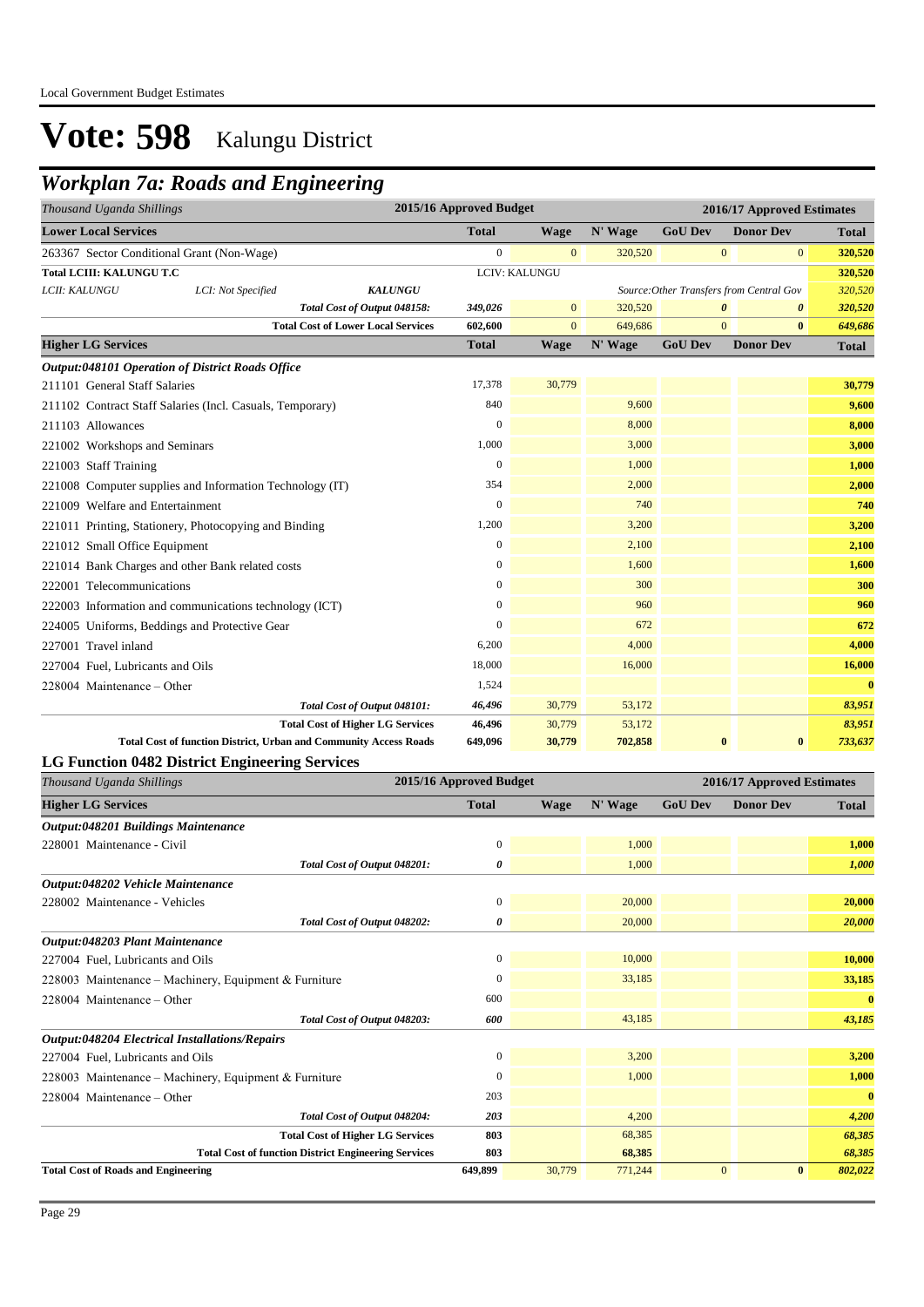### *Workplan 7b: Water*

#### **(i) Overview of Workplan Revenue and Expenditures**

| <b>UShs Thousand</b>                          |                                  | 2015/16                        | 2016/17                          |
|-----------------------------------------------|----------------------------------|--------------------------------|----------------------------------|
|                                               | <b>Approved</b><br><b>Budget</b> | <b>Outturn by</b><br>end March | <b>Approved</b><br><b>Budget</b> |
| A: Breakdown of Workplan Revenues:            |                                  |                                |                                  |
| <b>Recurrent Revenues</b>                     | 2,599                            | 98                             | 35,073                           |
| District Unconditional Grant (Non-Wage)       | 360                              | 98                             |                                  |
| <b>Locally Raised Revenues</b>                | 2,239                            | $\overline{0}$                 |                                  |
| Sector Conditional Grant (Non-Wage)           | $\Omega$                         | $\mathbf{0}$                   | 35,073                           |
| <b>Development Revenues</b>                   | 392,000                          | 366,727                        | 231,632                          |
| Development Grant                             | 329,000                          | 329,000                        | 208,632                          |
| Donor Funding                                 | 40,000                           | 20,478                         |                                  |
| <b>Transitional Development Grant</b>         | 23,000                           | 17,250                         | 23,000                           |
| <b>Total Revenues</b>                         | 394,599                          | 366,825                        | 266,705                          |
| <b>B: Breakdown of Workplan Expenditures:</b> |                                  |                                |                                  |
| Recurrent Expenditure                         | 25,599                           | 15,501                         | 35,073                           |
| Wage                                          | 0                                | $\theta$                       | $\Omega$                         |
| Non Wage                                      | 25,599                           | 15,501                         | 35,073                           |
| Development Expenditure                       | 369,000                          | 305,154                        | 231,632                          |
| Domestic Development                          | 329,000                          | 305153.727                     | 231,632                          |
| Donor Development                             | 40,000                           | $\theta$                       | $\Omega$                         |
| <b>Total Expenditure</b>                      | 394,599                          | 320,655                        | 266,705                          |

#### **(ii) Details of Workplan Revenues and Expenditures**

### *Expenditure Details for Workplan 7b: Water*

#### **LG Function 0981 Rural Water Supply and Sanitation**

| 2015/16 Approved Budget<br>Thousand Uganda Shillings           |              |             | 2016/17 Approved Estimates |                       |                  |              |
|----------------------------------------------------------------|--------------|-------------|----------------------------|-----------------------|------------------|--------------|
| <b>Higher LG Services</b>                                      | <b>Total</b> | <b>Wage</b> | N' Wage                    | <b>GoU Dev</b>        | <b>Donor Dev</b> | <b>Total</b> |
| Output:098101 Operation of the District Water Office           |              |             |                            |                       |                  |              |
| 211102 Contract Staff Salaries (Incl. Casuals, Temporary)      | 21,000       |             | 8,511                      |                       |                  | 8,511        |
| 211103 Allowances                                              | $\Omega$     |             | 1,000                      |                       |                  | 1,000        |
| 221002 Workshops and Seminars                                  | $\mathbf{0}$ |             | 4,000                      |                       |                  | 4,000        |
| 221008 Computer supplies and Information Technology (IT)       | $\mathbf{0}$ |             | 1,000                      |                       |                  | 1,000        |
| 221011 Printing, Stationery, Photocopying and Binding          | 2,599        |             |                            |                       |                  | $\bf{0}$     |
| 227004 Fuel, Lubricants and Oils                               | 11,000       |             | 7,029                      |                       |                  | 7,029        |
| 228002 Maintenance - Vehicles                                  | $\mathbf{0}$ |             | 1,000                      |                       |                  | 1,000        |
| Total Cost of Output 098101:                                   | 34,599       |             | 22,541                     |                       |                  | 22,541       |
| Output:098102 Supervision, monitoring and coordination         |              |             |                            |                       |                  |              |
| 211103 Allowances                                              | 7,169        |             |                            |                       |                  | $\bf{0}$     |
| 221002 Workshops and Seminars                                  | 5,000        |             |                            |                       |                  | $\bf{0}$     |
| 221007 Books, Periodicals & Newspapers                         | $\Omega$     |             | 2,000                      | $\mathbf{0}$          |                  | 2,000        |
| 221008 Computer supplies and Information Technology (IT)       | 4,500        |             |                            |                       |                  | $\bf{0}$     |
| 221011 Printing, Stationery, Photocopying and Binding          | 2,500        |             |                            |                       |                  | $\bf{0}$     |
| 227001 Travel inland                                           | 3,000        |             |                            |                       |                  | $\bf{0}$     |
| 227004 Fuel, Lubricants and Oils                               | 3,000        |             | 10,533                     |                       |                  | 10,533       |
| 228002 Maintenance - Vehicles                                  | 5,000        |             |                            |                       |                  | $\bf{0}$     |
| Total Cost of Output 098102:                                   | 30,169       |             | 12,533                     | $\boldsymbol{\theta}$ |                  | 12,533       |
| Output:098103 Support for O&M of district water and sanitation |              |             |                            |                       |                  |              |
| 211103 Allowances                                              | 9,600        |             |                            |                       |                  | $\bf{0}$     |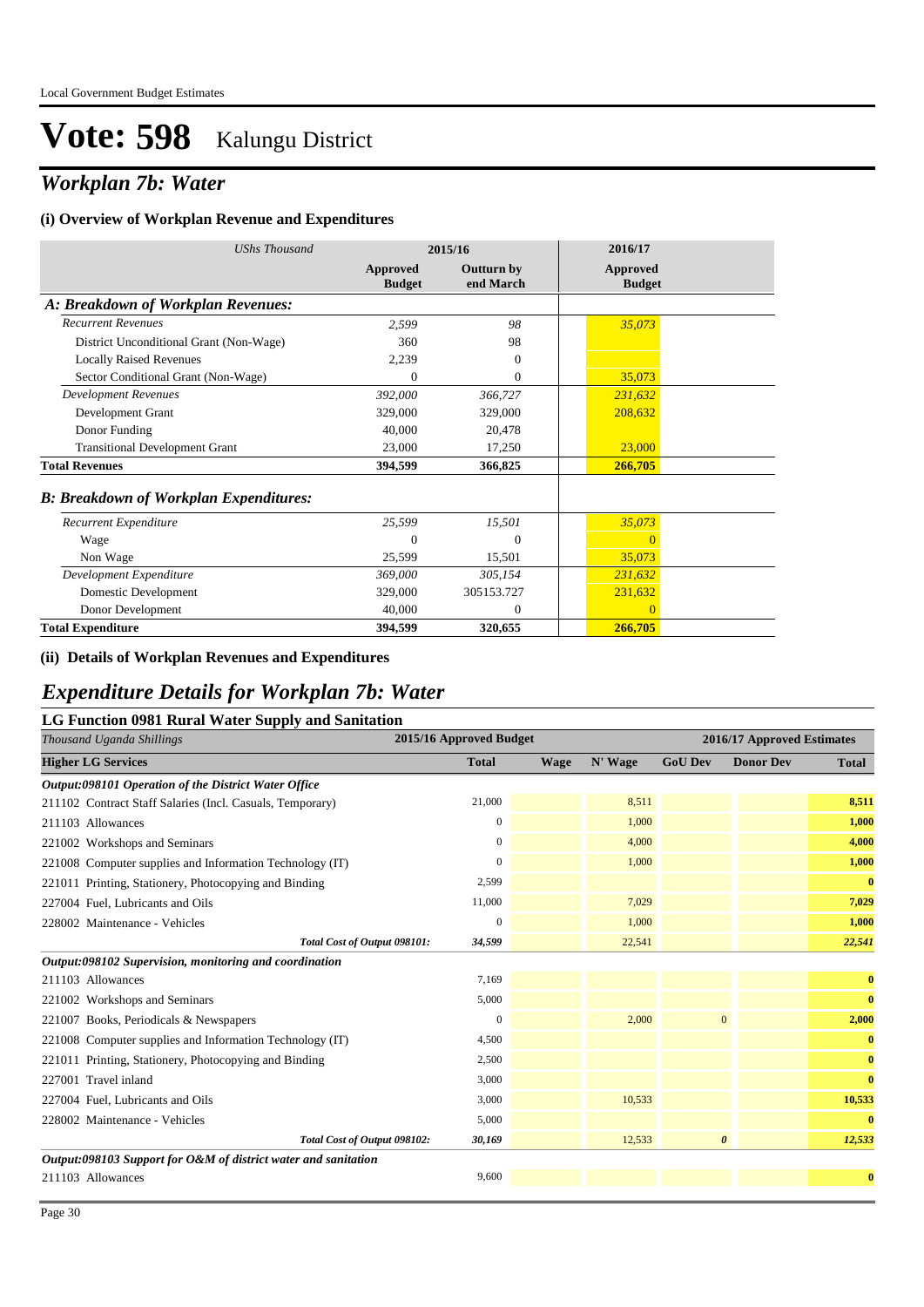### *Workplan 7b: Water*

| Thousand Uganda Shillings                                                                                 | 2015/16 Approved Budget                                                                    |              |                      |                |                                           | 2016/17 Approved Estimates |                |
|-----------------------------------------------------------------------------------------------------------|--------------------------------------------------------------------------------------------|--------------|----------------------|----------------|-------------------------------------------|----------------------------|----------------|
| <b>Higher LG Services</b>                                                                                 |                                                                                            | <b>Total</b> | <b>Wage</b>          | N' Wage        | <b>GoU Dev</b>                            | <b>Donor Dev</b>           | <b>Total</b>   |
| 221002 Workshops and Seminars                                                                             |                                                                                            | 2,000        |                      |                |                                           |                            | $\bf{0}$       |
| 221011 Printing, Stationery, Photocopying and Binding                                                     |                                                                                            | 2,400        |                      |                |                                           |                            | $\bf{0}$       |
| 227001 Travel inland                                                                                      |                                                                                            | 16,000       |                      |                |                                           |                            | $\bf{0}$       |
| 227004 Fuel, Lubricants and Oils                                                                          |                                                                                            | 10,000       |                      |                | 7,000                                     |                            | 7,000          |
| Total Cost of Output 098103:                                                                              |                                                                                            | 40,000       |                      |                | 7,000                                     |                            | 7,000          |
| <b>Output:098104 Promotion of Community Based Management</b>                                              |                                                                                            |              |                      |                |                                           |                            |                |
| 211103 Allowances                                                                                         |                                                                                            | 6,320        |                      |                |                                           |                            | $\bf{0}$       |
| 221011 Printing, Stationery, Photocopying and Binding                                                     |                                                                                            | 1,500        |                      |                |                                           |                            | $\bf{0}$       |
| 227001 Travel inland                                                                                      |                                                                                            | 8,500        |                      |                | 9,657                                     |                            | 9,657          |
| 227004 Fuel, Lubricants and Oils                                                                          |                                                                                            | 10,000       |                      |                |                                           |                            | $\bf{0}$       |
| Total Cost of Output 098104:                                                                              |                                                                                            | 26,320       |                      |                | 9,657                                     |                            | 9,657          |
| Output:098105 Promotion of Sanitation and Hygiene                                                         |                                                                                            |              |                      |                |                                           |                            |                |
| 227001 Travel inland                                                                                      |                                                                                            | 23,000       |                      |                | 23,000                                    |                            | 23,000         |
| Total Cost of Output 098105:                                                                              |                                                                                            | 23,000       |                      |                | 23,000                                    |                            | 23,000         |
| <b>Total Cost of Higher LG Services</b>                                                                   |                                                                                            | 154,088      |                      | 35,073         | 39,657                                    |                            | 74,730         |
| <b>Capital Purchases</b>                                                                                  |                                                                                            | <b>Total</b> | <b>Wage</b>          | N' Wage        | <b>GoU Dev</b>                            | <b>Donor Dev</b>           | <b>Total</b>   |
| Output:098180 Construction of public latrines in RGCs                                                     |                                                                                            |              |                      |                |                                           |                            |                |
| 312104 Other Structures                                                                                   |                                                                                            | 19.739       | $\overline{0}$       | $\overline{0}$ | 19,000                                    | $\mathbf{0}$               | 19,000         |
| <b>Total LCIII: BUKULULA</b>                                                                              |                                                                                            |              | <b>LCIV: KALUNGU</b> |                |                                           |                            | 19,000         |
| LCII: MUKOKO<br>LCI: Bulingo trading center                                                               | <b>Construction of one Water Borne Toilet</b>                                              |              |                      |                | Source: Conditional transfer for Rural Wa |                            | 19,000         |
| Total Cost of Output 098180:                                                                              |                                                                                            | 19,739       | $\overline{0}$       | $\mathbf{0}$   | 19,000                                    | $\boldsymbol{\theta}$      | 19,000         |
| Output:098182 Shallow well construction                                                                   |                                                                                            |              |                      |                |                                           |                            |                |
| 312104 Other Structures                                                                                   |                                                                                            | 66,000       | $\overline{0}$       | $\mathbf{0}$   | 42,200                                    | $\mathbf{0}$               | 42,200         |
| <b>Total LCIII: BUKULULA</b>                                                                              |                                                                                            |              | LCIV: KALUNGU        |                |                                           |                            | 33,000         |
| LCII: LUSASA<br>LCI: Bugwere                                                                              | Drilling and Construction of 1 mini Bore Hole<br>Source: Conditional transfer for Rural Wa |              |                      | 11,000         |                                           |                            |                |
| LCI: Katambwa<br><b>LCII: MABUYE</b>                                                                      | Drilling and Construction of 1 Mini Bore Hole                                              |              |                      |                | Source: Conditional transfer for Rural Wa |                            | 11,000         |
| LCII: MUKOKO<br>LCI: Kalangala                                                                            | Drilling and Construction of 1 mini bore hole                                              |              |                      |                | Source: Conditional transfer for Rural Wa |                            | 11,000         |
| <b>Total LCIII: KALUNGU</b><br>LCII: BULAWULA<br>LCI: For all old facilities of 1516 FY Retension Payment |                                                                                            |              | <b>LCIV: KALUNGU</b> |                | Source: Conditional transfer for Rural Wa |                            | 9,200<br>9,200 |
| Total Cost of Output 098182:                                                                              |                                                                                            | 66,000       | $\mathbf{0}$         | $\mathbf{0}$   | 42,200                                    | $\boldsymbol{\theta}$      | 42,200         |

*Output:098183 Borehole drilling and rehabilitation*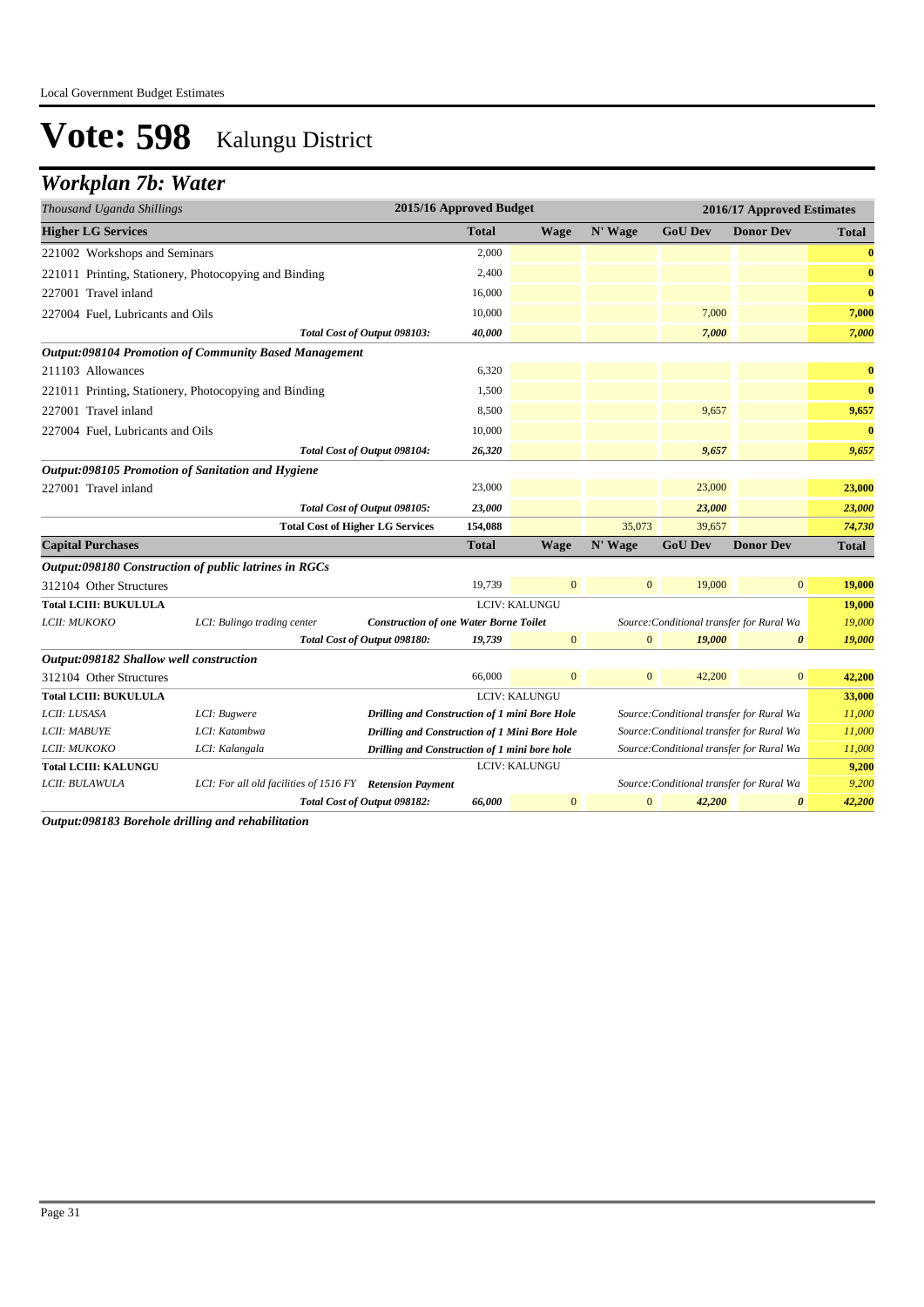### *Workplan 7b: Water*

| 2015/16 Approved Budget<br>Thousand Uganda Shillings |                                                                 |                                                 |              |                      |              | 2016/17 Approved Estimates |                                           |              |
|------------------------------------------------------|-----------------------------------------------------------------|-------------------------------------------------|--------------|----------------------|--------------|----------------------------|-------------------------------------------|--------------|
| <b>Capital Purchases</b>                             |                                                                 |                                                 | <b>Total</b> | <b>Wage</b>          | N' Wage      | <b>GoU Dev</b>             | <b>Donor Dev</b>                          | <b>Total</b> |
| 312104 Other Structures                              |                                                                 |                                                 | 34,511       | $\overline{0}$       | $\mathbf{0}$ | 130,775                    | $\mathbf{0}$                              | 130,775      |
| <b>Total LCIII: BUKULULA</b>                         |                                                                 |                                                 |              | <b>LCIV: KALUNGU</b> |              |                            |                                           | 2,318        |
| LCII: MABUYE                                         | LCI: Ttaaba                                                     | Rehabilitation of one deep bore hole            |              |                      |              |                            | Source: Conditional transfer for Rural Wa | 2,318        |
| <b>Total LCIII: KALUNGU</b>                          |                                                                 |                                                 |              | LCIV: KALUNGU        |              |                            |                                           | 33,273       |
| LCII: BULAWULA                                       | LCI: Kabuye LC1                                                 | Drilling and construction of one deep bore hole |              |                      |              |                            | Source: Conditional transfer for Rural Wa | 24,000       |
| LCII: KALIIRO                                        | LCI: Kagasa BH                                                  | Rehabilitation of one deep bore hole            |              |                      |              |                            | Source: Conditional transfer for Rural Wa | 2,318        |
| LCII: KASANJE                                        | LCI: Kirowoza                                                   | Rehabilitation of one deep bore hole            |              |                      |              |                            | Source: Conditional transfer for Rural Wa | 2,318        |
| LCII: KITAMBA                                        | LCI: Kaliro                                                     | Rehabilitation of one deep bore hole            |              |                      |              |                            | Source: Conditional transfer for Rural Wa | 2,318        |
| LCII: NTALE                                          | LCI: Kabungo                                                    | Rehabilitation of one deep bore hole            |              |                      |              |                            | Source: Conditional transfer for Rural Wa | 2,318        |
| <b>Total LCIII: KYAMULIBWA</b>                       |                                                                 |                                                 |              | <b>LCIV: KALUNGU</b> |              |                            |                                           | 33,273       |
| LCII: BUSOGA                                         | LCI: Kyanamuli                                                  | Rehabilitation of one deep bore hole            |              |                      |              |                            | Source: Conditional transfer for Rural Wa | 2.318        |
| LCII: KABAALE                                        | LCI: Kabaale Town                                               | Rehabilitation of one deep bore hole            |              |                      |              |                            | Source: Conditional transfer for Rural Wa | 2.318        |
| LCII: KABAALE                                        | LCI: Namasavu                                                   | Drilling and construction of one deep bore hole |              |                      |              |                            | Source: Conditional transfer for Rural Wa | 24,000       |
| LCII: KIGASA                                         | LCI: Kigasa Dwaliro                                             | Rehabilitation of one deep bore hole            |              |                      |              |                            | Source: Conditional transfer for Rural Wa | 2,318        |
| LCII: Not Specified                                  | LCI: Kitulikizi                                                 | Rehabilitation of one deep bore hole            |              |                      |              |                            | Source: Conditional transfer for Rural Wa | 2,318        |
| <b>Total LCIII: KYAMULIBWA T.C</b>                   |                                                                 |                                                 |              | <b>LCIV: KALUNGU</b> |              |                            |                                           | 2,318        |
| LCII: KYAMULIBWA WARD                                | LCI: Lusozi                                                     | Rehabilitation of one deep bore hole            |              |                      |              |                            | Source: Conditional transfer for Rural Wa | 2,318        |
| <b>Total LCIII: LWABENGE</b>                         |                                                                 |                                                 |              | LCIV: KALUNGU        |              |                            |                                           | 59,592       |
| LCII: BUGOMOLA                                       | LCI: Kamusenene                                                 | Rehabilitation of one deep bore hole            |              |                      |              |                            | Source: Conditional transfer for Rural Wa | 2,318        |
| LCII: BWESA                                          | LCI: Nunda                                                      | Construction and drilling of one bore hole      |              |                      |              |                            | Source: Conditional transfer for Rural Wa | 24,000       |
| LCII: BWESA                                          | LCI: Kinoni                                                     | Rehabilitation of one deep bore hole            |              |                      |              |                            | Source: Conditional transfer for Rural Wa | 2,318        |
| LCII: BWESA                                          | LCI: Ndagi                                                      | Drilling and construction of one deep bore hole |              |                      |              |                            | Source: Conditional transfer for Rural Wa | 24,000       |
| LCII: KIBISI                                         | LCI: Kiteredde                                                  | Rehabilitation of one deep bore hole            |              |                      |              |                            | Source: Conditional transfer for Rural Wa | 2,318        |
| LCII: KIRAGGA                                        | LCI: Namuliro                                                   | Rehabilitation of one deep bore hole            |              |                      |              |                            | Source: Conditional transfer for Rural Wa | 2,318        |
| LCII: Not Specified                                  | LCI: Bulenzi                                                    | Rehabilitation of one deep bore hole            |              |                      |              |                            | Source: Conditional transfer for Rural Wa | 2,318        |
|                                                      |                                                                 | Total Cost of Output 098183:                    | 34,511       | $\mathbf{0}$         | $\mathbf{0}$ | 130,775                    | $\boldsymbol{\theta}$                     | 130,775      |
|                                                      |                                                                 | <b>Total Cost of Capital Purchases</b>          | 120,250      | $\overline{0}$       | $\mathbf{0}$ | 191,975                    | $\bf{0}$                                  | 191,975      |
|                                                      | <b>Total Cost of function Rural Water Supply and Sanitation</b> |                                                 | 274,338      | $\bf{0}$             | 35,073       | 231,632                    | $\bf{0}$                                  | 266,705      |
| <b>Total Cost of Water</b>                           |                                                                 |                                                 | 274,338      | $\overline{0}$       | 35,073       | 231,632                    | $\mathbf{0}$                              | 266,705      |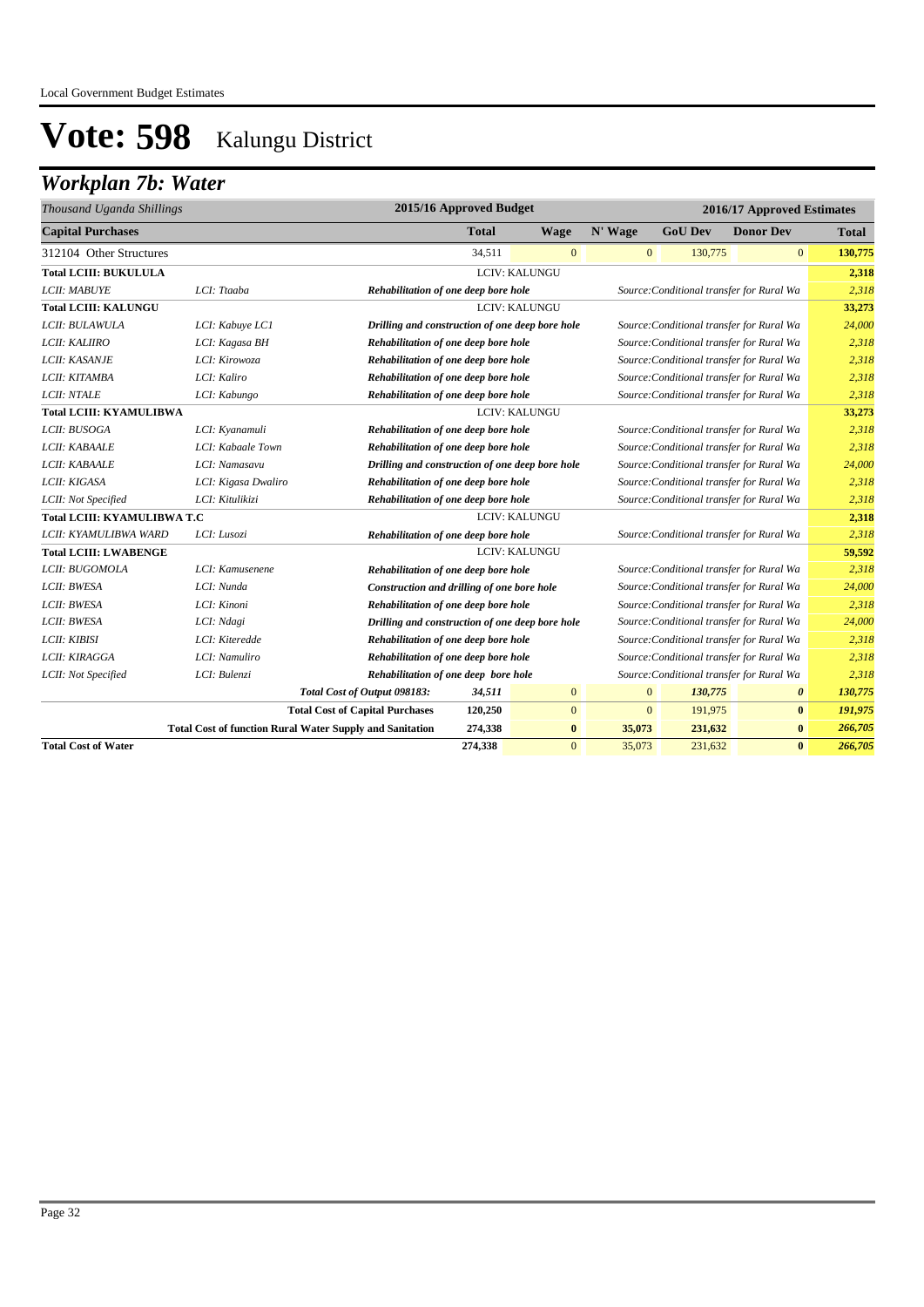### *Workplan 8: Natural Resources*

#### **(i) Overview of Workplan Revenue and Expenditures**

| <b>UShs Thousand</b>                          |                           | 2015/16                 | 2016/17                   |  |
|-----------------------------------------------|---------------------------|-------------------------|---------------------------|--|
|                                               | Approved<br><b>Budget</b> | Outturn by<br>end March | Approved<br><b>Budget</b> |  |
| A: Breakdown of Workplan Revenues:            |                           |                         |                           |  |
| <b>Recurrent Revenues</b>                     | 97,201                    | 63,931                  | 58,741                    |  |
| District Unconditional Grant (Non-Wage)       | 3,811                     | 1,088                   | 3,870                     |  |
| District Unconditional Grant (Wage)           | 39.936                    | 30,739                  | 50,956                    |  |
| <b>Locally Raised Revenues</b>                | 349                       | 100                     | 49                        |  |
| Other Transfers from Central Government       | 48.092                    | 0                       |                           |  |
| Sector Conditional Grant (Non-Wage)           | 5,012                     | 3,759                   | 3,866                     |  |
| Unspent balances - Other Government Transfers |                           | 28,244                  |                           |  |
| Development Revenues                          | 225,039                   | 134,376                 | 547,262                   |  |
| <b>Locally Raised Revenues</b>                | 2.000                     | $\overline{0}$          | 5,000                     |  |
| Other Transfers from Central Government       | 223,039                   | 134,376                 | 542,262                   |  |
| <b>Total Revenues</b>                         | 322,240                   | 198,306                 | 606,003                   |  |
| <b>B: Breakdown of Workplan Expenditures:</b> |                           |                         |                           |  |
| Recurrent Expenditure                         | 97,201                    | 63.017                  | 58,741                    |  |
| Wage                                          | 39,936                    | 30,739                  | 50,956                    |  |
| Non Wage                                      | 57,265                    | 32,278                  | 7,786                     |  |
| Development Expenditure                       | 225,039                   | 1,180                   | 547,262                   |  |
| Domestic Development                          | 225,039                   | 1180.05                 | 547,262                   |  |
| Donor Development                             |                           | $\theta$                | $\Omega$                  |  |
| <b>Total Expenditure</b>                      | 322,240                   | 64,197                  | 606,003                   |  |

**(ii) Details of Workplan Revenues and Expenditures**

#### *Expenditure Details for Workplan 8: Natural Resources*

| Thousand Uganda Shillings<br><b>Higher LG Services</b> | 2015/16 Approved Budget<br><b>Total</b> |        |         |                |                            |              |  |  |
|--------------------------------------------------------|-----------------------------------------|--------|---------|----------------|----------------------------|--------------|--|--|
|                                                        |                                         |        |         |                | 2016/17 Approved Estimates |              |  |  |
|                                                        |                                         | Wage   | N' Wage | <b>GoU Dev</b> | <b>Donor Dev</b>           | <b>Total</b> |  |  |
| Output:098301 District Natural Resource Management     |                                         |        |         |                |                            |              |  |  |
| 211101 General Staff Salaries                          | 39,936                                  | 50,956 |         |                |                            | 50,956       |  |  |
| 221002 Workshops and Seminars                          | 8,003                                   |        | 600     |                |                            | 600          |  |  |
| 221007 Books, Periodicals & Newspapers                 | $\mathbf{0}$                            |        | 300     |                |                            | 300          |  |  |
| 221011 Printing, Stationery, Photocopying and Binding  | 500                                     |        | 1,200   |                |                            | 1,200        |  |  |
| 221012 Small Office Equipment                          | 400                                     |        | 300     |                |                            | 300          |  |  |
| 221014 Bank Charges and other Bank related costs       | 800                                     |        | 700     |                |                            | 700          |  |  |
| 222001 Telecommunications                              | 2,000                                   |        |         |                |                            | $\bf{0}$     |  |  |
| 222003 Information and communications technology (ICT) | 200                                     |        |         |                |                            | $\bf{0}$     |  |  |
| 224006 Agricultural Supplies                           | $\mathbf{0}$                            |        | 700     | 712            |                            | 1,412        |  |  |
| 227001 Travel inland                                   | $\Omega$                                |        | 700     |                |                            | 700          |  |  |
| 227002 Travel abroad                                   | 4,611                                   |        |         |                |                            | $\bf{0}$     |  |  |
| 227004 Fuel, Lubricants and Oils                       | 5,000                                   |        | 535     |                |                            | 535          |  |  |
| Total Cost of Output 098301:                           | 61,450                                  | 50,956 | 5,035   | 712            |                            | 56,702       |  |  |
| Output:098303 Tree Planting and Afforestation          |                                         |        |         |                |                            |              |  |  |
| 221002 Workshops and Seminars                          | 2,100                                   |        |         |                |                            | $\bf{0}$     |  |  |
| 221007 Books, Periodicals & Newspapers                 | $\Omega$                                |        | 150     |                |                            | 150          |  |  |
| 221011 Printing, Stationery, Photocopying and Binding  | 200                                     |        | 150     |                |                            | 150          |  |  |
| 224006 Agricultural Supplies                           | 15,039                                  |        | 300     | 5,000          |                            | 5,300        |  |  |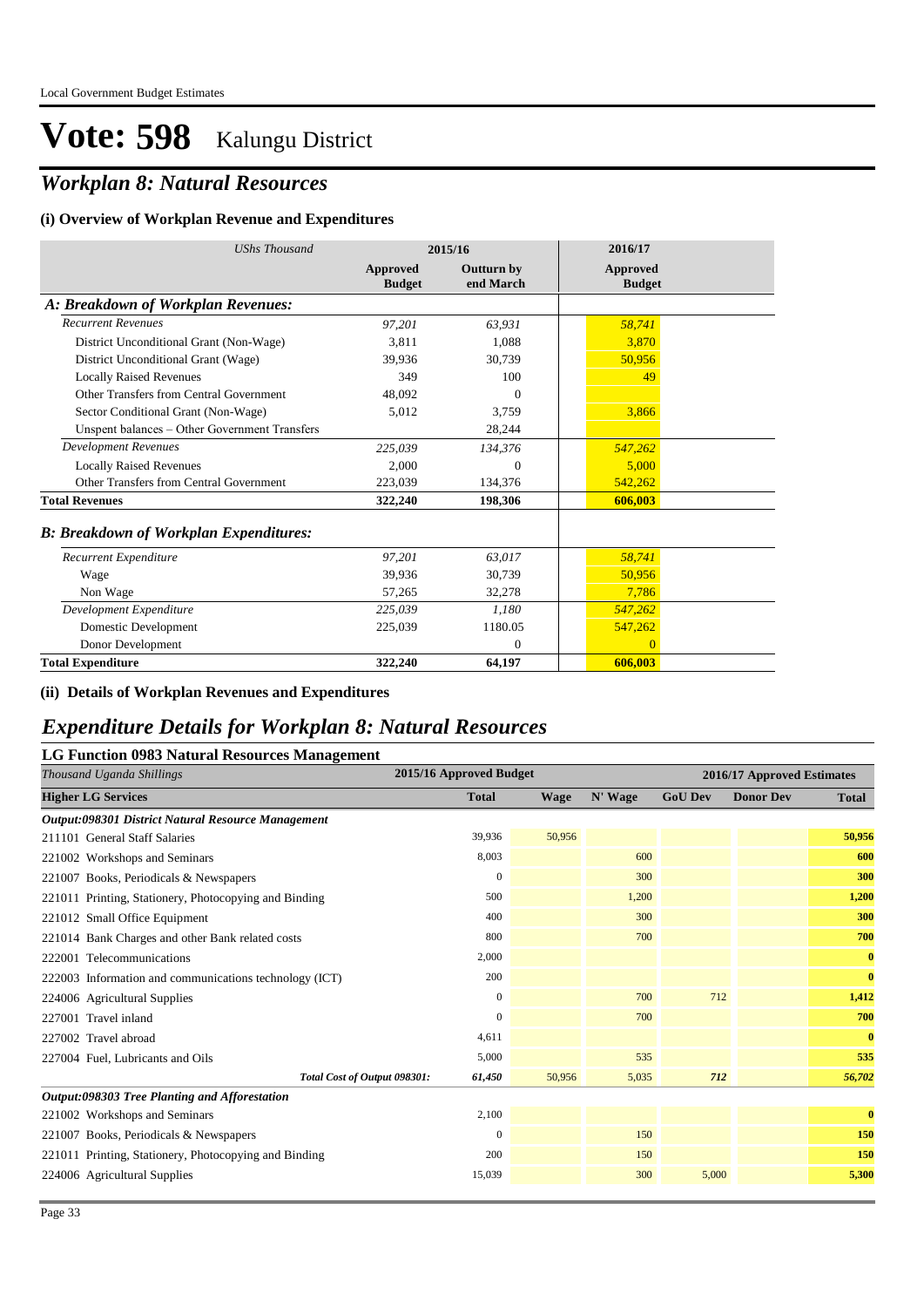### *Workplan 8: Natural Resources*

|                           | Thousand Uganda Shillings                                                                     | 2015/16 Approved Budget |             |         |                | 2016/17 Approved Estimates |              |
|---------------------------|-----------------------------------------------------------------------------------------------|-------------------------|-------------|---------|----------------|----------------------------|--------------|
| <b>Higher LG Services</b> |                                                                                               | Total                   | <b>Wage</b> | N' Wage | <b>GoU Dev</b> | <b>Donor Dev</b>           | <b>Total</b> |
| 227001 Travel inland      |                                                                                               | 2,000                   |             |         |                |                            | $\bf{0}$     |
|                           | 227004 Fuel, Lubricants and Oils                                                              | $\mathbf{0}$            |             | 400     |                |                            | 400          |
|                           | Total Cost of Output 098303:                                                                  | 19,339                  |             | 1,000   | 5,000          |                            | 6,000        |
|                           | Output:098304 Training in forestry management (Fuel Saving Technology, Water Shed Management) |                         |             |         |                |                            |              |
|                           | 221001 Advertising and Public Relations                                                       | 4,000                   |             |         |                |                            | $\bf{0}$     |
|                           | 221002 Workshops and Seminars                                                                 | 2,000                   |             |         |                |                            | $\bf{0}$     |
|                           | 221007 Books, Periodicals & Newspapers                                                        | $\boldsymbol{0}$        |             | 150     |                |                            | 150          |
|                           | 221011 Printing, Stationery, Photocopying and Binding                                         | $\boldsymbol{0}$        |             | 150     |                |                            | 150          |
|                           | 224006 Agricultural Supplies                                                                  | 54,000                  |             | 300     |                |                            | 300          |
|                           | 225001 Consultancy Services- Short term                                                       | 2,000                   |             |         |                |                            | $\bf{0}$     |
| 227001 Travel inland      |                                                                                               | 3,600                   |             |         |                |                            | $\bf{0}$     |
|                           | 227004 Fuel, Lubricants and Oils                                                              | $\boldsymbol{0}$        |             | 400     |                |                            | 400          |
|                           | Total Cost of Output 098304:                                                                  | 65,600                  |             | 1,000   |                |                            | 1,000        |
|                           | Output:098305 Forestry Regulation and Inspection                                              |                         |             |         |                |                            |              |
|                           | 221007 Books, Periodicals & Newspapers                                                        | $\boldsymbol{0}$        |             | 100     |                |                            | <b>100</b>   |
|                           | 221011 Printing, Stationery, Photocopying and Binding                                         | $\boldsymbol{0}$        |             | 150     |                |                            | 150          |
|                           | 221012 Small Office Equipment                                                                 | $\boldsymbol{0}$        |             | 101     |                |                            | 101          |
|                           | 224006 Agricultural Supplies                                                                  | $\boldsymbol{0}$        |             | 200     |                |                            | 200          |
| 227001 Travel inland      |                                                                                               | 400                     |             |         |                |                            | $\bf{0}$     |
| 227002 Travel abroad      |                                                                                               | $\mathbf{0}$            |             | 200     |                |                            | 200          |
|                           | Total Cost of Output 098305:                                                                  | 400                     |             | 751     |                |                            | 751          |
|                           | Output:098306 Community Training in Wetland management                                        |                         |             |         |                |                            |              |
|                           | 221002 Workshops and Seminars                                                                 | 1,000                   |             |         |                |                            | $\bf{0}$     |
|                           | 221009 Welfare and Entertainment                                                              | 800                     |             |         |                |                            | $\bf{0}$     |
|                           | 224006 Agricultural Supplies                                                                  | $\boldsymbol{0}$        |             |         | 970            |                            | 970          |
| 227001 Travel inland      |                                                                                               | 3,204                   |             |         |                |                            | $\bf{0}$     |
|                           | 227004 Fuel, Lubricants and Oils                                                              | 2,001                   |             |         |                |                            | $\bf{0}$     |
|                           | Total Cost of Output 098306:                                                                  | 7,005                   |             |         | 970            |                            | 970          |
|                           | Output:098307 River Bank and Wetland Restoration                                              |                         |             |         |                |                            |              |
|                           | 221002 Workshops and Seminars                                                                 | 1,191                   |             |         |                |                            | $\bf{0}$     |
|                           | 224006 Agricultural Supplies                                                                  | $\boldsymbol{0}$        |             |         | 1,900          |                            | 1,900        |
| 227001 Travel inland      |                                                                                               | 3,809                   |             |         |                |                            | $\bf{0}$     |
|                           | 227004 Fuel, Lubricants and Oils                                                              | 1,007                   |             |         |                |                            | $\bf{0}$     |
|                           | 228001 Maintenance - Civil                                                                    | 100,000                 |             |         |                |                            | $\bf{0}$     |
|                           | Total Cost of Output 098307:                                                                  | 106,007                 |             |         | 1,900          |                            | 1,900        |
|                           | Output:098308 Stakeholder Environmental Training and Sensitisation                            |                         |             |         |                |                            |              |
|                           | 221002 Workshops and Seminars                                                                 | 520                     |             |         |                |                            | $\bf{0}$     |
|                           | 224006 Agricultural Supplies                                                                  | $\boldsymbol{0}$        |             |         | 1,300          |                            | 1,300        |
| 227001 Travel inland      |                                                                                               | 2,880                   |             |         |                |                            | $\bf{0}$     |
|                           | 227004 Fuel, Lubricants and Oils                                                              | 1,200                   |             |         |                |                            | $\bf{0}$     |
|                           | Total Cost of Output 098308:                                                                  | 4,600                   |             |         | 1,300          |                            | 1,300        |
|                           | Output:098309 Monitoring and Evaluation of Environmental Compliance                           |                         |             |         |                |                            |              |
|                           | 221011 Printing, Stationery, Photocopying and Binding                                         | 300                     |             |         |                |                            | $\bf{0}$     |
|                           | 222001 Telecommunications                                                                     | 200                     |             |         |                |                            | $\bf{0}$     |
|                           | 224006 Agricultural Supplies                                                                  | $\boldsymbol{0}$        |             |         | 1,600          |                            | 1,600        |
| 227001 Travel inland      |                                                                                               | 4,200                   |             |         |                |                            | $\bf{0}$     |
|                           | 227004 Fuel, Lubricants and Oils                                                              | 800                     |             |         |                |                            | $\bf{0}$     |
|                           | Total Cost of Output 098309:                                                                  | 5,500                   |             |         | 1,600          |                            | 1,600        |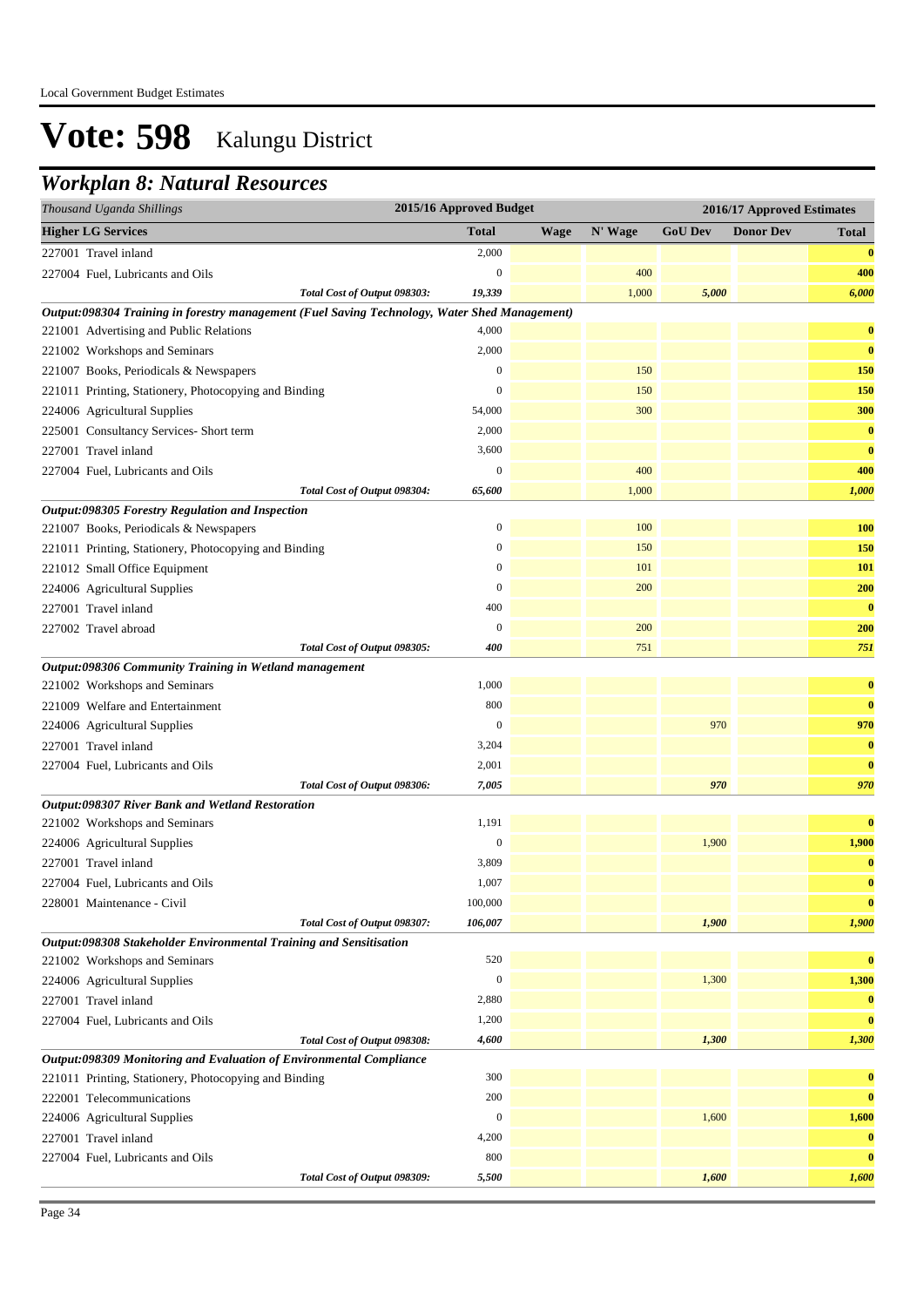### *Workplan 8: Natural Resources*

| Thousand Uganda Shillings              |                    |                                                                                               | 2015/16 Approved Budget |                     |              | 2016/17 Approved Estimates |                       |                       |  |
|----------------------------------------|--------------------|-----------------------------------------------------------------------------------------------|-------------------------|---------------------|--------------|----------------------------|-----------------------|-----------------------|--|
| <b>Higher LG Services</b>              |                    |                                                                                               | <b>Total</b>            | Wage                | N' Wage      | <b>GoU Dev</b>             | <b>Donor Dev</b>      | Total                 |  |
|                                        |                    | Output:098310 Land Management Services (Surveying, Valuations, Tittling and lease management) |                         |                     |              |                            |                       |                       |  |
| 227001 Travel inland                   |                    |                                                                                               | 2,339                   |                     |              |                            |                       | $\bf{0}$              |  |
|                                        |                    | Total Cost of Output 098310:                                                                  | 2,339                   |                     |              |                            |                       | $\boldsymbol{\theta}$ |  |
|                                        |                    | <b>Total Cost of Higher LG Services</b>                                                       | 272,240                 | 50,956              | 7,786        | 11,482                     |                       | 70,223                |  |
| <b>Capital Purchases</b>               |                    |                                                                                               | <b>Total</b>            | Wage                | N' Wage      | <b>GoU Dev</b>             | <b>Donor Dev</b>      | Total                 |  |
| Output:098372 Administrative Capital   |                    |                                                                                               |                         |                     |              |                            |                       |                       |  |
| 314201 Materials and supplies          |                    | $\mathbf{0}$                                                                                  | $\mathbf{0}$            | $\mathbf{0}$        | 535,780      | $\overline{0}$             | 535,780               |                       |  |
| <b>Total LCIII: Not Specified</b>      |                    |                                                                                               |                         | LCIV: Not Specified |              |                            |                       | 535,780               |  |
| LCII: Not Specified                    | LCI: Not Specified | <b>Not Specified</b>                                                                          |                         |                     |              | Source:Not Specified       |                       | 535,780               |  |
|                                        |                    | Total Cost of Output 098372:                                                                  | 0                       | $\mathbf{0}$        | $\mathbf{0}$ | 535,780                    | $\boldsymbol{\theta}$ | 535,780               |  |
| Output:098379 Other Capital            |                    |                                                                                               |                         |                     |              |                            |                       |                       |  |
| 312301 Cultivated Assets               |                    |                                                                                               | 50,000                  |                     |              |                            |                       | $\bf{0}$              |  |
|                                        |                    | Total Cost of Output 098379:                                                                  | 50,000                  |                     |              |                            |                       | $\boldsymbol{\theta}$ |  |
|                                        |                    | <b>Total Cost of Capital Purchases</b>                                                        | 50,000                  | $\mathbf{0}$        | $\mathbf{0}$ | 535,780                    | $\bf{0}$              | 535,780               |  |
|                                        |                    | <b>Total Cost of function Natural Resources Management</b>                                    | 322,240                 | 50,956              | 7,786        | 547,262                    | $\bf{0}$              | 606,003               |  |
| <b>Total Cost of Natural Resources</b> |                    |                                                                                               | 322,240                 | 50,956              | 7,786        | 547,262                    | $\bf{0}$              | 606,003               |  |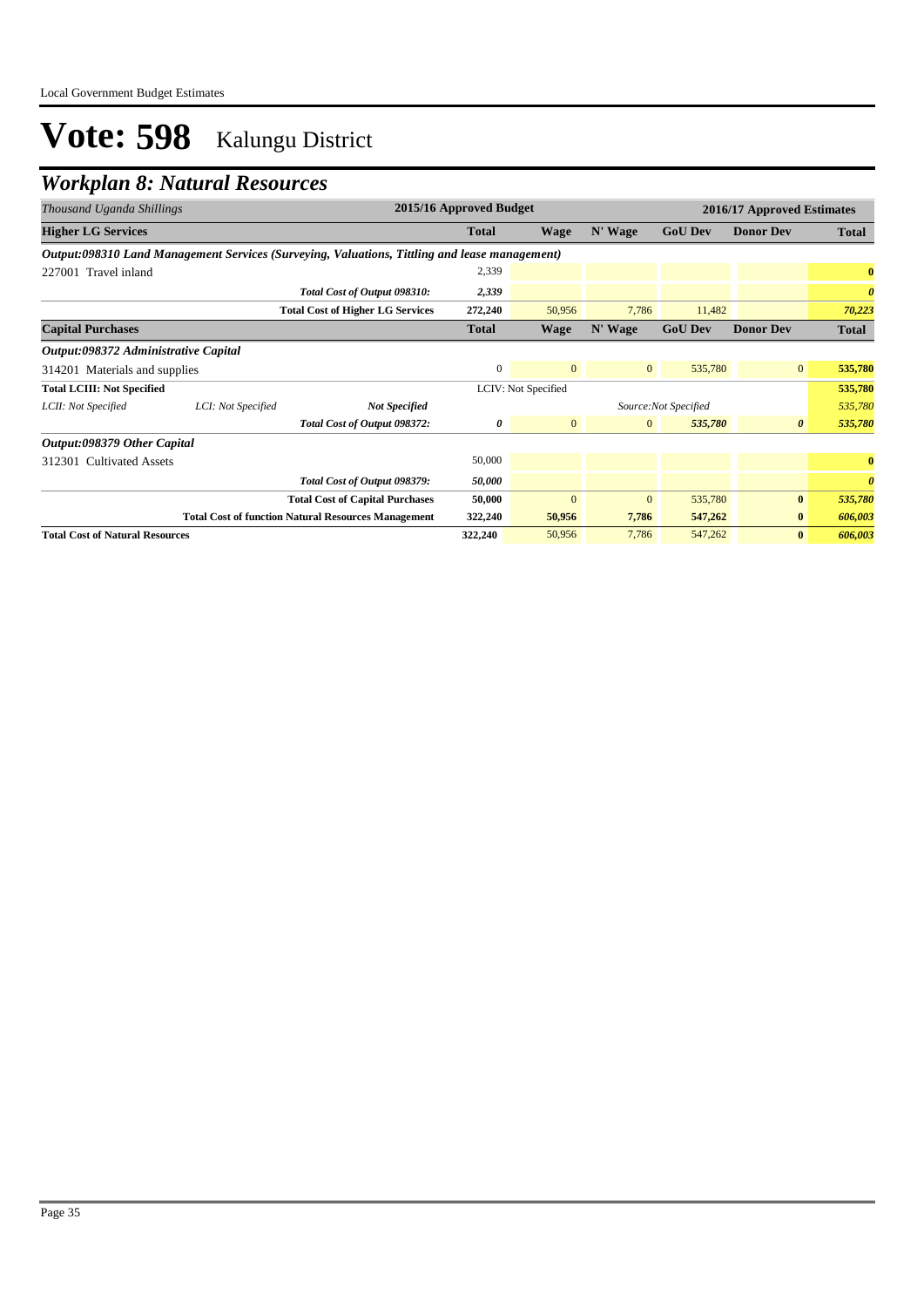### *Workplan 9: Community Based Services*

#### **(i) Overview of Workplan Revenue and Expenditures**

| <b>UShs Thousand</b>                                 |                           | 2015/16                        | 2016/17                   |  |
|------------------------------------------------------|---------------------------|--------------------------------|---------------------------|--|
|                                                      | Approved<br><b>Budget</b> | <b>Outturn by</b><br>end March | Approved<br><b>Budget</b> |  |
| A: Breakdown of Workplan Revenues:                   |                           |                                |                           |  |
| <b>Recurrent Revenues</b>                            | 64.629                    | 57,961                         | 90,966                    |  |
| District Unconditional Grant (Non-Wage)              | 7.664                     | 2.087                          | 5,780                     |  |
| District Unconditional Grant (Wage)                  | 17,629                    | 27,512                         | 47,316                    |  |
| <b>Locally Raised Revenues</b>                       | 3,027                     | $\Omega$                       | 627                       |  |
| Other Transfers from Central Government              | 5.000                     | 4,880                          | 5.000                     |  |
| Sector Conditional Grant (Non-Wage)                  | 31,309                    | 23,481                         | 32,242                    |  |
| Development Revenues                                 | 181.940                   | 145,927                        | 129,214                   |  |
| District Discretionary Development Equalization Gran | 36,714                    | 36,714                         |                           |  |
| Donor Funding                                        | 30,360                    | 17,051                         | 10,000                    |  |
| Other Transfers from Central Government              | 114,866                   | 92,162                         | 114,866                   |  |
| <b>Transitional Development Grant</b>                |                           | $\mathbf{0}$                   | 4,348                     |  |
| <b>Total Revenues</b>                                | 246,569                   | 203,888                        | 220,180                   |  |
| <b>B: Breakdown of Workplan Expenditures:</b>        |                           |                                |                           |  |
| Recurrent Expenditure                                | 64,630                    | 57,418                         | 90,966                    |  |
| Wage                                                 | 17,629                    | 27,512                         | 47,316                    |  |
| Non Wage                                             | 47.001                    | 29,906                         | 43,650                    |  |
| Development Expenditure                              | 181,940                   | 145,841                        | 129,214                   |  |
| Domestic Development                                 | 151,580                   | 128789.926                     | 119,214                   |  |
| Donor Development                                    | 30,360                    | 17,051                         | 10,000                    |  |
| Total Expenditure                                    | 246,570                   | 203,259                        | 220,180                   |  |

#### **(ii) Details of Workplan Revenues and Expenditures**

### *Expenditure Details for Workplan 9: Community Based Services*

#### **LG Function 1081 Community Mobilisation and Empowerment**

| Thousand Uganda Shillings                                          |                                                                                      |              | 2015/16 Approved Budget |         |                | 2016/17 Approved Estimates              |              |  |
|--------------------------------------------------------------------|--------------------------------------------------------------------------------------|--------------|-------------------------|---------|----------------|-----------------------------------------|--------------|--|
| <b>Lower Local Services</b>                                        |                                                                                      | <b>Total</b> | <b>Wage</b>             | N' Wage | <b>GoU Dev</b> | <b>Donor Dev</b>                        | <b>Total</b> |  |
| <b>Output:108151 Community Development Services for LLGs (LLS)</b> |                                                                                      |              |                         |         |                |                                         |              |  |
| 263101 LG Conditional grants (Current)                             |                                                                                      | $\mathbf{0}$ | $\overline{0}$          | 1,948   |                | $\mathbf{0}$<br>$\mathbf{0}$            | 1,948        |  |
| <b>Total LCIII: Not Specified</b>                                  |                                                                                      |              | <b>LCIV: KALUNGU</b>    |         |                |                                         | 1,948        |  |
| LCII: Not Specified                                                | LCI: All Sub-counties and Town Cou Funds transferred to Sub-county community develop |              |                         |         |                | Source: Sector Conditional Grant (Non-W | 1,948        |  |
|                                                                    | Total Cost of Output 108151:                                                         | 0            | $\mathbf{0}$            | 1,948   |                | 0<br>0                                  | 1,948        |  |
|                                                                    | <b>Total Cost of Lower Local Services</b>                                            | $\mathbf{0}$ | $\Omega$                | 1,948   |                | $\overline{0}$<br>$\bf{0}$              | 1,948        |  |
| <b>Higher LG Services</b>                                          |                                                                                      | <b>Total</b> | <b>Wage</b>             | N' Wage | <b>GoU Dev</b> | <b>Donor Dev</b>                        | Total        |  |
| Output:108101 Operation of the Community Based Sevices Department  |                                                                                      |              |                         |         |                |                                         |              |  |
| 211101 General Staff Salaries                                      |                                                                                      | 17,629       | 47,316                  |         |                |                                         | 47,316       |  |
| 221014 Bank Charges and other Bank related costs                   |                                                                                      | 700          |                         |         |                |                                         | $\bf{0}$     |  |
| 227001 Travel inland                                               |                                                                                      | 5,050        |                         | 341     |                |                                         | 341          |  |
| 282101 Donations                                                   |                                                                                      | 32,964       |                         |         |                |                                         | $\bf{0}$     |  |
|                                                                    | Total Cost of Output 108101:                                                         | 56,343       | 47,316                  | 341     |                |                                         | 47,657       |  |
| <b>Output:108102 Probation and Welfare Support</b>                 |                                                                                      |              |                         |         |                |                                         |              |  |
| 221002 Workshops and Seminars                                      |                                                                                      | 10,000       |                         |         |                |                                         | $\bf{0}$     |  |
| 221011 Printing, Stationery, Photocopying and Binding              |                                                                                      | 500          |                         |         |                | 5,000                                   | 5,000        |  |
| 221014 Bank Charges and other Bank related costs                   |                                                                                      | 300          |                         |         |                |                                         | $\mathbf{0}$ |  |
| 227001 Travel inland                                               |                                                                                      | 14,487       |                         |         |                | $\overline{0}$                          | $\bf{0}$     |  |
| 227004 Fuel, Lubricants and Oils                                   |                                                                                      | 8,200        |                         |         |                | 5,000                                   | 5,000        |  |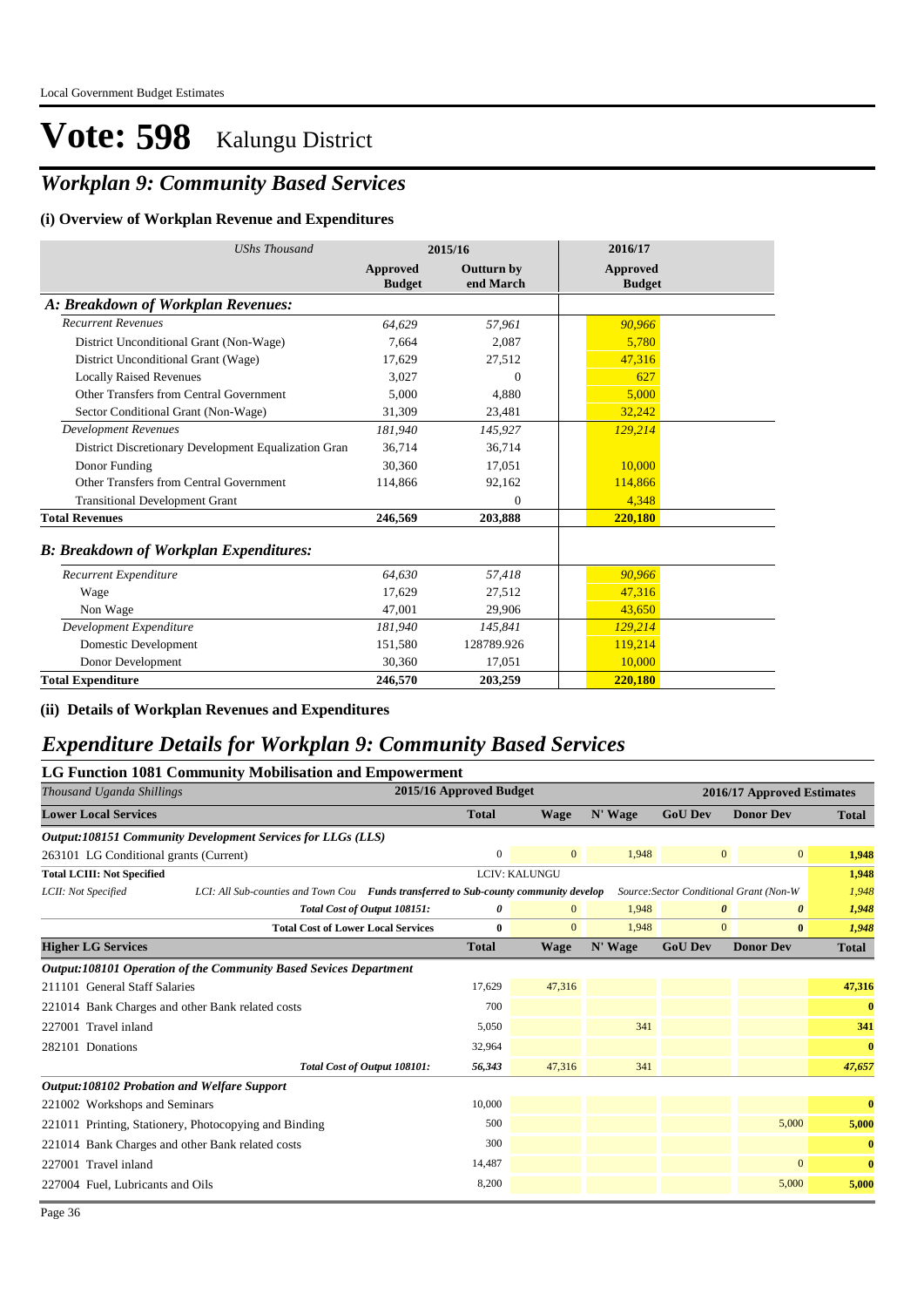### *Workplan 9: Community Based Services*

| Thousand Uganda Shillings                                                                |                              | 2015/16 Approved Budget |             |         |                | 2016/17 Approved Estimates |              |
|------------------------------------------------------------------------------------------|------------------------------|-------------------------|-------------|---------|----------------|----------------------------|--------------|
| <b>Higher LG Services</b>                                                                |                              | <b>Total</b>            | <b>Wage</b> | N' Wage | <b>GoU Dev</b> | <b>Donor Dev</b>           | <b>Total</b> |
|                                                                                          | Total Cost of Output 108102: | 33,487                  |             |         |                | 10,000                     | 10,000       |
| <b>Output:108103 Social Rehabilitation Services</b>                                      |                              |                         |             |         |                |                            |              |
| 227001 Travel inland                                                                     |                              | 733                     |             | 1,465   |                |                            | 1,465        |
| 282101 Donations                                                                         |                              | 13,918                  |             | 13,187  |                |                            | 13,187       |
|                                                                                          | Total Cost of Output 108103: | 14,650                  |             | 14,652  |                |                            | 14,652       |
| <b>Output:108104 Community Development Services (HLG)</b>                                |                              |                         |             |         |                |                            |              |
| 221011 Printing, Stationery, Photocopying and Binding                                    |                              | 400                     |             |         |                |                            | $\bf{0}$     |
| 221014 Bank Charges and other Bank related costs                                         |                              | 150                     |             |         |                |                            | $\bf{0}$     |
| 227001 Travel inland                                                                     |                              | 3,300                   |             | 4,000   |                |                            | 4,000        |
| 227004 Fuel, Lubricants and Oils                                                         |                              | 500                     |             |         |                |                            | $\bf{0}$     |
|                                                                                          | Total Cost of Output 108104: | 4,350                   |             | 4,000   |                |                            | 4,000        |
| Output:108105 Adult Learning                                                             |                              |                         |             |         |                |                            |              |
| 221002 Workshops and Seminars                                                            |                              | 1,500                   |             |         |                |                            | $\bf{0}$     |
| 221011 Printing, Stationery, Photocopying and Binding                                    |                              | 700                     |             |         |                |                            | $\bf{0}$     |
| 227001 Travel inland                                                                     |                              | 2,993                   |             | 7,692   |                |                            | 7,692        |
| 227004 Fuel, Lubricants and Oils                                                         |                              | 2,500                   |             |         |                |                            | $\bf{0}$     |
|                                                                                          | Total Cost of Output 108105: | 7,693                   |             | 7,692   |                |                            | 7,692        |
| <b>Output:108107 Gender Mainstreaming</b>                                                |                              |                         |             |         |                |                            |              |
| 221002 Workshops and Seminars                                                            |                              | $\boldsymbol{0}$        |             | 900     |                |                            | 900          |
| 221003 Staff Training                                                                    |                              | 500                     |             |         |                |                            | $\bf{0}$     |
|                                                                                          | Total Cost of Output 108107: | 500                     |             | 900     |                |                            | 900          |
| Output:108108 Children and Youth Services                                                |                              |                         |             |         |                |                            |              |
| 221002 Workshops and Seminars                                                            |                              | 2,000                   |             |         |                |                            | $\bf{0}$     |
| 221011 Printing, Stationery, Photocopying and Binding                                    |                              | 500                     |             |         |                |                            | $\bf{0}$     |
| 227001 Travel inland                                                                     |                              | 2,000                   |             | 5,000   | 4,995          |                            | 9,995        |
| 227004 Fuel, Lubricants and Oils                                                         |                              | 500                     |             |         | 4,353          |                            | 4,353        |
| 282101 Donations                                                                         |                              | 114,866                 |             |         | 109,866        |                            | 109,866      |
|                                                                                          | Total Cost of Output 108108: | 119,866                 |             | 5,000   | 119,214        |                            | 124,214      |
| <b>Output:108109 Support to Youth Councils</b>                                           |                              |                         |             |         |                |                            |              |
| 227001 Travel inland                                                                     |                              | 2,807                   |             |         |                |                            | $\bf{0}$     |
| 227002 Travel abroad                                                                     |                              | $\mathbf{0}$            |             | 2,807   |                |                            | 2,807        |
|                                                                                          | Total Cost of Output 108109: | 2,807                   |             | 2,807   |                |                            | 2,807        |
| Output:108110 Support to Disabled and the Elderly                                        |                              |                         |             |         |                |                            |              |
| 227001 Travel inland                                                                     |                              | 1,403                   |             | 1,403   |                |                            | 1,403        |
|                                                                                          | Total Cost of Output 108110: | 1,403                   |             | 1,403   |                |                            | 1,403        |
| Output:108111 Culture mainstreaming                                                      |                              |                         |             |         |                |                            |              |
| 227001 Travel inland                                                                     |                              | 500                     |             | 500     |                |                            | 500          |
|                                                                                          | Total Cost of Output 108111: | 500                     |             | 500     |                |                            | 500          |
| Output:108112 Work based inspections                                                     |                              |                         |             |         |                |                            |              |
| 221014 Bank Charges and other Bank related costs                                         |                              | 100                     |             |         |                |                            | $\bf{0}$     |
| 227001 Travel inland                                                                     |                              | 1,400                   |             | 800     |                |                            | 800          |
|                                                                                          | Total Cost of Output 108112: | 1,500                   |             | 800     |                |                            | 800          |
| Output:108113 Labour dispute settlement                                                  |                              |                         |             |         |                |                            |              |
| 227001 Travel inland                                                                     |                              | 664                     |             | 800     |                |                            | 800          |
|                                                                                          | Total Cost of Output 108113: | 664                     |             | 800     |                |                            | 800          |
| <b>Output:108114 Representation on Women's Councils</b><br>221002 Workshops and Seminars |                              | 1,000                   |             |         |                |                            | $\bf{0}$     |
| 227001 Travel inland                                                                     |                              | 1,807                   |             | 2,807   |                |                            | 2,807        |
|                                                                                          |                              |                         |             |         |                |                            | 2,807        |
|                                                                                          | Total Cost of Output 108114: | 2,807                   |             | 2,807   |                |                            |              |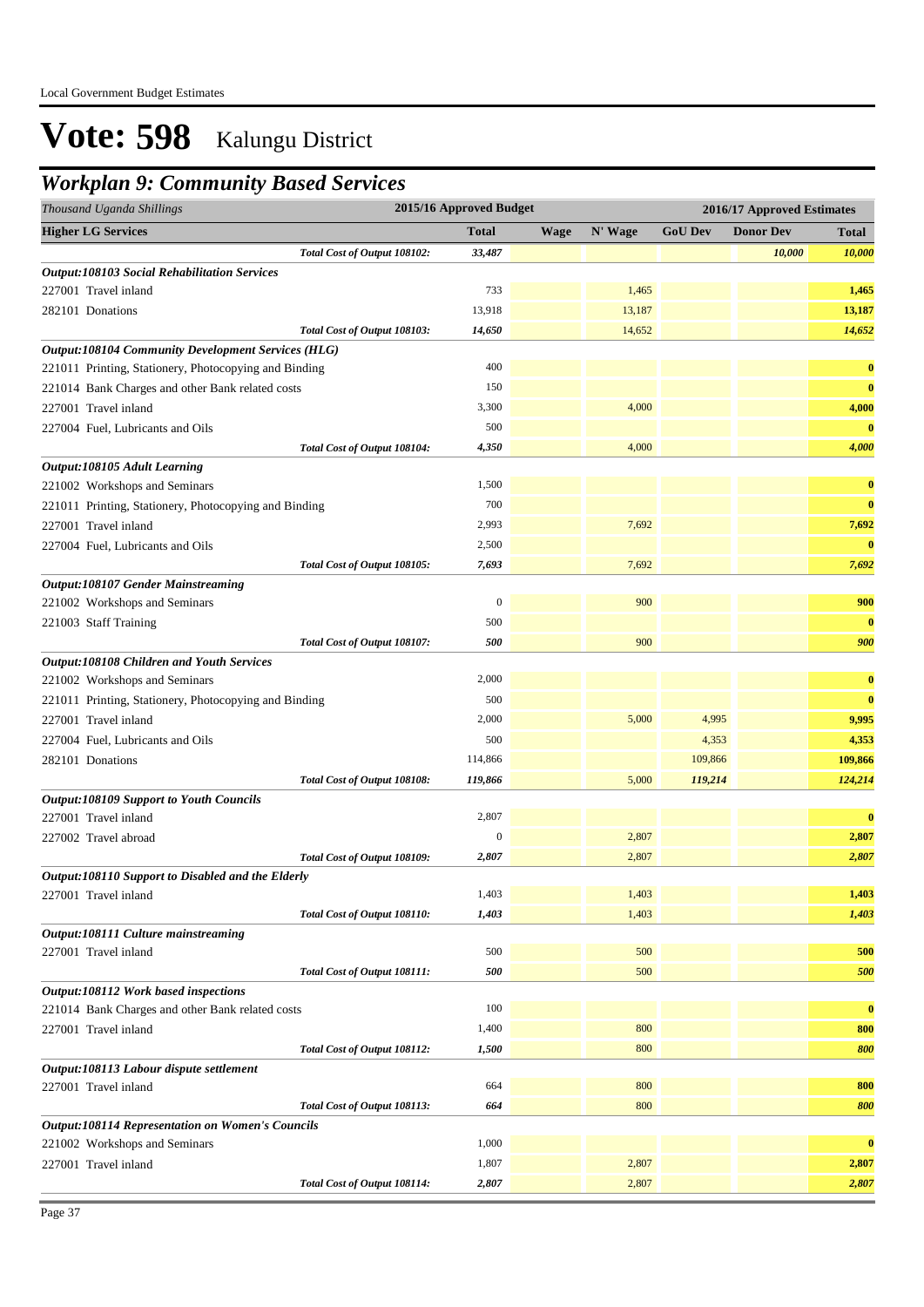### *Workplan 9: Community Based Services*

| Thousand Uganda Shillings                                            | 2015/16 Approved Budget |        |         |                | 2016/17 Approved Estimates |              |  |  |
|----------------------------------------------------------------------|-------------------------|--------|---------|----------------|----------------------------|--------------|--|--|
| <b>Higher LG Services</b>                                            | <b>Total</b>            | Wage   | N' Wage | <b>GoU Dev</b> | <b>Donor Dev</b>           | <b>Total</b> |  |  |
| <b>Total Cost of Higher LG Services</b>                              | 246,570                 | 47,316 | 41,702  | 119,214        | 10,000                     | 218,232      |  |  |
| <b>Total Cost of function Community Mobilisation and Empowerment</b> | 246,570                 | 47.316 | 43,650  | 119,214        | 10.000                     | 220,180      |  |  |
| <b>Total Cost of Community Based Services</b>                        | 246,570                 | 47,316 | 43,650  | 119,214        | 10,000                     | 220,180      |  |  |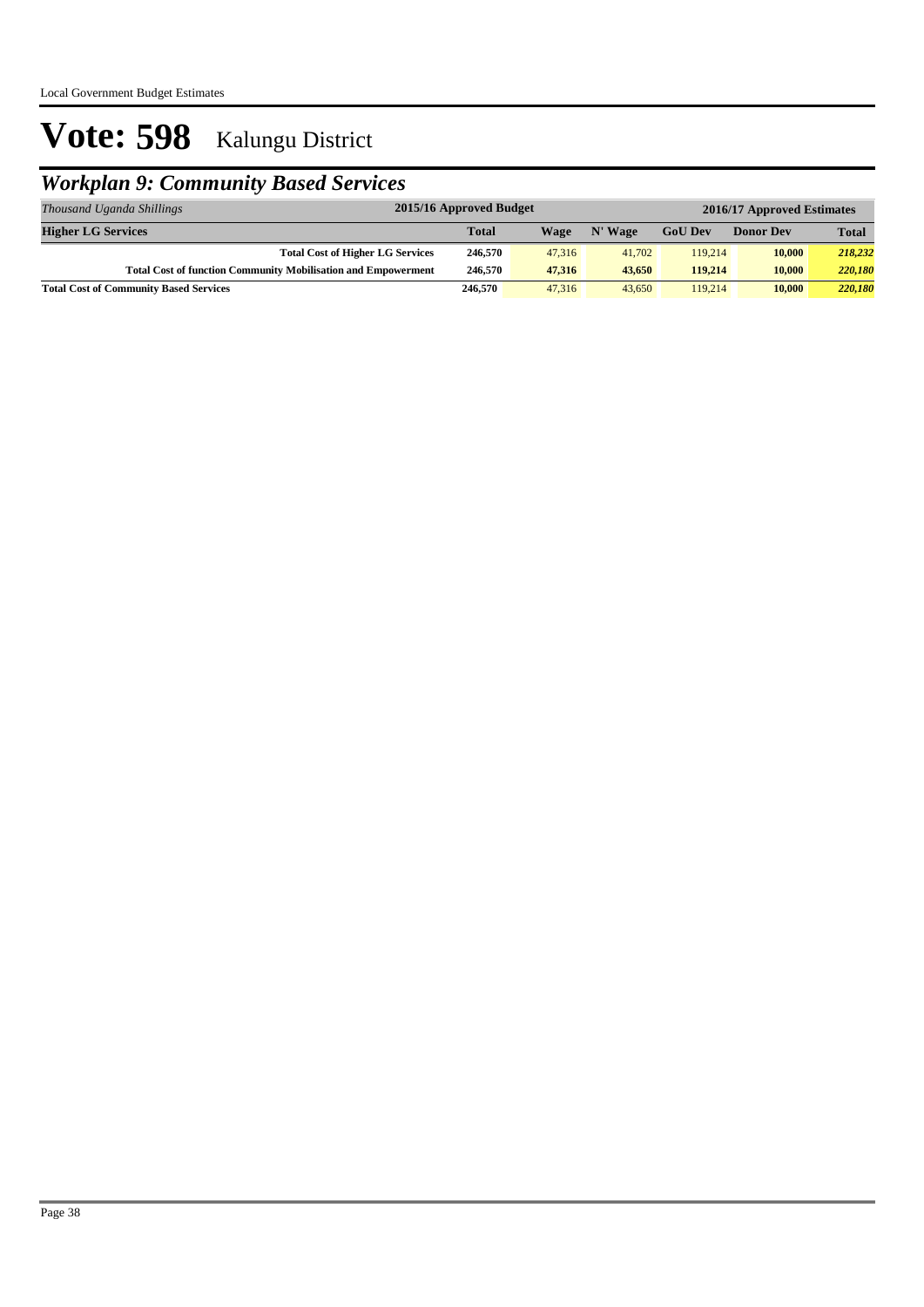### *Workplan 10: Planning*

#### **(i) Overview of Workplan Revenue and Expenditures**

| <b>UShs Thousand</b>                                 |                           | 2015/16                        | 2016/17                          |
|------------------------------------------------------|---------------------------|--------------------------------|----------------------------------|
|                                                      | Approved<br><b>Budget</b> | <b>Outturn by</b><br>end March | <b>Approved</b><br><b>Budget</b> |
| A: Breakdown of Workplan Revenues:                   |                           |                                |                                  |
| <b>Recurrent Revenues</b>                            | 64,143                    | 42.724                         | 106,787                          |
| District Unconditional Grant (Non-Wage)              | 12,977                    | 4,790                          | 70,984                           |
| District Unconditional Grant (Wage)                  | 25,601                    | 20,128                         | 33,843                           |
| <b>Locally Raised Revenues</b>                       | 1,960                     | $\Omega$                       | 1,960                            |
| Support Services Conditional Grant (Non-Wage)        | 23,605                    | 17,806                         |                                  |
| <b>Development Revenues</b>                          | 171,638                   | 154,946                        | 160,009                          |
| District Discretionary Development Equalization Gran | 164,121                   | 154,946                        | 51,902                           |
| Donor Funding                                        |                           | $\theta$                       | 90,750                           |
| <b>Locally Raised Revenues</b>                       | 7.517                     | $\Omega$                       | 17,357                           |
| <b>Total Revenues</b>                                | 235,781                   | 197,670                        | 266,797                          |
| <b>B: Breakdown of Workplan Expenditures:</b>        |                           |                                |                                  |
| Recurrent Expenditure                                | 64,143                    | 43.671                         | 106,787                          |
| Wage                                                 | 25,601                    | 20,128                         | 33,843                           |
| Non Wage                                             | 38,542                    | 23,543                         | 72,944                           |
| Development Expenditure                              | 171,638                   | 49,328                         | 160,009                          |
| Domestic Development                                 | 171.638                   | 49328.178                      | 69,259                           |
| Donor Development                                    |                           | $\mathbf{0}$                   | 90,750                           |
| <b>Total Expenditure</b>                             | 235,781                   | 92,999                         | 266,797                          |

**(ii) Details of Workplan Revenues and Expenditures**

### *Expenditure Details for Workplan 10: Planning*

| <b>LG Function 1383 Local Government Planning Services</b> |                         |             |         |                            |                  |              |
|------------------------------------------------------------|-------------------------|-------------|---------|----------------------------|------------------|--------------|
| Thousand Uganda Shillings                                  | 2015/16 Approved Budget |             |         | 2016/17 Approved Estimates |                  |              |
| <b>Higher LG Services</b>                                  | <b>Total</b>            | <b>Wage</b> | N' Wage | <b>GoU Dev</b>             | <b>Donor Dev</b> | <b>Total</b> |
| Output:138301 Management of the District Planning Office   |                         |             |         |                            |                  |              |
| 211101 General Staff Salaries                              | 25,601                  | 33,843      |         |                            |                  | 33,843       |
| 221011 Printing, Stationery, Photocopying and Binding      | 1,600                   |             |         | $\mathbf{0}$               |                  | $\bf{0}$     |
| 221014 Bank Charges and other Bank related costs           | 665                     |             |         | 895                        |                  | 895          |
| 227001 Travel inland                                       | 3,100                   |             |         | 1,000                      |                  | 1,000        |
| 227004 Fuel, Lubricants and Oils                           | 4,460                   |             | 2,400   | 700                        |                  | 3,100        |
| Total Cost of Output 138301:                               | 35,426                  | 33,843      | 2,400   | 2,595                      |                  | 38,838       |
| Output:138302 District Planning                            |                         |             |         |                            |                  |              |
| 221002 Workshops and Seminars                              | 3,800                   |             |         |                            |                  | $\bf{0}$     |
| 221008 Computer supplies and Information Technology (IT)   | 2,000                   |             |         |                            |                  | $\bf{0}$     |
| 221009 Welfare and Entertainment                           | $\mathbf{0}$            |             | 500     |                            |                  | 500          |
| 221010 Special Meals and Drinks                            | 4,400                   |             | 2,500   |                            |                  | 2,500        |
| Total Cost of Output 138302:                               | 10,200                  |             | 3,000   |                            |                  | 3,000        |
| Output:138303 Statistical data collection                  |                         |             |         |                            |                  |              |
| 221011 Printing, Stationery, Photocopying and Binding      | 500                     |             | 1,500   |                            |                  | 1,500        |
| Total Cost of Output 138303:                               | 500                     |             | 1,500   |                            |                  | 1,500        |
| Output:138304 Demographic data collection                  |                         |             |         |                            |                  |              |
| 221002 Workshops and Seminars                              | $\boldsymbol{0}$        |             | 1,433   |                            |                  | 1,433        |
| 227001 Travel inland                                       | 977                     |             |         |                            | 90,750           | 90,750       |
| Total Cost of Output 138304:                               | 977                     |             | 1.433   |                            | 90,750           | 92,183       |
| <b>Output:138305 Project Formulation</b>                   |                         |             |         |                            |                  |              |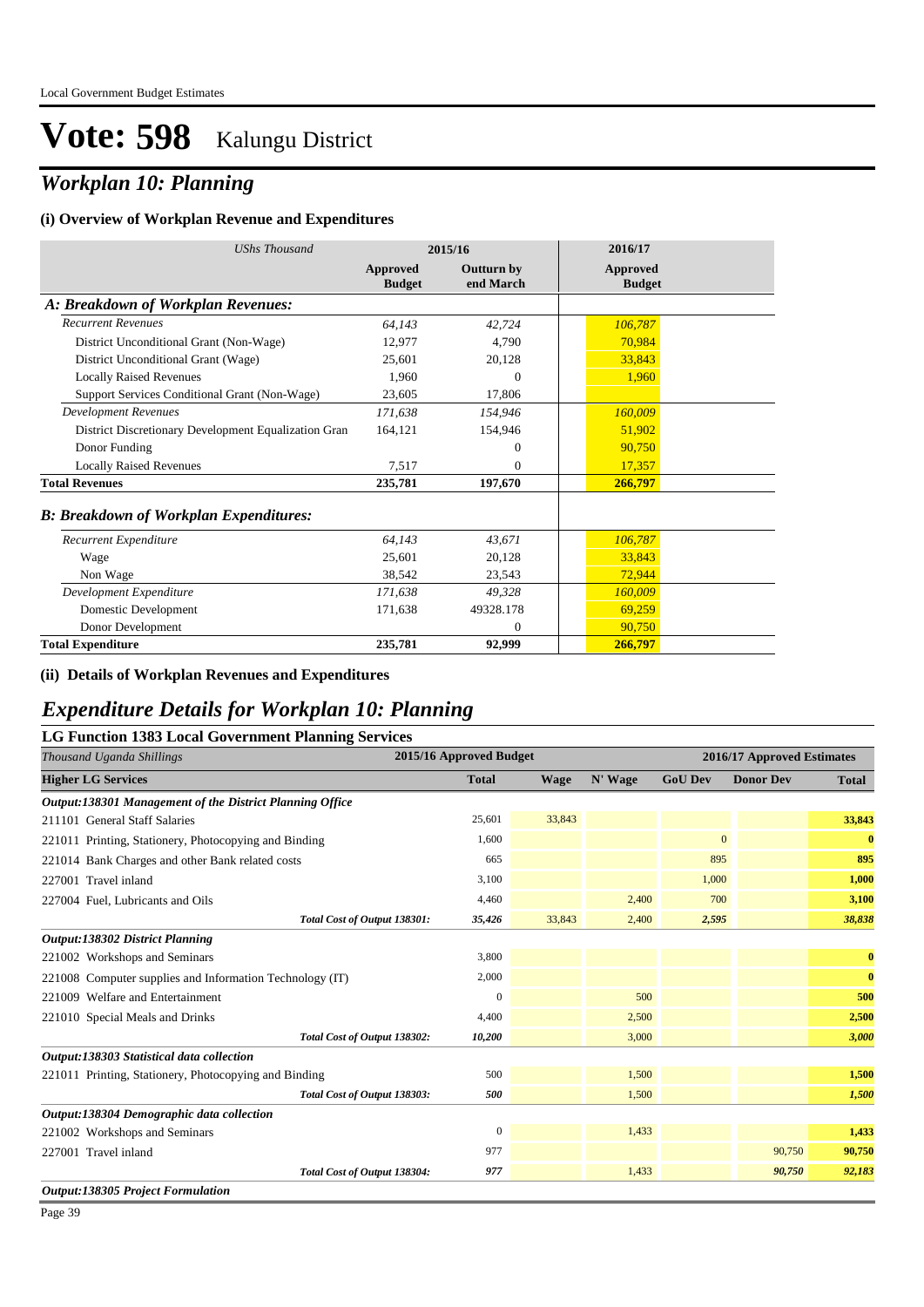### *Workplan 10: Planning*

| 2015/16 Approved Budget<br>Thousand Uganda Shillings |                                                                  |                                                                                           |                  |                      | 2016/17 Approved Estimates |                                     |                       |                    |
|------------------------------------------------------|------------------------------------------------------------------|-------------------------------------------------------------------------------------------|------------------|----------------------|----------------------------|-------------------------------------|-----------------------|--------------------|
| <b>Higher LG Services</b>                            |                                                                  |                                                                                           | <b>Total</b>     | <b>Wage</b>          | N' Wage                    | <b>GoU Dev</b>                      | <b>Donor Dev</b>      | <b>Total</b>       |
| 221002 Workshops and Seminars                        |                                                                  |                                                                                           | $\boldsymbol{0}$ |                      | 1,067                      |                                     |                       | 1,067              |
|                                                      |                                                                  | Total Cost of Output 138305:                                                              | 0                |                      | 1,067                      |                                     |                       | 1,067              |
| <b>Output:138306 Development Planning</b>            |                                                                  |                                                                                           |                  |                      |                            |                                     |                       |                    |
|                                                      | 221011 Printing, Stationery, Photocopying and Binding            |                                                                                           | 2,000            |                      | 1,067                      |                                     |                       | 1,067              |
|                                                      |                                                                  | Total Cost of Output 138306:                                                              | 2,000            |                      | 1,067                      |                                     |                       | 1,067              |
| <b>Output:138307 Management Information Systems</b>  |                                                                  |                                                                                           |                  |                      |                            |                                     |                       |                    |
|                                                      | 222003 Information and communications technology (ICT)           |                                                                                           | $\mathbf{0}$     |                      | 1,292                      |                                     |                       | 1,292              |
|                                                      |                                                                  | Total Cost of Output 138307:                                                              | 0                |                      | 1,292                      |                                     |                       | 1,292              |
| <b>Output:138308 Operational Planning</b>            |                                                                  |                                                                                           |                  |                      |                            |                                     |                       |                    |
|                                                      | 221008 Computer supplies and Information Technology (IT)         |                                                                                           | $\boldsymbol{0}$ |                      | 1,357                      |                                     |                       | 1,357              |
| 221009 Welfare and Entertainment                     |                                                                  |                                                                                           | 490              |                      |                            |                                     |                       | $\bf{0}$           |
|                                                      | 221011 Printing, Stationery, Photocopying and Binding            |                                                                                           | $\mathbf{0}$     |                      | 1,000                      |                                     |                       | 1,000              |
|                                                      | 222003 Information and communications technology (ICT)           |                                                                                           | 1,500            |                      |                            |                                     |                       | $\bf{0}$           |
| 227004 Fuel, Lubricants and Oils                     |                                                                  |                                                                                           | 2,000            |                      |                            |                                     |                       | $\bf{0}$           |
|                                                      |                                                                  | Total Cost of Output 138308:                                                              | 3,990            |                      | 2,357                      |                                     |                       | 2,357              |
|                                                      | Output:138309 Monitoring and Evaluation of Sector plans          |                                                                                           |                  |                      |                            |                                     |                       |                    |
| 227001 Travel inland                                 |                                                                  |                                                                                           | 22,265           |                      | 58,827                     | 2,595                               |                       | 61,422             |
|                                                      |                                                                  | Total Cost of Output 138309:                                                              | 22,265           |                      | 58,827                     | 2,595                               |                       | 61,422             |
|                                                      |                                                                  | <b>Total Cost of Higher LG Services</b>                                                   | 75,357           | 33,843               | 72,944                     | 5,190                               | 90,750                | 202,727            |
| <b>Capital Purchases</b>                             |                                                                  |                                                                                           | <b>Total</b>     | <b>Wage</b>          | N' Wage                    | <b>GoU Dev</b>                      | <b>Donor Dev</b>      | <b>Total</b>       |
| Output:138372 Administrative Capital                 |                                                                  |                                                                                           |                  |                      |                            |                                     |                       |                    |
| 312101 Non-Residential Buildings                     |                                                                  |                                                                                           | $\overline{0}$   | $\mathbf{0}$         | $\mathbf{0}$               | 18,199                              | $\mathbf{0}$          | 18,199             |
| <b>Total LCIII: BUKULULA</b>                         |                                                                  |                                                                                           |                  | LCIV: KALUNGU        |                            |                                     |                       | 950                |
| LCII: Not Specified                                  | LCI: Not Specified                                               | Retention payment for a latrine constructed at Kisawo Source: District Equalisation Grant |                  |                      |                            |                                     |                       | 950                |
| <b>Total LCIII: Not Specified</b>                    |                                                                  |                                                                                           |                  | LCIV: Not Specified  |                            |                                     |                       | 17,249             |
| LCII: Not Specified                                  | LCI: Not Specified                                               | Latrine at Kiwaawo Moslem Primary school                                                  |                  |                      |                            | Source: Locally Raised Revenues     |                       | 17,249             |
| 312102 Residential Buildings                         |                                                                  |                                                                                           | $\boldsymbol{0}$ | $\mathbf{0}$         | $\Omega$                   | 5,648                               | $\overline{0}$        | 5,648              |
| <b>Total LCIII: LWABENGE</b>                         |                                                                  |                                                                                           |                  | <b>LCIV: KALUNGU</b> |                            |                                     |                       | 5,648              |
| LCII: Not Specified                                  | LCI: Not Specified                                               | Retention for a staff house at St. Kizito Lwengo                                          |                  |                      |                            | Source: District Equalisation Grant |                       | 5,648              |
| 312103 Roads and Bridges                             |                                                                  |                                                                                           | $\mathbf 0$      | $\mathbf{0}$         | $\mathbf{0}$               | 37,627                              | $\mathbf{0}$          | 37,627             |
| <b>Total LCIII: BUKULULA</b>                         |                                                                  |                                                                                           |                  | LCIV: KALUNGU        |                            |                                     |                       | 37,627             |
| LCII: Not Specified                                  | LCI: Not Specified                                               | Road works on Kitabona - Namasavu                                                         |                  |                      |                            | Source: District Equalisation Grant |                       | 37,627             |
| 312203 Furniture & Fixtures                          |                                                                  |                                                                                           | $\Omega$         | $\mathbf{0}$         | $\mathbf{0}$               | 2,595                               | $\mathbf{0}$          | 2,595              |
| <b>Total LCIII: KALUNGU T.C</b>                      |                                                                  |                                                                                           |                  | LCIV: KALUNGU        |                            |                                     |                       | 2,595              |
| LCII: KALUNGU                                        |                                                                  | LCI: KALUNGU DISTRICT HEADQ Procurement of council furniture                              |                  |                      |                            | Source: District Equalisation Grant |                       | 2,595              |
|                                                      |                                                                  | Total Cost of Output 138372:                                                              | 0                | $\mathbf{0}$         | $\mathbf{0}$               | 64,069                              | $\boldsymbol{\theta}$ | 64,069             |
|                                                      |                                                                  | <b>Total Cost of Capital Purchases</b>                                                    | $\bf{0}$         | $\mathbf{0}$         | $\mathbf{0}$               | 64,069                              | $\bf{0}$              | 64,069             |
| <b>Total Cost of Planning</b>                        | <b>Total Cost of function Local Government Planning Services</b> |                                                                                           | 75,357<br>75,357 | 33,843<br>33,843     | 72,944<br>72,944           | 69,259<br>69,259                    | 90,750<br>90,750      | 266,797<br>266,797 |
|                                                      |                                                                  |                                                                                           |                  |                      |                            |                                     |                       |                    |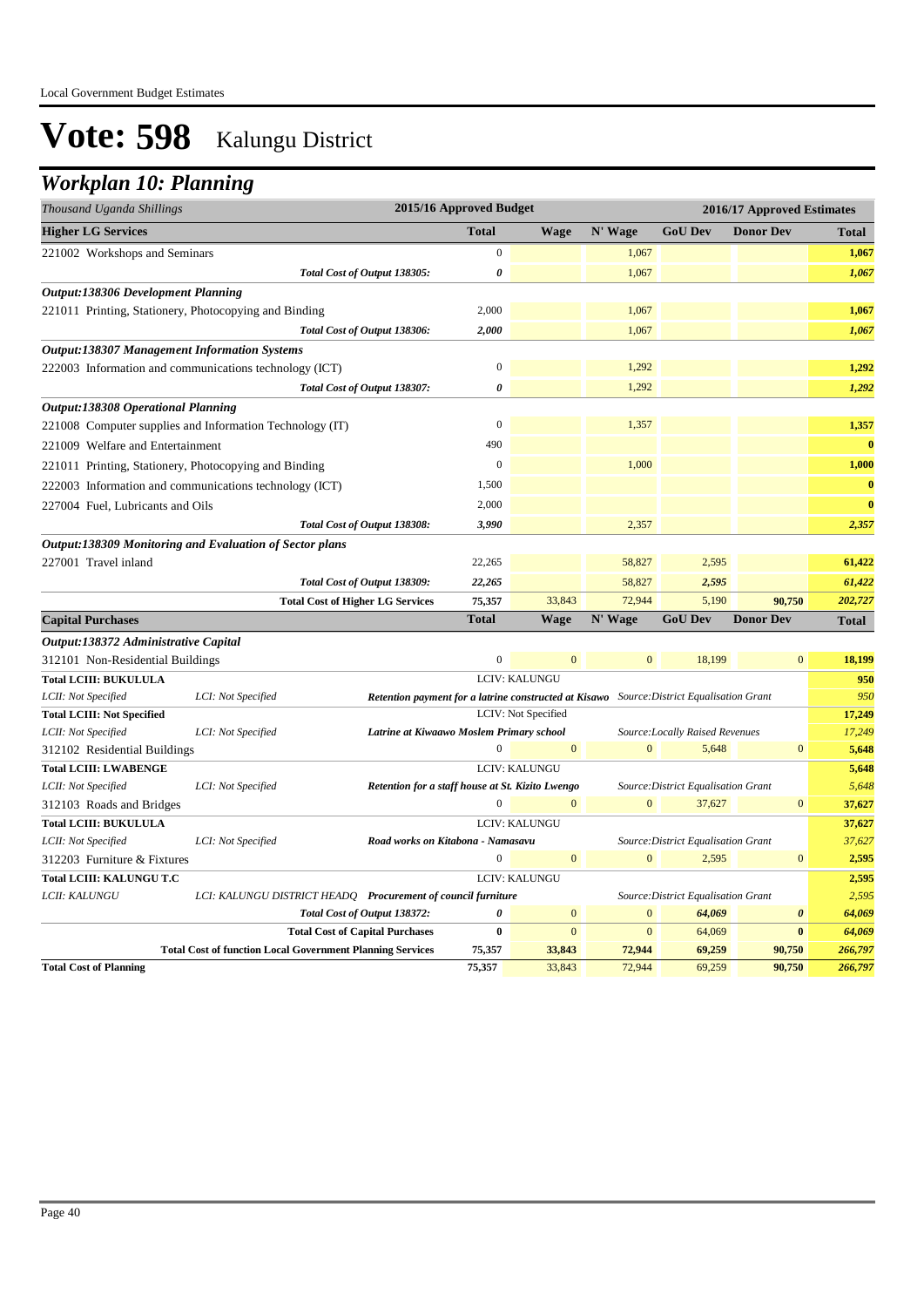### *Workplan 11: Internal Audit*

#### **(i) Overview of Workplan Revenue and Expenditures**

| <b>UShs Thousand</b>                          |                           | 2015/16                 | 2016/17                   |  |
|-----------------------------------------------|---------------------------|-------------------------|---------------------------|--|
|                                               | Approved<br><b>Budget</b> | Outturn by<br>end March | Approved<br><b>Budget</b> |  |
| A: Breakdown of Workplan Revenues:            |                           |                         |                           |  |
| <b>Recurrent Revenues</b>                     | 33,536                    | 11,182                  | 21,788                    |  |
| District Unconditional Grant (Non-Wage)       | 7,668                     | 2,389                   | 6,210                     |  |
| District Unconditional Grant (Wage)           | 23,798                    | 8,033                   | 13,507                    |  |
| <b>Locally Raised Revenues</b>                | 2,071                     | 760                     | 2,071                     |  |
| <b>Total Revenues</b>                         | 33,536                    | 11,182                  | 21,788                    |  |
| <b>B: Breakdown of Workplan Expenditures:</b> |                           |                         |                           |  |
| Recurrent Expenditure                         | 33,536                    | 11,181                  | 21,788                    |  |
| Wage                                          | 23,798                    | 8,033                   | 13,507                    |  |
| Non Wage                                      | 9,738                     | 3,148                   | 8,281                     |  |
| Development Expenditure                       | $\theta$                  | 0                       | $\theta$                  |  |
| Domestic Development                          |                           | $\Omega$                | $\overline{0}$            |  |
| Donor Development                             |                           | $\Omega$                | $\Omega$                  |  |
| <b>Total Expenditure</b>                      | 33,536                    | 11,181                  | 21,788                    |  |

#### **(ii) Details of Workplan Revenues and Expenditures**

#### *Expenditure Details for Workplan 11: Internal Audit*

#### **LG Function 1482 Internal Audit Services**

| Thousand Uganda Shillings                                | 2015/16 Approved Budget |             |         |                | 2016/17 Approved Estimates |                       |
|----------------------------------------------------------|-------------------------|-------------|---------|----------------|----------------------------|-----------------------|
| <b>Higher LG Services</b>                                | <b>Total</b>            | <b>Wage</b> | N' Wage | <b>GoU Dev</b> | <b>Donor Dev</b>           | <b>Total</b>          |
| Output:148201 Management of Internal Audit Office        |                         |             |         |                |                            |                       |
| 211101 General Staff Salaries                            | 23,798                  | 13,507      |         |                |                            | 13,507                |
| 213002 Incapacity, death benefits and funeral expenses   | $\mathbf{0}$            |             | 300     |                |                            | 300                   |
| 221002 Workshops and Seminars                            | $\mathbf{0}$            |             | 600     |                |                            | 600                   |
| 221008 Computer supplies and Information Technology (IT) | $\mathbf{0}$            |             | 2,415   |                |                            | 2,415                 |
| 221011 Printing, Stationery, Photocopying and Binding    | $\mathbf{0}$            |             | 1,000   |                |                            | 1,000                 |
| 221012 Small Office Equipment                            | $\mathbf{0}$            |             | 200     |                |                            | 200                   |
| 227001 Travel inland                                     | $\mathbf{0}$            |             | 2,000   |                |                            | 2,000                 |
| 227004 Fuel, Lubricants and Oils                         | $\mathbf{0}$            |             | 1,766   |                |                            | 1,766                 |
| Total Cost of Output 148201:                             | 23,798                  | 13,507      | 8,281   |                |                            | 21,788                |
| Output:148202 Internal Audit                             |                         |             |         |                |                            |                       |
| 211103 Allowances                                        | 1,000                   |             |         |                |                            | $\bf{0}$              |
| 213002 Incapacity, death benefits and funeral expenses   | 100                     |             |         |                |                            | $\bf{0}$              |
| 221002 Workshops and Seminars                            | 300                     |             |         |                |                            | $\bf{0}$              |
| 221007 Books, Periodicals & Newspapers                   | 200                     |             |         |                |                            | $\bf{0}$              |
| 221008 Computer supplies and Information Technology (IT) | 1,200                   |             |         |                |                            | $\mathbf{0}$          |
| 221011 Printing, Stationery, Photocopying and Binding    | 400                     |             |         |                |                            | $\mathbf{0}$          |
| 221012 Small Office Equipment                            | 100                     |             |         |                |                            | $\bf{0}$              |
| 222001 Telecommunications                                | 200                     |             |         |                |                            | $\bf{0}$              |
| 227001 Travel inland                                     | 1,500                   |             |         |                |                            | $\mathbf{0}$          |
| 227004 Fuel, Lubricants and Oils                         | 4,738                   |             |         |                |                            | $\bf{0}$              |
| Total Cost of Output 148202:                             | 9,738                   |             |         |                |                            | $\boldsymbol{\theta}$ |
| <b>Total Cost of Higher LG Services</b>                  | 33,536                  | 13,507      | 8,281   |                |                            | 21,788                |
| <b>Total Cost of function Internal Audit Services</b>    | 33,536                  | 13,507      | 8,281   |                |                            | 21,788                |
| <b>Total Cost of Internal Audit</b>                      | 33,536                  | 13,507      | 8,281   |                |                            | 21,788                |